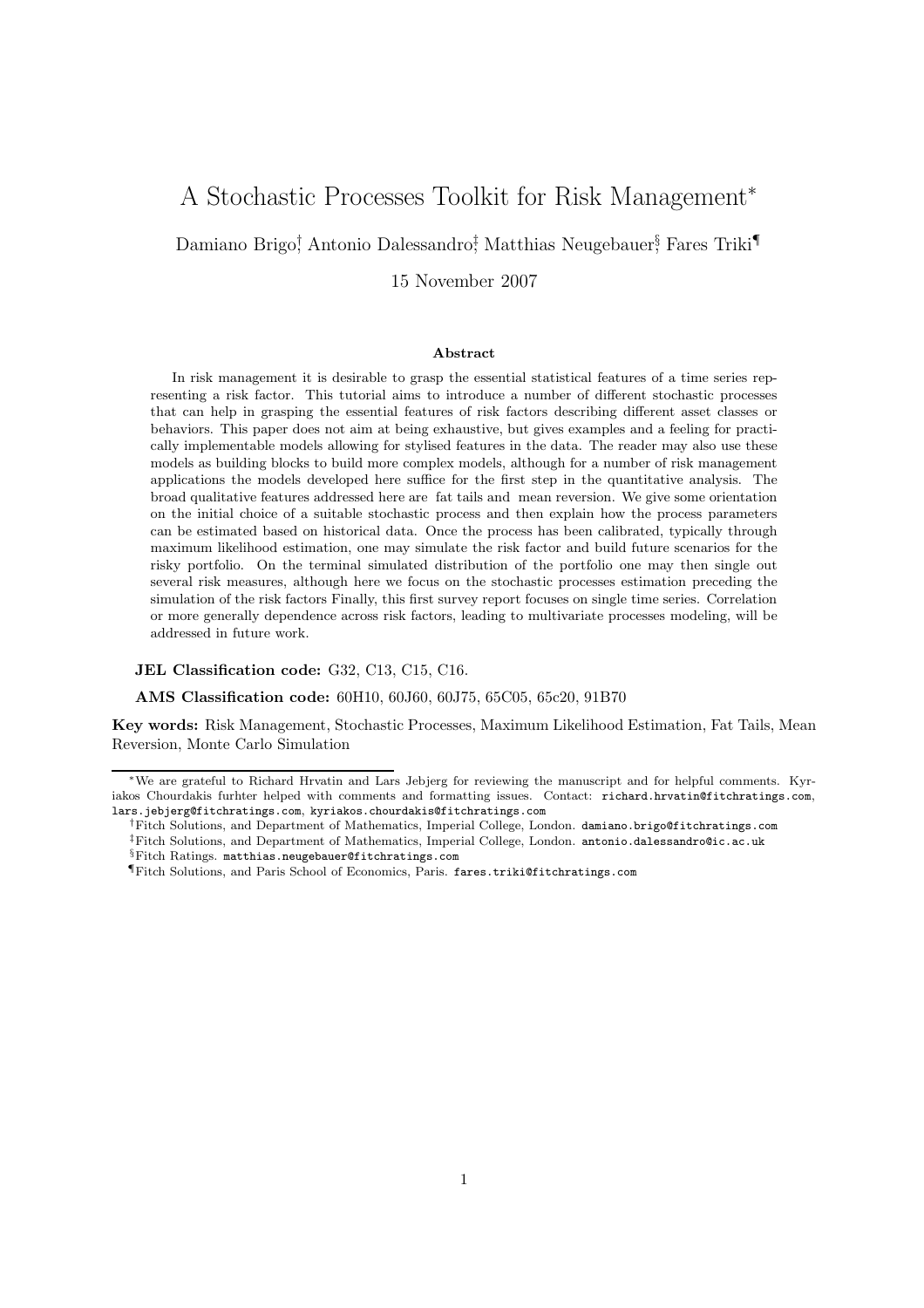# Contents

| 1 Introduction                                   | 3  |
|--------------------------------------------------|----|
| 2 Modelling with Basic Stochastic Processes: GBM | 5  |
| 3 Fat Tails: GARCH Models                        | 13 |
| 4 Fat Tails: Jump Diffusion Models               | 17 |
| 5 Fat Tails Variance Gamma (VG) process          | 21 |
| 6 The Mean Reverting Behaviour                   | 25 |
| 7 Mean Reversion: The Vasicek Model              | 27 |
| 8 Mean Reversion: The Exponential Vasicek Model  | 31 |
| 9 Mean Reversion: The CIR Model                  | 33 |
| 10 Mean Reversion and Fat Tails together         | 36 |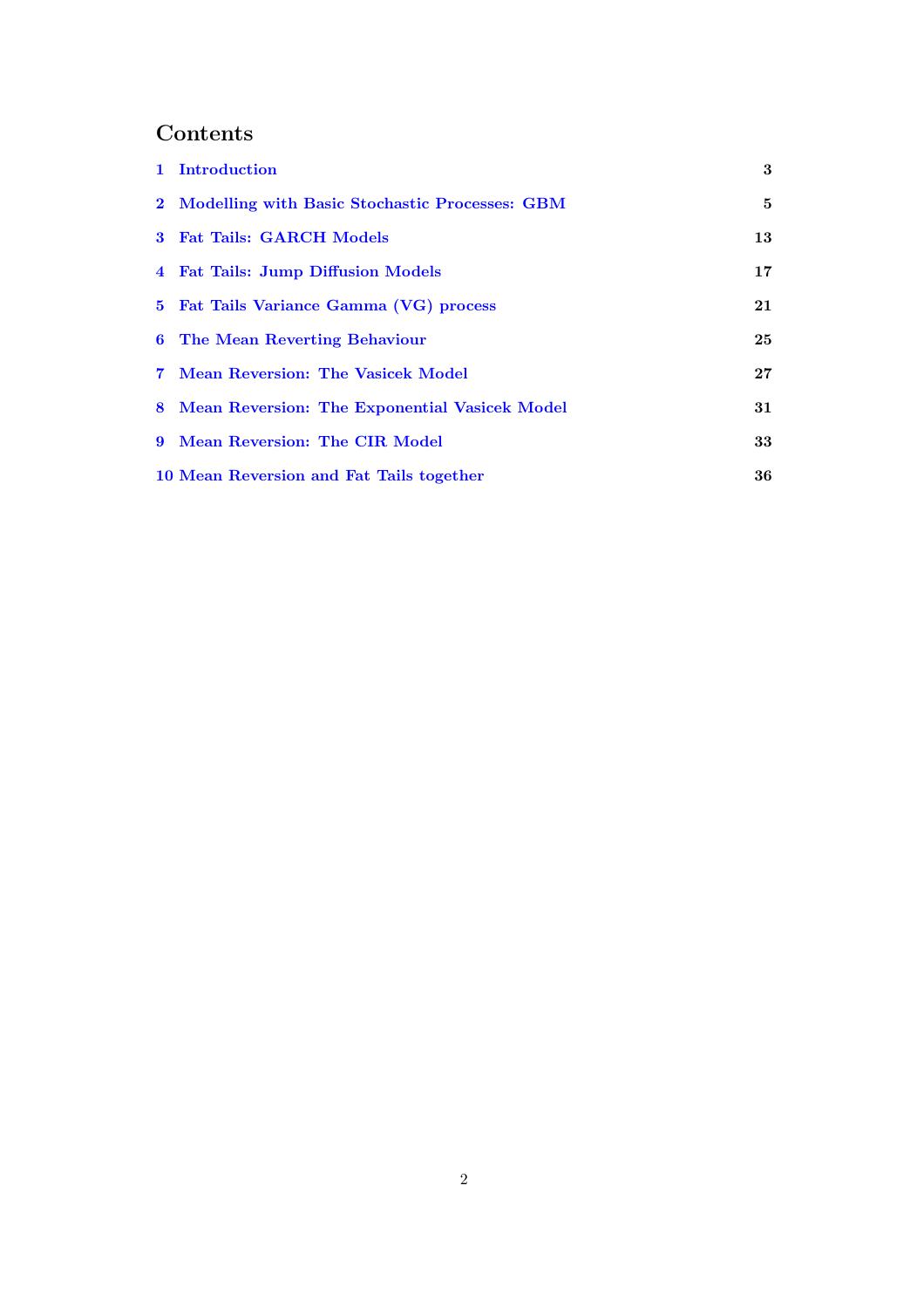# <span id="page-2-0"></span>1 Introduction

In risk management and in the rating practice it is desirable to grasp the essential statistical features of a time series representing a risk factor to begin a detailed technical analysis of the product or the entity under scrutiny. The quantitative analysis is not the final tool, since it has to be integrated with judgemental analysis and possible stresses, but represents a good starting point for the process leading to the final decision.

This tutorial aims to introduce a number of different stochastic processes that, according to the economic and financial nature of the specific risk factor, can help in grasping the essential features of the risk factor itself. For example, a family of stochastic processes that can be suited to capture foreign exchange behaviour might not be suited to model hedge funds or a commodity. Hence there is need to have at one's disposal a sufficiently large set of practically implementable stochastic processes that may be used to address the quantitative analysis at hand to begin a risk management or rating decision process.

This report does not aim at being exhaustive, since this would be a formidable task beyond the scope of a survey paper. Instead, this survey gives examples and a feeling for practically implementable models allowing for stylised features in the data. The reader may also use these models as building blocks to build more complex models, although for a number of risk management applications the models developed here suffice for the first step in the quantitative analysis.

The broad qualitative features addressed here are fat tails and mean reversion. This report begins with the geometric Brownian motion (GBM) as a fundamental example of an important stochastic process featuring neither mean reversion nor fat tails, and then it goes through generalisations featuring any of the two properties or both of them. According to the specific situation, the different processes are formulated either in (log-) returns space or in levels space, as is more convenient. Levels and returns can be easily converted into each other, so this is indeed a matter of mere convenience.

This tutorial will address the following processes:

- Basic process: Arithmetic Brownian Motion (ABM, returns) or GBM (levels).
- Fat tails processes: GBM with lognormal jumps (levels), ABM with normal jumps (returns), GARCH (returns), Variance Gamma (returns).
- Mean Reverting processes: Vasicek, CIR (levels if interest rates or spreads, or returns in general), exponential Vasicek (levels).
- Mean Reverting processes with Fat Tails: Vasicek with jumps (levels if interest rates or spreads, or returns in general), exponential Vasicek with jumps (levels).

Different financial time series are better described by different processes above. In general, when first presented with a historical time series of data for a risk factor, one should decide what kind of general properties the series features. The financial nature of the time series can give some hints at whether mean reversion and fat tails are expected to be present or not. Interest rate processes, for example, are often taken to be mean reverting, whereas foreign exchange series are supposed to be often fat tailed and credit spreads feature both characteristics. In general one should:

#### Check for mean reversion or stationarity

Some of the tests mentioned in the report concern mean reversion. The presence of an autoregressive (AR) feature can be tested in the data, typically on the returns of a series or on the series itself if this is an interest rate or spread series. In linear processes with normal shocks, this amounts to checking stationarity. If this is present, this can be a symptom for mean reversion and a mean reverting process can be adopted as a first assumption for the data. If the AR test is rejected this means that there is no mean reversion, at least under normal shocks and linear models, although the situation can be more complex for nonlinear processes with possibly fat tails, where the more general notions of stationarity and ergodicity may apply. These are not addressed in this report.

If the tests find AR features then the process is considered as mean reverting and one can compute autocorrelation and partial autocorrelation functions to see the lag in the regression. Or one can go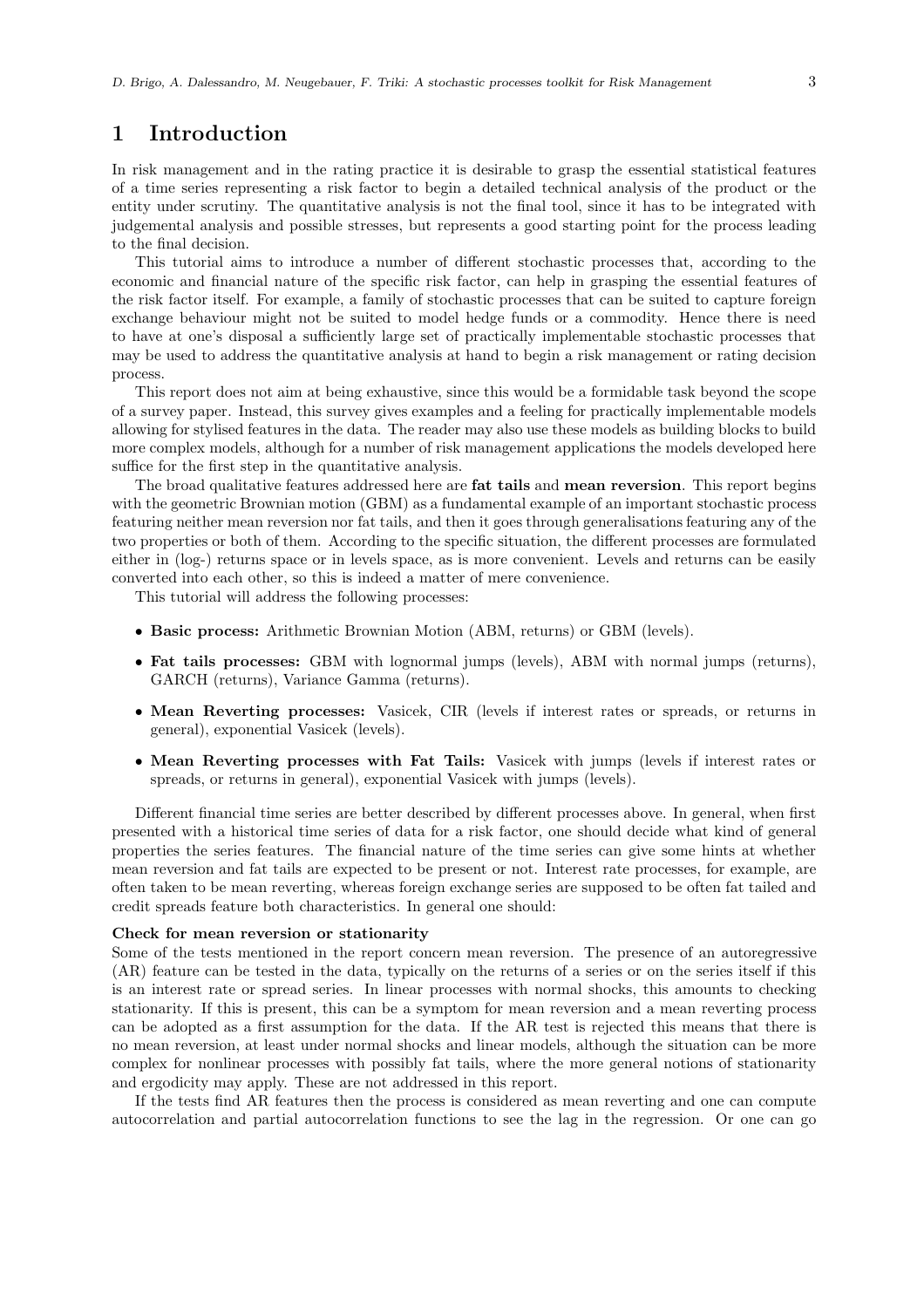directly to the continuous time model and estimate it on the data through maximum likelihood. In this case, the main model to try is the Vasicek model.

If the tests do not find AR features then the simplest form of mean reversion for linear processes with Gaussian shocks is to be rejected. One has to be careful though that the process could still be mean reverting in a more general sense. In a way, there could be some sort of mean reversion even under non-Gaussian shocks, and example of such a case are the jump-extended Vasicek or exponential Vasicek models, where mean reversion is mixed with fat tails, as shown below in the next point.

Check for fat tails If the AR test fails, either the series is not mean reverting, or it is but with fatter tails that the Gaussian distribution and possibly nonlinear behaviour. To test for fat tails a first graphical tool is the QQ-plot, comparing the tails in the data with the Gaussian distribution. The QQ-plot gives immediate graphical evidence on possible presence of fat tails. Further evidence can be collected by considering the third and fourth sample moments, or better the skewness and excess kurtosis, to see how the data differ from the Gaussian distribution. More rigorous tests on normality should also be run following this preliminary analysis<sup>1</sup>. If fat tails are not found and the AR test failed, this means that one is likely dealing with a process lacking mean reversion but with Gaussian shocks, that could be modeled as an arithmetic Brownian motion. If fat tails are found (and the AR test has been rejected), one may start calibration with models featuring fat tails and no mean reversion (GARCH, NGARCH, Variance Gamma, arithmetic Brownian motion with jumps) or fat tails and mean reversion (Vasicek with jumps, exponential Vasicek with jumps). Comparing the goodness of fit of the models may suggest which alternative is preferable. Goodness of fit is determined again graphically through QQ-plot of the model implied distribution against the empirical distribution, although more rigorous approaches can be applied <sup>2</sup>. The predictive power can also be tested, following the calibration and the goodness of fit tests. 3 .

The above classification may be summarized in the table, where typically the referenced variable is the return process or the process itself in case of interest rates or spreads:

|                   | Normal tails | Fat tails               |
|-------------------|--------------|-------------------------|
| NO mean reversion | ABM          | $ABM+Jumps,$            |
|                   |              | (N)GARCH, VG            |
| Mean Reversion    | Vasicek      | Exponential Vasicek     |
|                   |              | CIR, Vasicek with Jumps |

Once the process has been chosen and calibrated to historical data, typically through regression or maximum likelihood estimation, one may use the process to simulate the risk factor over a given time horizon and build future scenarios for the portfolio under examination. On the terminal simulated distribution of the portfolio one may then single out several risk measures. This report does not focus on the risk measures themselves but on the stochastic processes estimation preceding the simulation of the risk factors. In case more than one model is suited to the task, one can analyze risks with different models and compare the outputs as a way to reduce model risk.

Finally, this first survey report focuses on single time series. Correlation or more generally dependence across risk factors, leading to multivariate processes modeling, will be addressed in future work.

#### Prerequisites

The following discussion assumes that the reader is familiar with basic probability theory, including probability distributions (density and cumulative density functions, moment generating functions), random variables and expectations. It is also assumed that the reader has some practical knowledge of stochastic calculus and of Itō's formula, and basic coding skills. For each section, the MATLAB® code is provided to implement the specific models. Examples illustrating the possible use of the models on actual financial time series are also presented.

<sup>&</sup>lt;sup>1</sup> such as, for example, the Jarque Bera, the Shapiro-Wilk and the Anderson-Darling tests, that are not addressed in this report

<sup>2</sup>Examples are the Kolmogorov Smirnov test, likelihood ratio methods and the Akaike information criteria, as well as methods based on the Kullback Leibler information or relative entropy, the Hellinger Distance and other divergences

<sup>3</sup>The Diebold Mariano statistics can be mentioned as an example for AR processes. These approaches are not pursued here.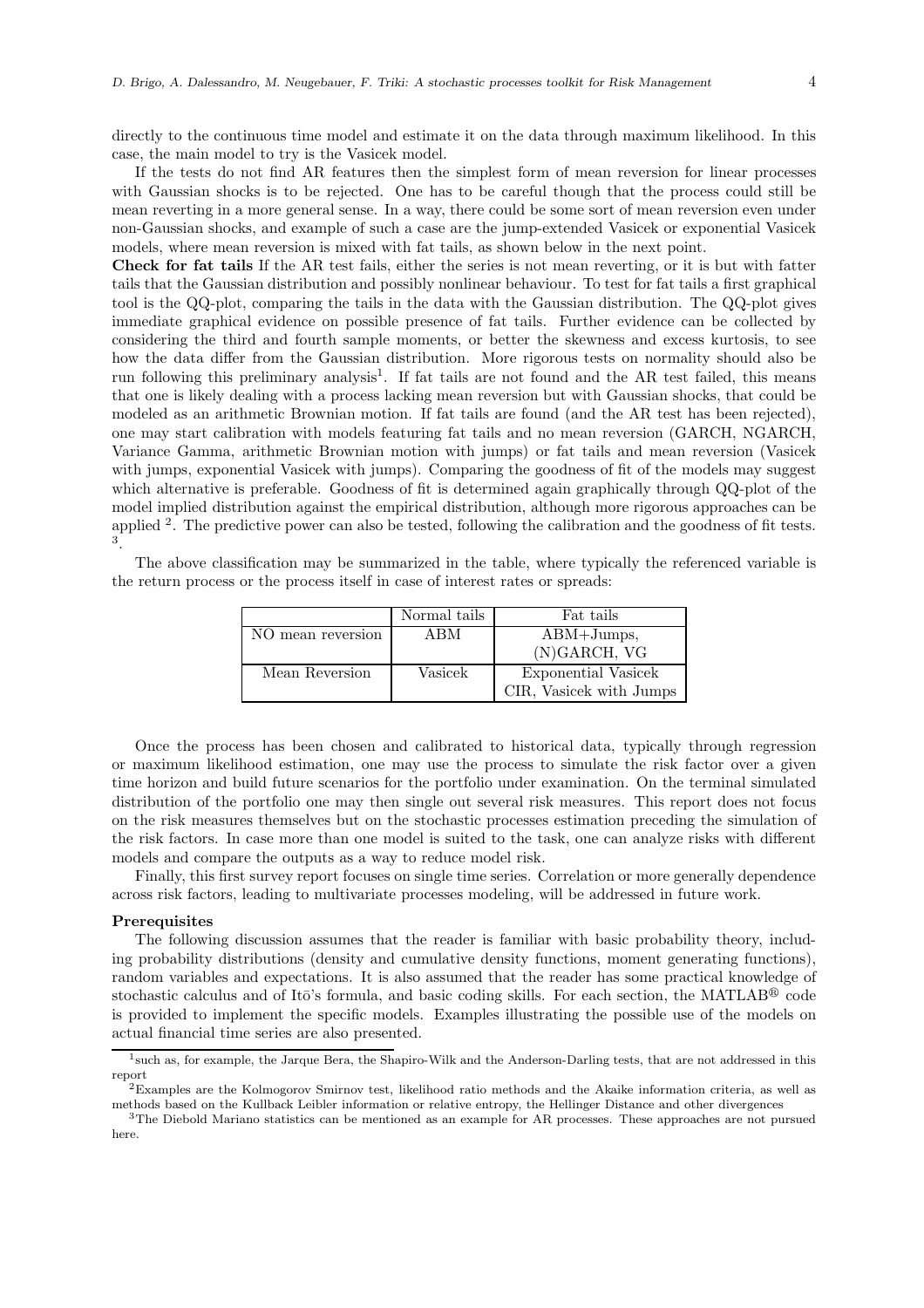# <span id="page-4-0"></span>2 Modelling with Basic Stochastic Processes: GBM

This section provides an introduction to modelling through stochastic processes. All the concepts will be introduced using the fundamental process for financial modelling, the geometric Brownian motion with constant drift and constant volatility. The GBM is ubiquitous in finance, being the process underlying the Black and Scholes formula for pricing European options.

#### 2.1 The Geometric Brownian Motion

The geometric Brownian motion (GBM) describes the random behaviour of the asset price level  $S(t)$  over time. The GBM is specified as follows:

<span id="page-4-2"></span>
$$
dS(t) = \mu S(t)dt + \sigma S(t)dW(t)
$$
\n(1)

Here W is a standard Brownian motion, a special diffusion  $\text{process}^4$  that is characterised by independent identically distributed (iid) increments that are normally (or Gaussian) distributed with zero mean and a standard deviation equal to the square root of the time step. Independence in the increments implies that the model is a Markov Process, which is a particular type of process for which only the current asset price is relevant for computing probabilities of events involving future asset prices. In other terms, to compute probabilities involving future asset prices, knowledge of the whole past does not add anything to knowledge of the present.

The  $d$  terms indicate that the equation is given in its continuous time version<sup>5</sup>. The property of independent identically distributed increments is very important and will be exploited in the calibration as well as in the simulation of the random behaviour of asset prices. Using some basic stochastic calculus the equation can be rewritten as follows:

<span id="page-4-3"></span>
$$
d \log S(t) = \left(\mu - \frac{1}{2}\sigma^2\right)dt + \sigma dW(t)
$$
\n(2)

where log denotes the standard natural logarithm. The process followed by the log is called an Arithmetic Brownian Motion. The increments in the logarithm of the asset value are normally distributed. This equation is straightforward to integrate between any two instants,  $t$  and  $u$ , leading to:

<span id="page-4-1"></span>
$$
\log S(u) - \log S(t) = \left(\mu - \frac{1}{2}\sigma^2\right)(u - t) + \sigma(W(u) - W(t)) \sim N\left(\left(\mu - \frac{1}{2}\sigma^2\right)(u - t), \sigma^2(u - t)\right). \tag{3}
$$

Through exponentiation and taking  $u = T$  and  $t = 0$  the solution for the GBM equation is obtained:

$$
S(T) = S(0) \exp\left(\left[\mu - \frac{1}{2}\sigma^2\right]T + \sigma W(T)\right)
$$
\n(4)

This equation shows that the asset price in the GBM follows a log-normal distribution, while the logarithmic returns  $\log(S_{t+\Delta t}/S_t)$  are normally distributed.

The moments of  $S(T)$  are easily found using the above solution, the fact that  $W(T)$  is Gaussian with mean zero and variance  $T$ , and finally the moment generating function of a standard normal random variable Z given by:

$$
\mathbb{E}\left[e^{aZ}\right] = e^{\frac{1}{2}a^2}.\tag{5}
$$

Hence the first two moments (mean and variance) of  $S(T)$  are:

 $\overline{^{4}\text{Also}}$  referred to as a Wiener Process.

<sup>5</sup>A continuous-time stochastic process is one where the value of the price can change at any point in time. The theory is very complex and actually this differential notation is just short-hand for an integral equation. A discrete-time stochastic process on the other hand is one where the price of the financial asset can only change at certain fixed times. In practice, discrete behavior is usually observed, but continuous time processes prove to be useful to analyse the properties of the model, besides being paramount in valuation where the assumption of continuous trading is at the basis of the Black and Scholes theory and its extensions.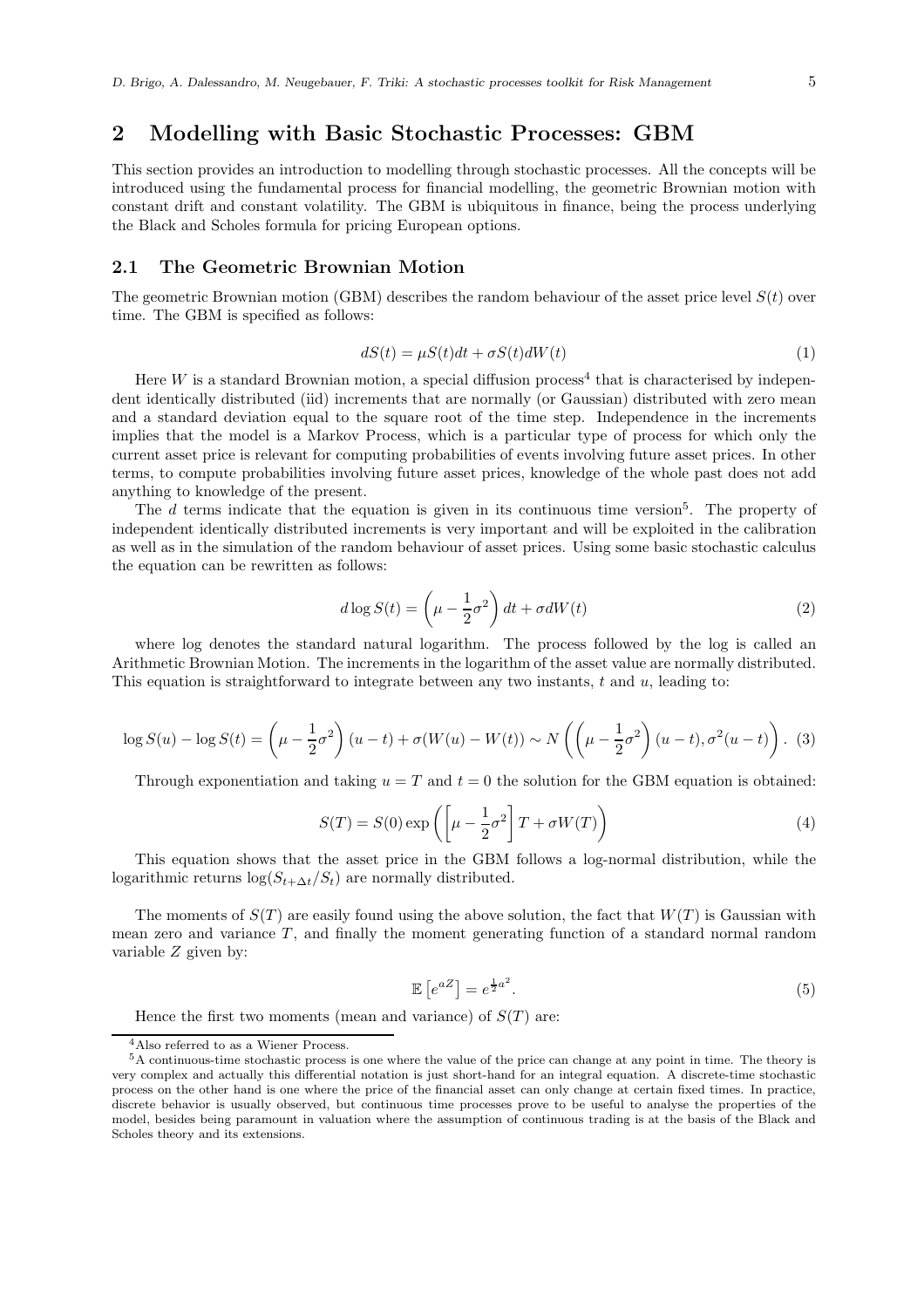D. Brigo, A. Dalessandro, M. Neugebauer, F. Triki: A stochastic processes toolkit for Risk Management 6

$$
\mathbb{E}\left[S(T)\right] = S(0)e^{\mu T} \qquad \text{Var}\left[S(T)\right] = e^{2\mu T}S^2(0)\left(e^{\sigma^2 T} - 1\right) \tag{6}
$$

To simulate this process, the continuous equation between discrete instants  $t_0 < t_1 < \ldots < t_n$  needs to be solved as follows:

<span id="page-5-0"></span>
$$
S(t_{i+1}) = S(t_i) \exp\left(\left[\mu - \frac{1}{2}\sigma^2\right](t_{i+1} - t_i) + \sigma\sqrt{t_{i+1} - t_i} Z_{i+1}\right)
$$
(7)

where  $Z_1, Z_2, \ldots, Z_n$  are independent random draws from the standard normal distribution. The simulation is exact and does not introduce any discretisation error, due to the fact that the equation can be solved exactly. The following charts plot a number of simulated sample paths using the above equation and the mean plus/minus one standard deviation and the first and 99th percentiles over time. The mean of the asset price grows exponentially with time.



Figure 1: GBM Sample Paths and Distribution Statistics

The following Matlab function simulates sample paths of the GBM using equation [\(7\)](#page-5-0), which was vectorised in Matlab.

```
Code 1 MATLAB^{\circledR} Code to simulate GBM Sample Paths.
function S= GBM_simulation( N_Sim ,T ,dt ,mu , sigma , S0 )
mean = (mu - 0.5 * sigma^2)*dt;
S = SO * ones(N_Sim, T+1);BM=sigma*sqrt(dt)*normrnd(0,1,N_Sim,T);<br>S(:,2:end)=S0*exp(cumsum(mean+BM,2));
end
```
### 2.2 Parameter Estimation

This section describes how the GBM can be used as an attempt to model the random behaviour of the FTSE100 stock index, the log of which is plotted in the left chart of Figure [2.](#page-6-0)

The second chart, on the right of Figure [2,](#page-6-0) plots the quantiles of the log return distribution against the quantiles of the standard normal distribution. This QQ-plot allows one to compare distributions and to check the assumption of normality. The quantiles of the historical distribution are plotted on the Y-axis and the quantiles of the chosen modeling distribution on the X-axis. If the comparison distribution provides a good fit to the historical returns, then the QQ-plot approximates a straight line. In the case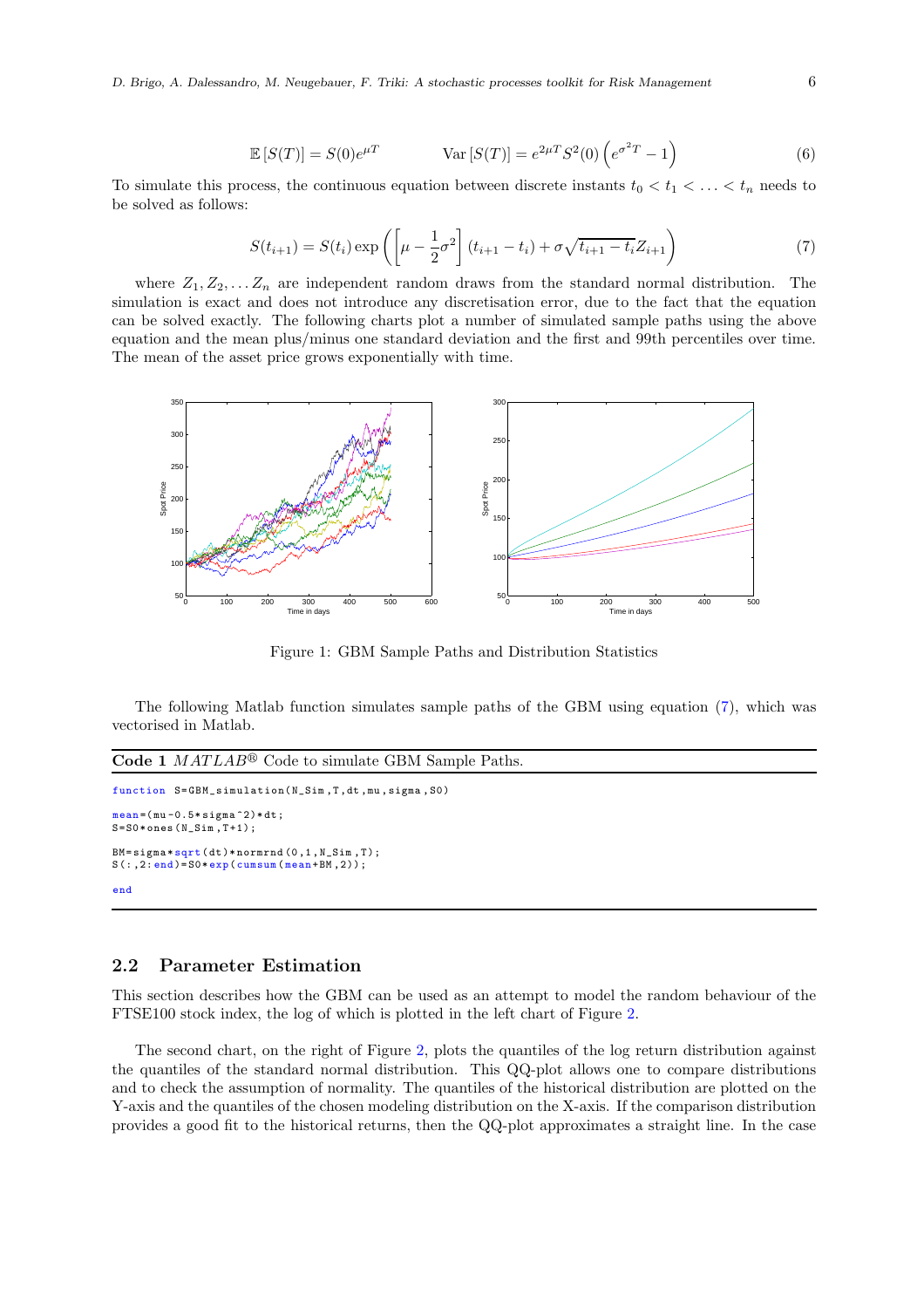

<span id="page-6-0"></span>Figure 2: Historical FTSE100 Index and QQ Plot FTSE 100

of the FTSE100 log returns, the QQ-plot show that the historical quantiles in the tail of the distribution are significantly larger compared to the normal distribution. This is in line with the general observation about the presence of fat tails in the return distribution of financial asset prices. Therefore the GBM at best provides only a rough approximation for the FTSE100. The next sections will outline some extensions of the GBM that provide a better fit to the historical distribution.

Another important property of the GBM is the independence of returns. Therefore, to ensure the GBM is appropriate for modelling the asset price in a financial time series one has to check that the returns of the observed data are truly independent. The assumption of independence in statistical terms means that there is no autocorrelation present in historical returns. A common test for autocorrelation (typically on returns of a given asset) in a time series sample  $x_1, x_2, \ldots, x_n$  realised from a random process  $X(t_i)$  is to plot the autocorrelation function of the lag k, defined as:

<span id="page-6-1"></span>
$$
\text{ACF}(k) = \frac{1}{(n-k)\hat{v}} \sum_{i=1}^{n-k} (x_i - \hat{m})(x_{i+k} - \hat{m}), \quad k = 1, 2, \dots
$$
 (8)

where  $\hat{m}$  and  $\hat{v}$  are the sample mean and variance of the series, respectively. Often, besides the ACF, one also considers the Partial Auto-Correlation function (PACF). Without fully defining PACF, roughly speaking one may say that while ACF(k) gives an estimate of the correlation between  $X(t_i)$  and  $X(t_{i+k}),$ PACF(k) informs on the correlation between  $X(t_i)$  and  $X(t_{i+k})$  that is not accounted for by the shorter lags from 1 to  $k - 1$ , or more precisely it is a sort of sample estimate of:

$$
Corr(X(t_i) - \bar{X}_i^{i+1,\dots,i+k-1}, X(t_{i+k}) - \bar{X}_{i+k}^{i+1,\dots,i+k-1})
$$

where  $\bar{X}_i^{i+1,\ldots,i+k-1}$  and  $\bar{X}_{i+k}^{i+1,\ldots,i+k-1}$  are the best estimates (regressions in a linear context) of  $X(t_i)$ and  $X(t_{i+k})$  given  $X(t_{i+1}), \ldots, X(t_{i+k-1})$ . PACF also gives an estimate of the lag in an autoregressive process.

ACF and PACF for the FTSE 100 equity index returns are shown in the charts in Figure [3.](#page-7-0) For the FTSE100 one does not observe any significant lags in the historical return time series, which means the independence assumption is acceptable in this example.

#### Maximum Likelihood Estimation

Having tested the properties of independence as well as normality for the underlying historical data one can now proceed to calibrate the parameter set  $\Theta = (\mu, \sigma)$  for the GBM based on the historical returns. To find Θ that yields the best fit to the historical dataset the method of maximum likelihood estimation is used (MLE).

MLE can be used for both continuous and discrete random variables. The basic concept of MLE, as suggested by the name, is to find the parameter estimates Θ for the assumed probability density function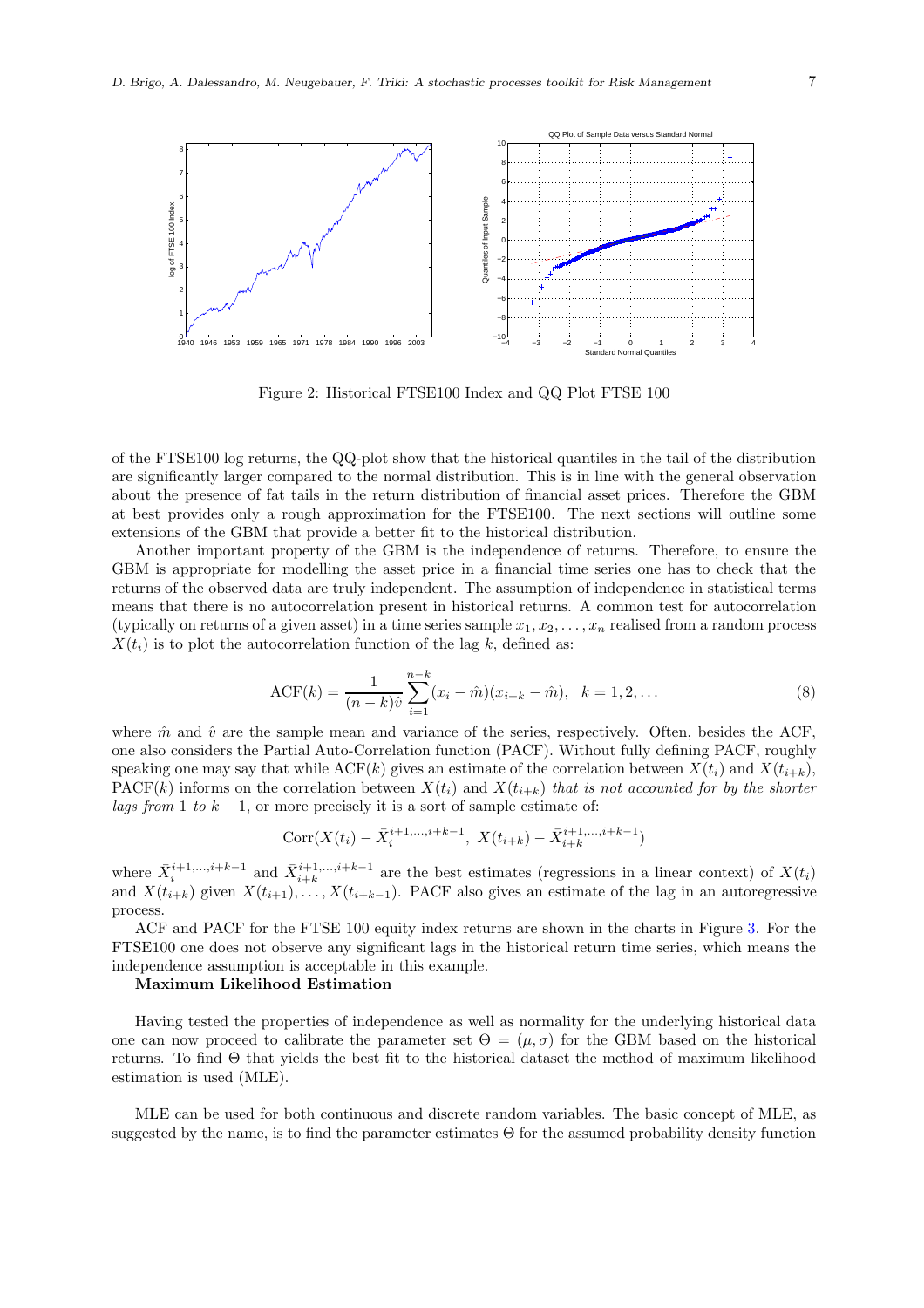

<span id="page-7-0"></span>Figure 3: Autocorrelation and Partial Autocorrelation Function for FTSE 100

 $f_{\Theta}$  (continuous case) or probability mass function (discrete case) that will maximise the likelihood or probability of having observed the given data sample  $x_1, x_2, x_3, ..., x_n$  for the random vector  $X_1, ..., X_n$ . In other terms, the observed sample  $x_1, x_2, x_3, ..., x_n$  is used inside  $f_{X_1, X_2, ..., X_n; \Theta}$ , so that the only variable in f is  $\Theta$ , and the resulting function is maximised in  $\Theta$ . The likelihood (or probability) of observing a particular data sample, i.e. the likelihood function, will be denoted by  $\mathcal{L}(\Theta)$ .

In general, for stochastic processes, the Markov property is sufficient to be able to write the likelihood along a time series of observations as a product of transition likelihoods on single time steps between two adjacent instants. The key idea there is to notice that for a Markov process  $x_t$ , one can write, again denoting f the probability density of the vector random sample:

<span id="page-7-1"></span>
$$
\mathcal{L}(\Theta) = f_{X(t_0), X(t_1), ..., X(t_n); \Theta} = f_{X(t_n)|X(t_{n-1}); \Theta} \cdot f_{X(t_{n-1})|X(t_{n-2}); \Theta} \cdots f_{X(t_1)|X(t_0); \Theta} \cdot f_{X(t_0); \Theta} \tag{9}
$$

In the more extreme cases where the observations in the data series are iid, the problem is considerably simplified, since  $f_{X(t_i)|X(t_{i-1});\Theta} = f_{X(t_i);\Theta}$  and the likelihood function becomes the product of the probability density of each data point in the sample without any conditioning. In the GBM case, this happens if the maximum likelihood estimation is done on log-returns rather than on the levels. By defining the  $X$  as

<span id="page-7-2"></span>
$$
X(t_i) := \log S(t_i) - \log S(t_{i-1}),\tag{10}
$$

one sees that they are already independent so that one does not need to use explicitly the above decomposition [\(9\)](#page-7-1) through transitions. For general Markov processes different from GBM, or if one had worked at level space  $S(t_i)$  rather than in return space  $X(t_i)$ , this can be necessary though: see, for example, the Vasicek example later on.

The likelihood function for iid variables is in general:

$$
\mathcal{L}(\Theta) = f_{\Theta}(x_1, x_2, x_3, ..., x_n) = \prod_{i=1}^n f_{\Theta}(x_i)
$$
\n(11)

The MLE estimate  $\hat{\Theta}$  is found by maximising the likelihood function. Since the product of density values could become very small, which would cause numerical problems with handling such numbers, the likelihood function is usually converted<sup>6</sup> to the log likelihood  $\mathcal{L}^* = \log \mathcal{L}$ .<sup>7</sup> For the iid case the log-likelihood reads:

$$
\mathcal{L}^*(\Theta) = \sum_{i=1}^n \log f_{\Theta}(x_i)
$$
\n(12)

<sup>6</sup>This is allowed, since maxima are not affected by monotone transformations.

<sup>&</sup>lt;sup>7</sup>The reader has to be careful not to confuse the log taken to move from levels  $S$  to returns  $X$  with the log used to move from the likelihood to the log-likelihood. The two are not directly related, in that one takes the log-likelihood in general even in situations when there are no log-returns but just general processes.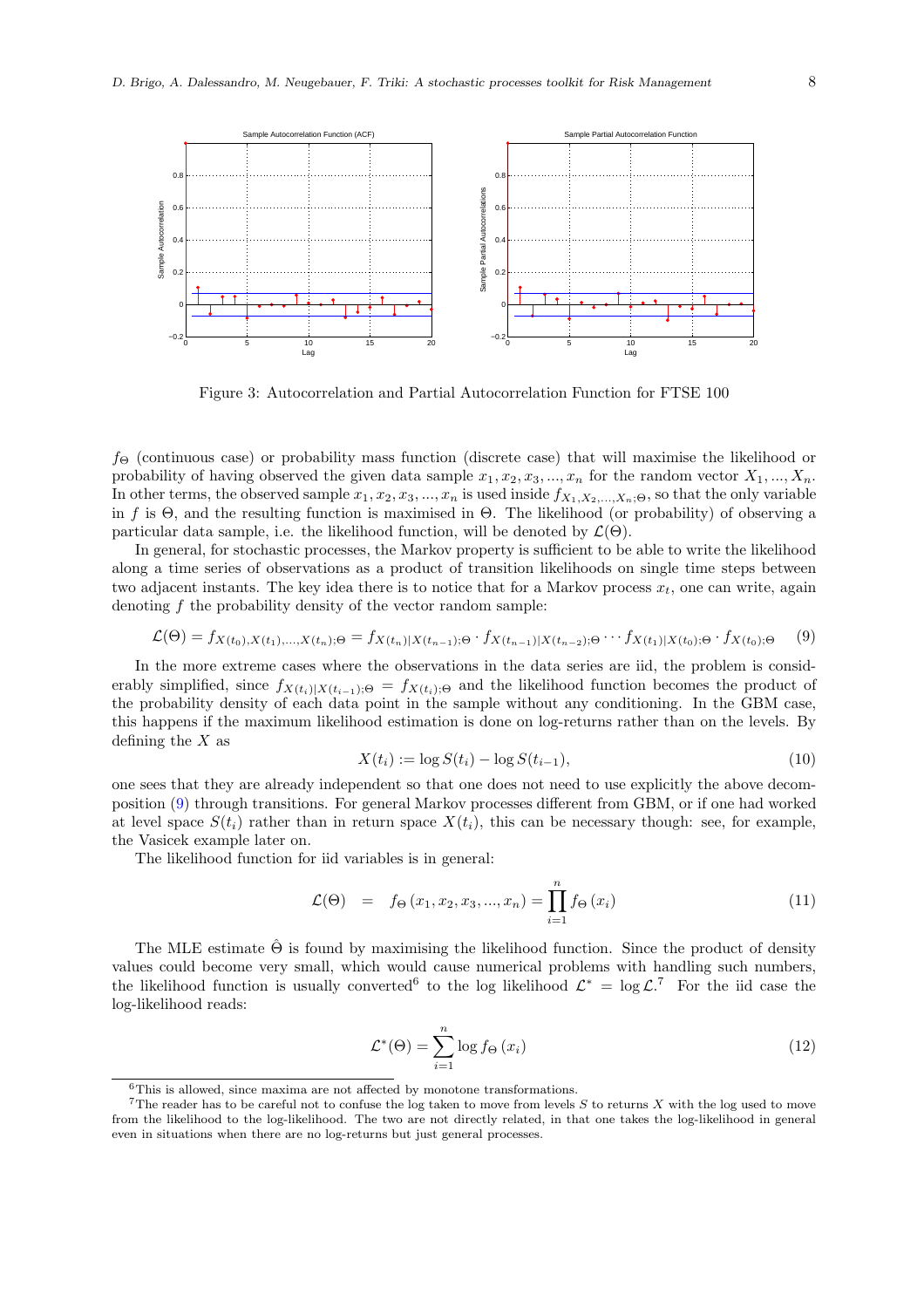The maximum of the log likelihood usually has to be found numerically using an optimisation algorithm<sup>8</sup>. In the case of the GBM, the log-returns increments form normal iid random variables, each with a well known density  $f_{\Theta}(x) = f(x; m, v)$ , determined by mean and variance. Based on Equation [\(3\)](#page-4-1) (with  $u = t_{i+1}$  and  $t = t_i$ ) the parameters are computed as follows:

$$
m = \left[\hat{\mu} - \frac{1}{2}\hat{\sigma}^2\right] \Delta t \qquad v = \hat{\sigma}^2 \Delta t \qquad (13)
$$

The estimates for the GBM parameters are deduced from the estimates of  $m$  and  $v$ . In the case of the GBM, the MLE method provides closed form expressions for  $m$  and  $v$  through MLE of Gaussian iid samples<sup>9</sup>. This is done by differentiating the Gaussian density function with respect to each parameter and setting the resulting derivative equal to zero. This leads to following well known closed form expressions for the sample mean and variance<sup>10</sup> of the log returns samples  $x_i$  for  $X_i = \log S(t_i) - \log S(t_{i-1})$ 

$$
\hat{m} = \sum_{i=1}^{n} x_i/n \qquad \hat{v} = \sum_{i=1}^{n} (x_i - \hat{m})^2/n. \tag{14}
$$

Similarly one can find the maximum likelihood estimates for both parameters simultaneously using the following numerical search algorithm.

#### **Code 2** MATLAB<sup>®</sup> MLE Function for iid Normal Distribution.

```
function [mu sigma] = GBM_calibration(S,dt, params)
    Ret = price2ret(S);n= length ( Ret );
    options = optimset ( ' MaxFunEvals', 100000 , ' MaxIter ', 100000);
    fminsearch( @normalLL , params , options );
    function mll = normalLL ( params )
         mu = params (1); sigma = abs (params (2));
         l1=n*log(1/sqrt(2*pi*dt)/sigma)+sum(-(Ret-mu*dt).^2/2/(dt*signa^2));m11 = -11:
    end
end
```
An important remark is in order for this important example: given that  $x_i = \log s(t_i) - \log s(t_{i-1}),$ where s is the observed sample time series for geometric brownian motion  $S$ ,  $\hat{m}$  is expressed as:

$$
\hat{m} = \sum_{i=1}^{n} x_i/n = \frac{\log(s(t_n)) - \log(s(t_0))}{n}
$$
\n(15)

The only relevant information used on the whole S sample are its initial and final points. All of the remaining sample, possibly consisting of hundreds of observations, is useless.<sup>11</sup>

This is linked to the fact that drift estimation for random processes like GBM is extremely difficult. In a way, if one could really estimate the drift one would know locally the direction of the market in the future, which is effectively one of the most difficult problems. The impossibility of estimating this quantity with precision is what keeps the market alive. This is also one of the reasons for the success of risk neutral valuation: in risk neutral pricing one is allowed to replace this very difficult drift with the risk free rate.

<sup>8</sup>For example, Excel Solver or fminsearch in MatLab, although for potentially multimodal likelihoods, such as possibly the jump diffusion cases further on, one may have to preprocess the optimisation through a coarse grid global method such as genetic algorithms or simulated annealing, so as to avoid getting stuck in a local minima given by a lower mode.

Hogg and Craig, *Introduction to Mathematical Statistics.*, fourth edition, p. 205, example 4.

<sup>&</sup>lt;sup>10</sup>Note that the estimator for the variance is biased, since  $\mathbb{E}(\hat{v}) = v(n-1)/n$ . The bias can be corrected by multiplying the estimator by  $n/(n-1)$ . However, for large data samples the difference is very small.

 $11$  Jacod, in Statistics of Diffusion Processes: Some Elements, CNR-IAMI 94.17, p. 2, in case v is known, shows that the drift estimation can be statistically consistent, converging in probability to the true drift value, only if the number of points times the time step tends to infinity. This confirms that increasing the observations between two given fixed instants is useless; the only helpful limit would be letting the final time of the sample go to infinity, or let the number of observations increase while keeping a fixed time step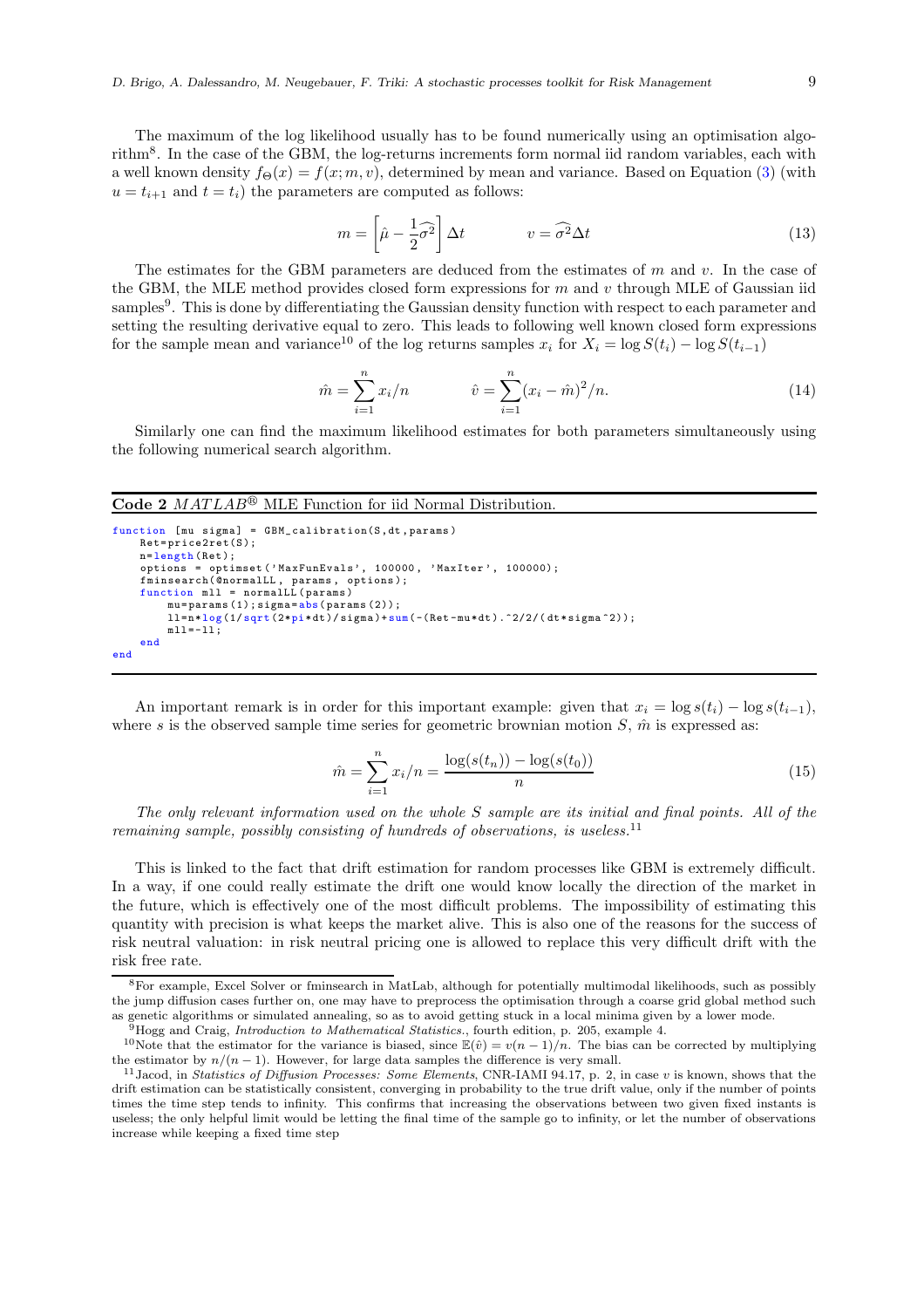The drift estimation will improve considerably for mean reverting processes, as shown in the next sections.

#### Confidence Levels for Parameter Estimates

For most applications it is important to know the uncertainty around the parameter estimates obtained from historical data, which is statistically expressed by confidence levels. Generally, the shorter the historical data sample, the larger the uncertainty as expressed by wider confidence levels.

For the GBM one can derive closed form expressions for the Confidence Interval (CI) of the mean and standard deviation of returns, using the Gaussian law of independent return increments and the fact that the sum of independent Gaussians is still Gaussian, with the mean given by the sum of the means and the variance given by the sum of variances. Let  $C_n = X_1 + X_2 + X_3 + ... + X_n$ , then one knows that  $C_n \sim N(nm, nv)^{12}$ . One then has:

$$
P\left(\frac{C_n - nm}{\sqrt{v}\sqrt{n}} \leqslant z\right) = P\left(\frac{C_n/n - m}{\sqrt{v}/\sqrt{n}} \leqslant z\right) = \Phi(z)
$$
\n(16)

where  $\Phi()$  denotes the cumulative standard normal distribution.  $C_n/n$ , however, is the MLE estimate for the sample mean m. Therefore the 95th confidence level for the sample mean is given by:

$$
\frac{C_n}{n} - 1.96 \frac{\sqrt{v}}{\sqrt{n}} \leqslant m \leqslant \frac{C_n}{n} + 1.96 \frac{\sqrt{v}}{\sqrt{n}} \tag{17}
$$

This shows that as  $n$  increases the CI tightens, which means the uncertainty around the parameter estimates declines.

Since a standard Gaussian squared is a chi-squared, and the sum of  $n$  independent chi-squared is a chi-squared with  $n$  degrees of freedom, this gives:

$$
P\left(\sum_{i=1}^{n} \left(\frac{(x_i - \hat{m})}{\sqrt{v}}\right)^2 \leqslant z\right) = P\left(\frac{n}{v}\hat{v} \leqslant z\right) = \chi_n^2(z),\tag{18}
$$

hence under the assumption that the returns are normal one finds the following confidence interval for the sample variance:

<span id="page-9-0"></span>
$$
\frac{n}{q_U^{\chi}}\hat{v} \leqslant v \leqslant \frac{n}{q_L^{\chi}}\hat{v}
$$
\n<sup>(19)</sup>

where  $q_L^{\chi}, q_U^{\chi}$  are the quantiles of the chi-squared distribution with n degrees of freedom corresponding to the desired confidence level.

In the absence of these explicit relationships one can also derive the distribution of each of the parameters numerically, by simulating the sample parameters as follows. After the parameters have been estimated (either through MLE or with the best fit to the chosen model, call these the "first parameters"), simulate a sample path of length equal to the historical sample with those parameters. For this sample path one then estimates the best fit parameters as if the historical sample were the simulated one, and obtains a sample of the parameters. Then again, simulating from the first parameters, one goes through this procedure and obtains another sample of the parameters. By iterating one builds a random distribution of each parameter, all starting from the first parameters. An implementation of the simulated parameter distributions is provided in the next Matlab function.

The charts in Figure [4](#page-10-0) plot the simulated distribution for the sample mean and sample variance against the normal and Chi-squared distribution given by the theory and the Gaussian distribution. In both cases the simulated distributions are very close to their theoretical limits. The confidence levels and distributions of individual estimated parameters only tell part of the story. For example, in valueat-risk calculations, one would be interested in finding a particular percentile of the asset distribution. In expected shortfall calculations, one would be interested in computing the expectation of the asset

 $12$ Even without the assumption of *Gaussian* log returns increments, but knowing only that log returns increments are iid, one can reach a similar Gaussian limit for  $C_n$ , but only asymptotically in n, thanks to the central limit theorem.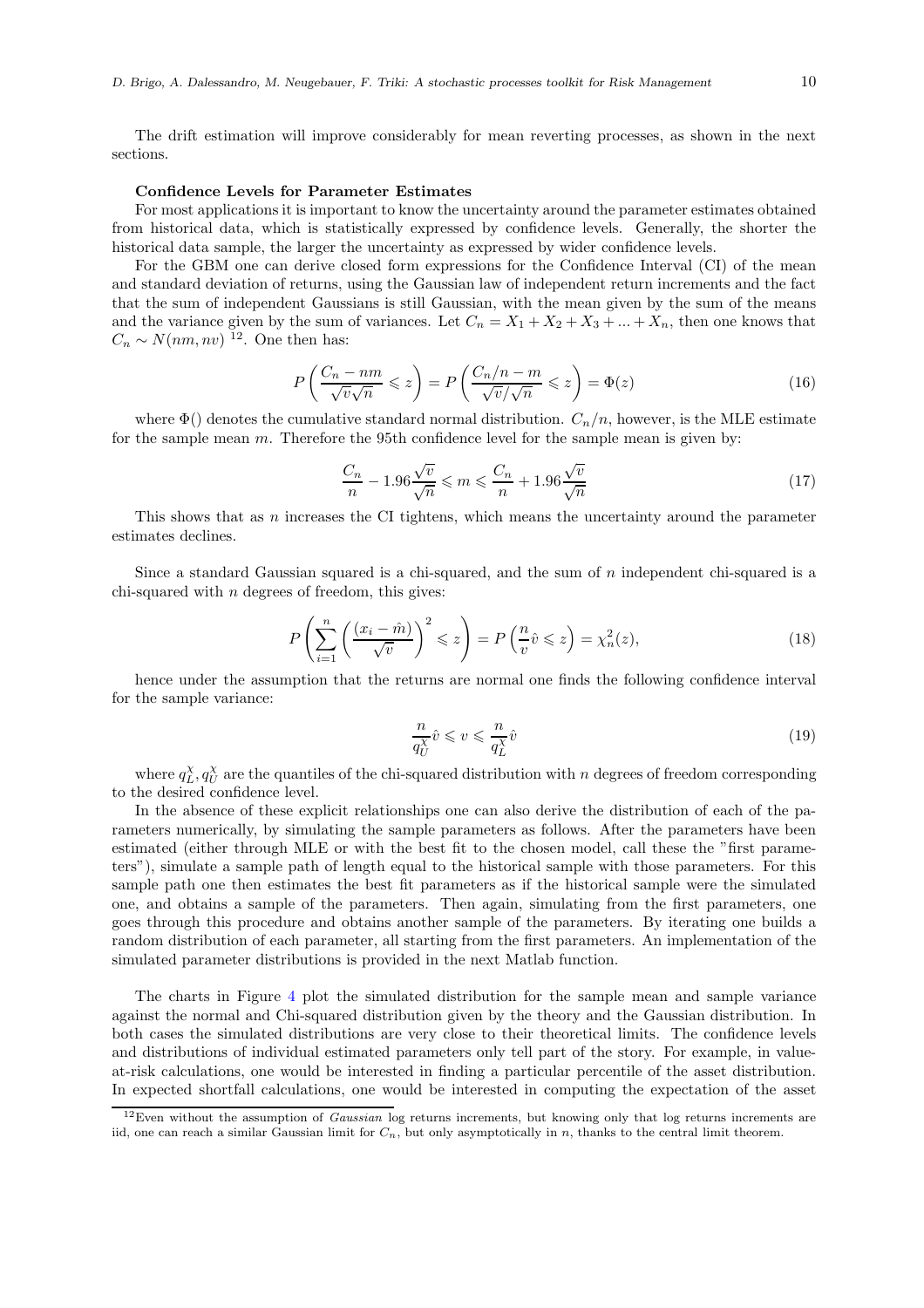Code 3  $MATLAB^{\circledR}$  Simulating distribution for Sample mean and variance.

```
%load 'C:\Research \ QS CVO Technical Paper \ Report \ Chapter1 \ftse100monthly1940.mat'
load ' ftse100monthly1940. mat '
S=ftse100monthly1940data;
ret= log(S (2: end ,2)./ S (1:end -1 ,2));
n=length (ret)
m = sum(ret)/nv = sqrt(sum((ret-m).^2)/n)SimR=normrnd (m, v, 10000, n);
m dist = sum(SimR .2)/n;
\texttt{m\_tmp} \texttt{report} (\texttt{m\_dist} , 1 , 799) ;
v_{\text{dist}} = \text{sum} ((\text{SimR} - \text{m} _\text{tmp}) . \text{m}^2, 2) / \text{n};dt = 1/12;
sigma_dist= sqrt(v_dist/dt);
mu_dist = m_dist / dt +0.5* sigma_dist.^2;
SO = 100;
pct_dist = S0 * logninv (0.99 , sigma_dist , mu_dist );
          0.035
                                                                          0.035
```


<span id="page-10-0"></span>Figure 4: Distribution of Sample Mean and Variance

conditional on exceeding such percentile. In the case of the GBM, one knows the marginal distribution of the asset price to be log normal and one can compute percentiles analytically for a given parameter set. The MATLAB code [2.2,](#page-9-0) which computes the parameter distributions, also simulates the distribution for the 99th percentile of the asset price after three years when re-sampling from simulation according to the first estimated parameters. The histogram is plotted in Figure [5.](#page-11-0)

#### 2.3 Characteristic and Moment Generating Functions

Let X be a random variable, either discrete with probability  $p<sub>X</sub>$  (first case) or continuous with density  $f_X$  (second case). The  $k-th$  moment  $m_k(X)$  is defined as:

$$
m_k(X) = \mathbb{E}(X^k) = \begin{cases} \sum_x x^k p_X(x) \\ \int_{-\infty}^{\infty} x^k f_X(x) dx. \end{cases}
$$

Moments are not guaranteed to exist, for example the Cauchy distribution does not even admit the first moment (mean). The moment generating function  $M_X(t)$  of a random variable X is defined, under some technical conditions for existence, as:

$$
M(t) = \mathbb{E}(e^{tX}) = \begin{cases} \sum_{x} e^{tx} p_X(x) \\ \int_{-\infty}^{\infty} e^{tx} f_X(x) dx \end{cases}
$$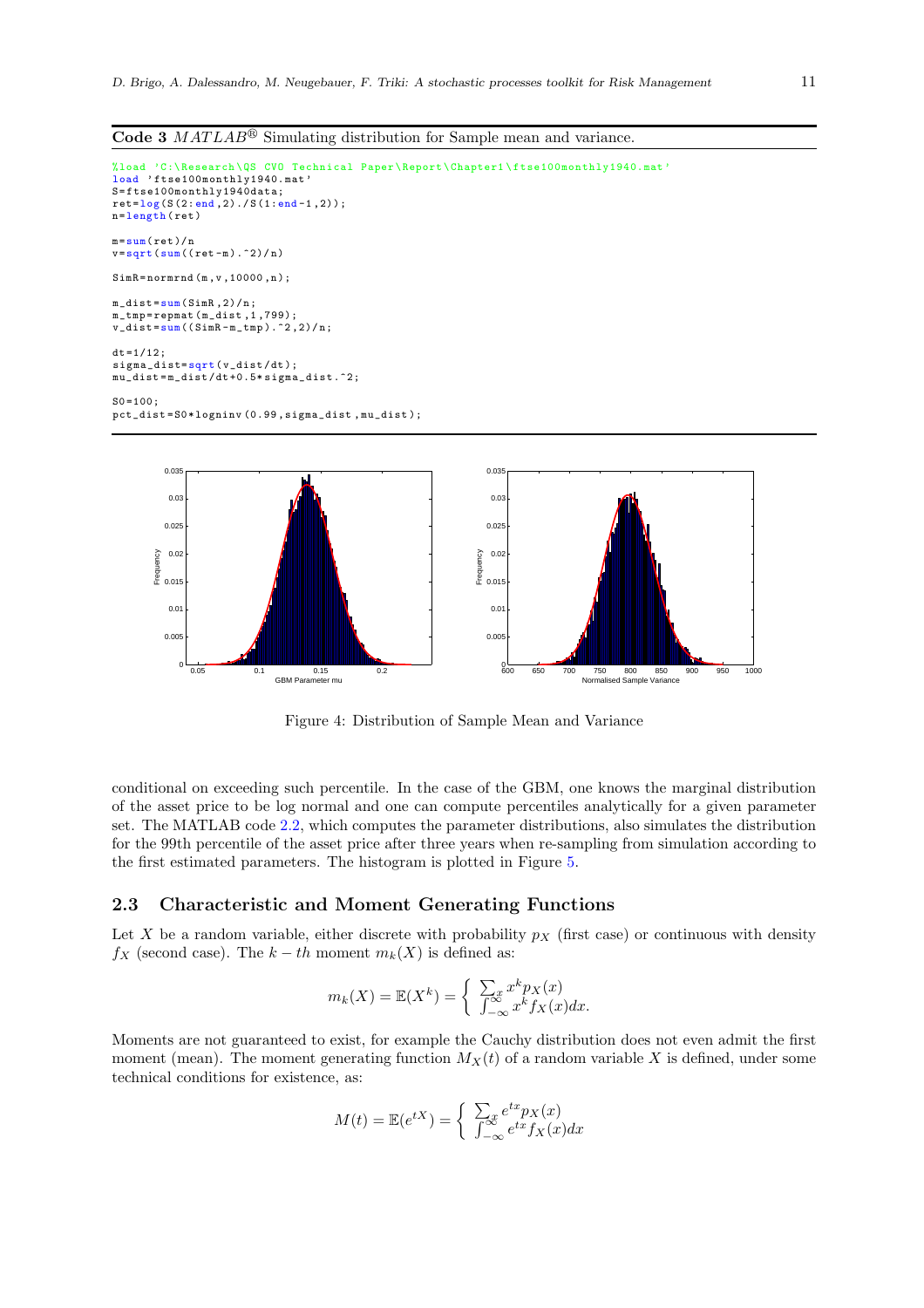

<span id="page-11-0"></span>Figure 5: Distribution for 99th Percentile of FTSE100 over a three year Period

and can be seen to be the exponential generating function of its sequence of moments:

$$
M_X(t) = \sum_{k=0}^{\infty} \frac{m_k(X)}{k!} t^k.
$$
 (20)

The moment generating function (MGF) owes its name to the fact that from its knowledge one may back out all moments of the distribution. Indeed, one sees easily that by differentiating  $j$  times the MGF and computing it in 0 one obtains the  $i$ -th moment:

$$
\frac{d^j}{dt^j} M_X(t)|_{t=0} = m_j(X). \tag{21}
$$

A better and more general definition is that of characteristic function, defined as:

$$
\phi_X(t) = \mathbb{E}(e^{itX}),
$$

where i is the unit imaginary number from complex numbers theory. The characteristic function exists for every possible density, even for the Cauchy distribution, whereas the moment generating function does not exist for some random variables, notably some with infinite moments. If moments exist, one can derive them also from the characteristic function through differentiation. Basically, the characteristic function forces one to bring complex numbers into the picture but brings in considerable advantages. Finally, it is worth mentioning that the moment generating function can be seen as the Laplace transform of the probability density, whereas the characteristic function is the Fourier transform.

#### 2.4 Properties of Moment Generating and Characteristic Functions

If two random variables, X and Y, have the same moment generating function  $M(t)$ , then X and Y have the same probability distribution. The same holds, more generally, for the characteristic function.

If X and Y are independent random variables and  $W = X + Y$ , then the moment generating function of  $W$  is the product of the moment generating functions of  $X$  and  $Y$ :

$$
M_{X+Y}(t) = \mathbb{E}(e^{t(X+Y)}) = \mathbb{E}(e^{tX}e^{tY}) = \mathbb{E}(e^{tX})\mathbb{E}(e^{tY}) = M_X(t)M_Y(t).
$$

The same property holds for the characteristic function. This is a very powerful property since the sum of independent returns or shocks is common in modelling. Finding the density of a sum of independent random variables can be difficult, resulting in a convolution, whereas in moment or characteristic function space it is simply a multiplication. This is why typically one moves in moment generating space, computes a simple multiplication and then goes back to density space rather than working directly in density space through convolution.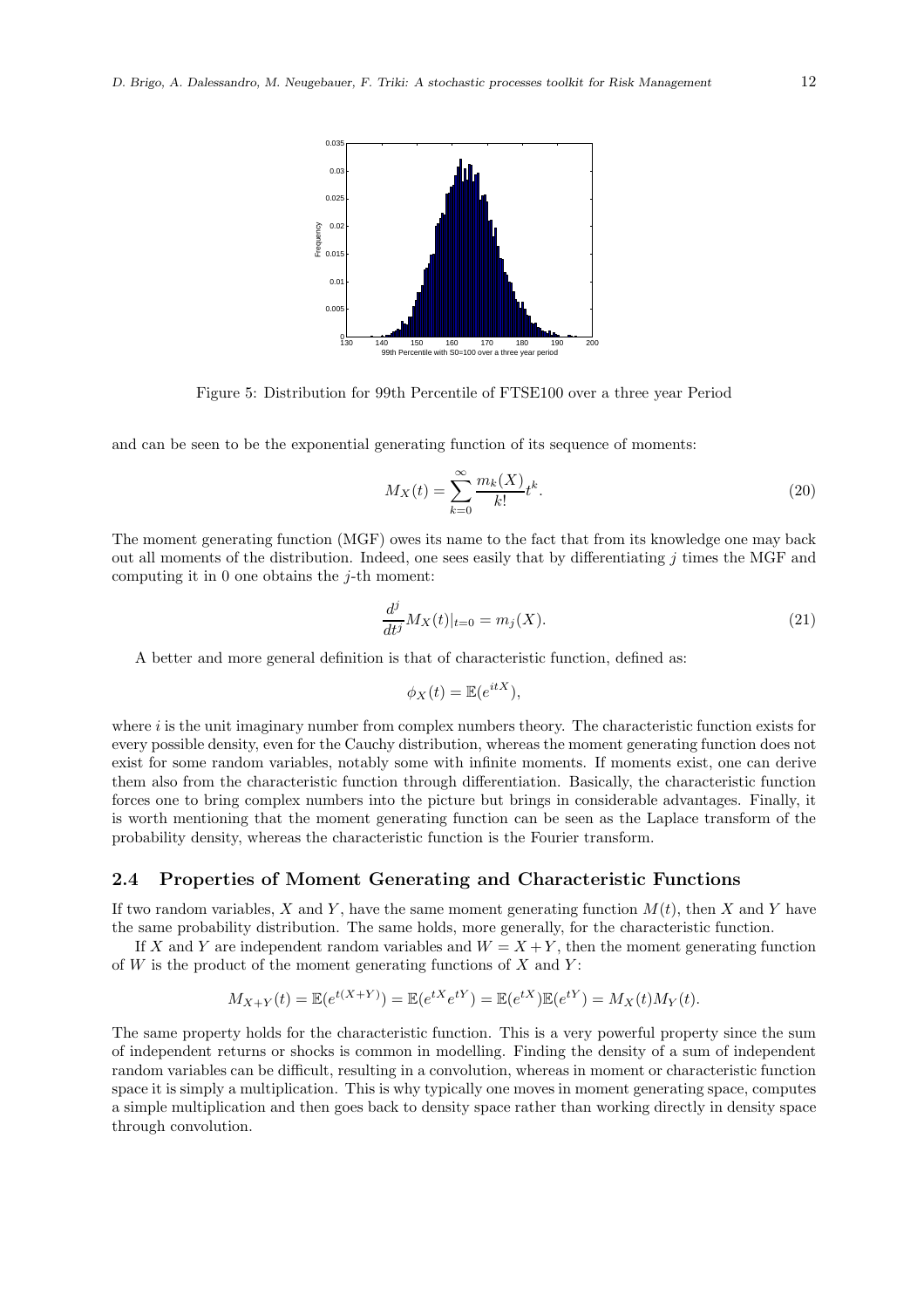$$
M_Z(t) = e^{\mu t + \frac{\sigma^2}{2}t^2}
$$

<span id="page-12-1"></span>Hence

$$
M_X(t) = e^{\mu_1 t + \frac{\sigma_1^2}{2}t^2}
$$
 and  $M_Y(t) = e^{\mu_2 t + \frac{\sigma_2^2}{2}t^2}$ 

From this

$$
M_W(t) = M_X(t)M_Y(t) = e^{\mu_1 t + \frac{\sigma_1^2}{2}t^2}e^{\mu_2 t + \frac{\sigma_2^2}{2}t^2} = e^{(\mu_1 + \mu_2)t + \frac{(\sigma_1^2 + \sigma_2^2)}{2}t^2}
$$

one obtains the moment generating function of a normal random variable with mean  $(\mu_1 + \mu_2)$  and variance  $(\sigma_1^2 + \sigma_2^2)$ , as expected.

# <span id="page-12-0"></span>3 Fat Tails: GARCH Models

 $GARCH<sup>13</sup>$  models were first introduced by [Bollerslev](#page-42-0) [\(1986\)](#page-42-0). The assumption underlying a GARCH model is that volatility changes with time and with the past information. In contrast, the GBM model introduced in the previous section assumes that volatility  $(\sigma)$  is constant. GBM could have been easily generalised to a time dependent but fully deterministic volatility, not depending on the state of the process at any time. GARCH instead allows the volatility to depend on the evolution of the process. In particular the GARCH(1,1) model, introduced by Bollerslev, assumes that the conditional variance (i.e. conditional on information available up to time  $t_i$ ) is given by a linear combination of the past variance  $\sigma(t_{i-1})^2$  and squared values of past returns.

$$
\frac{\Delta S(t_i)}{S(t_i)} = \mu \Delta t_i + \sigma(t_i) \Delta W(t_i)
$$
\n
$$
\sigma(t_i)^2 = \omega \bar{\sigma}^2 + \alpha \sigma(t_{i-1})^2 + \beta \epsilon(t_{i-1})^2
$$
\n
$$
\epsilon(t_i)^2 = (\sigma(t_i) \Delta W(t_i))^2
$$
\n(22)

where  $\Delta S(t_i) = S(t_{i+1}) - S(t_i)$  and the first equation is just the discrete time counterpart of Equation  $(1).$  $(1).$ 

If one had just written the discrete time version of GBM,  $\sigma(t_i)$  would just be a known function of time and one would stop with the first equation above. But in this case, in the above GARCH model  $\sigma(t)^2$  is assumed itself to be a stochastic process, although one depending only on past information. Indeed, for example

$$
\sigma(t_2)^2 = \omega \bar{\sigma}^2 + \beta \epsilon(t_1)^2 + \alpha \omega \bar{\sigma}^2 + \alpha^2 \sigma(t_0)^2
$$

so that  $\sigma(t_2)$  depends on the random variable  $\epsilon(t_1)^2$ . Clearly conditional on the information at the previous time  $t_1$  the volatility is no longer random, but unconditionally it is, contrary to the GBM volatility.

In GARCH the variance is an autoregressive process around a long-term average variance rate  $\bar{\sigma}^2$ . The GARCH(1,1) model assumes one lag period in the variance. Interestingly, with  $\omega = 0$  and  $\beta = 1 - \alpha$ one recovers the exponentially weighted moving average model, which unlike the equally weighted MLE estimator in the previous section, puts more weight on the recent observations. The  $GARCH(1,1)$  model can be generalised to a  $GARCH(p, q)$  model with p lag terms in the variance and q terms in the squared returns. The GARCH parameters can be estimated by ordinary least squares regression or by maximum likelihood estimation, subject to the constraint  $\omega + \alpha + \beta = 1$ , a constraint summarising of the fact that the variance at each instant is a weighted sum where the weights add up to one.

As a result of the time varying state-dependent volatility, the unconditional distribution of returns is non-Gaussian and exhibits so called "fat" tails. Fat tail distributions allow the realizations of the random variables having those distributions to assume values that are more extreme than in the normal/Gaussian

<sup>13</sup>Generalised Autoregressive Conditional Heteroscedasticity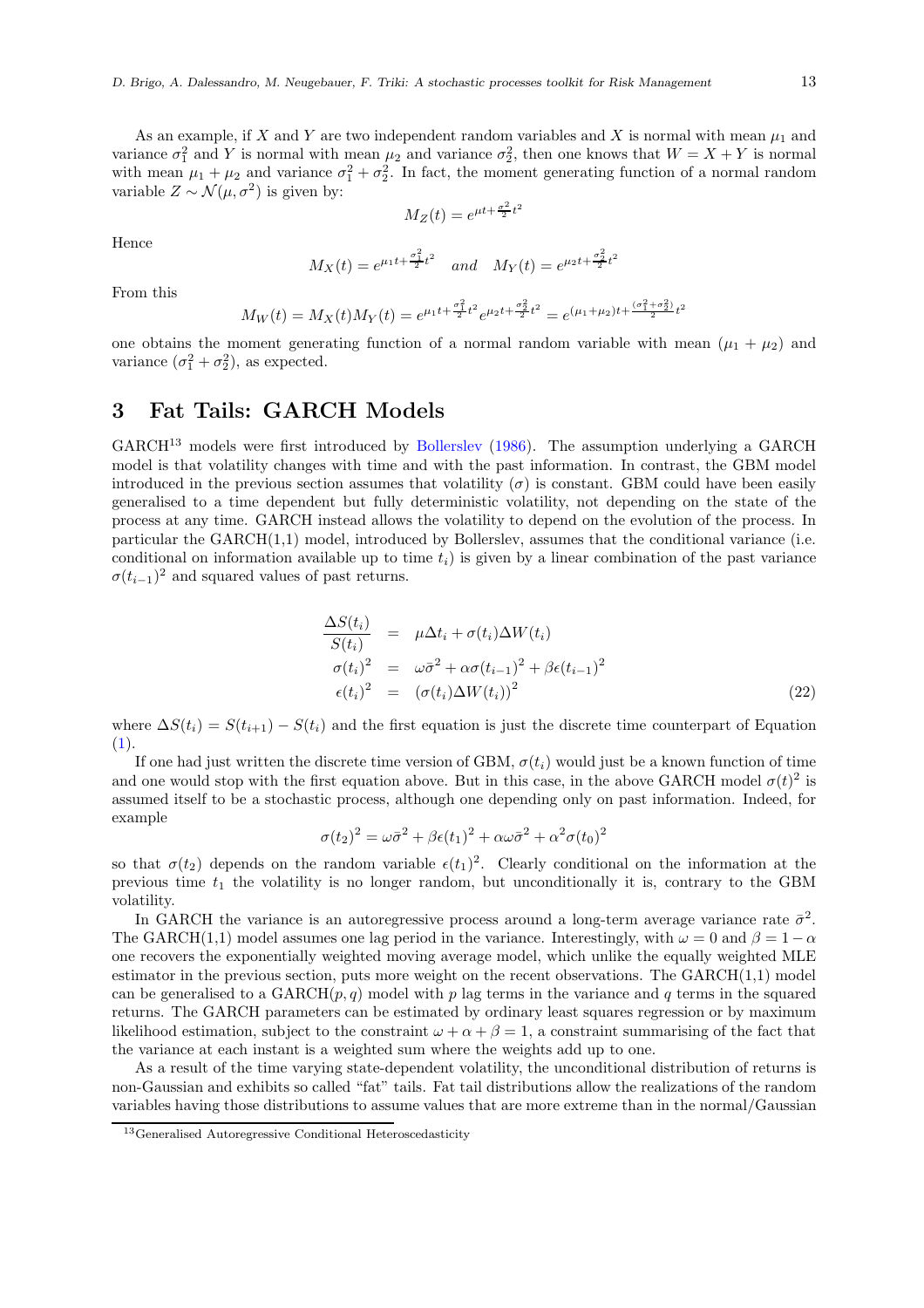<span id="page-13-1"></span>

<span id="page-13-0"></span>Figure 6: Historical FTSE100 Return Distribution vs. NGARCH Return Distribution

case, and are therefore more suited to model risks of large movements than the Gaussian. Therefore, returns in GARCH will tend to be "riskier" than the Gaussian returns of GBM.

GARCH is not the only approach to account for fat tails, and this report will introduce other approaches to fat tails later on.

The particular structure of the GARCH model allows for volatility clustering (autocorrelation in the volatility), which means a period of high volatility will be followed by high volatility and conversely a period of low volatility will be followed by low volatility. This is an often observed characteristic of financial data. For example, Figure [8](#page-15-0) shows the monthly volatility of the FTSE100 index and the corresponding autocorrelation function, which confirms the presence of autocorrelation in the volatility.

A long line of research followed the seminal work of Bollerslev leading to customisations and generalisations including exponential GARCH (EGARCH) models, threshold GARCH (TGARCH) models and non-linear GARCH (NGARCH) models among others. In particular, the NGARCH model introduced by [Engle and Ng](#page-42-1)  $(1993)$  $(1993)$  is an interesting extension of the  $GARCH(1,1)$  model, since it allows for asymmetric behaviour in the volatility such that "good news" or positive returns yield subsequently lower volatility, while "bad news" or negative returns yields a subsequent increase in volatility. The NGARCH is specified as follows:

$$
\frac{\Delta S(t_i)}{S(t_i)} = \mu \Delta t_i + \sigma(t_i) \Delta W(t_i)
$$
\n
$$
\sigma(t_i)^2 = \omega + \alpha \sigma(t_{i-1})^2 + \beta (\epsilon(t_{i-1}) - \gamma \sigma(t_{i-1}))^2
$$
\n
$$
\epsilon(t_i)^2 = (\sigma(t_i) \Delta W(t_i))^2
$$
\n(23)

NGARCH parameters  $\omega$ ,  $\alpha$ , and  $\beta$  are positive and  $\alpha$ ,  $\beta$ , and  $\gamma$  are subject to the stationarity constraint  $\alpha + \beta(1 + \gamma^2) < 1$ .

Compared to the GARCH(1,1), this model contains an additional parameter  $\gamma$ , which is an adjustment to the return innovations. Gamma equal to zero leads to the symmetric GARCH(1,1) model, in which positive and negative  $\epsilon(t_{i-1})$  have the same effect on the conditional variance. In the NGARCH  $\gamma$  is positive, thus reducing the impact of good news  $(\epsilon(t_{i-1}) > 0)$  and increasing the impact of bad news  $(\epsilon(t_{i-1}) < 0)$  on the variance.

MATLAB Routine [4](#page-15-1) extends Routine [1](#page-5-1) by simulating the GBM with the NGARCH volatility structure. Notice that there is only one loop in the simulation routine, which is the time loop. Since the GARCH model is path dependent it is no longer possible to vectorise the simulation over the time step. For illustration purpose, this model is calibrated to the historic asset returns of the FTSE100 index. In order to estimate the parameters for the NGARCH geometric Brownian motion the maximum-likelihood method introduced in the previous section is used.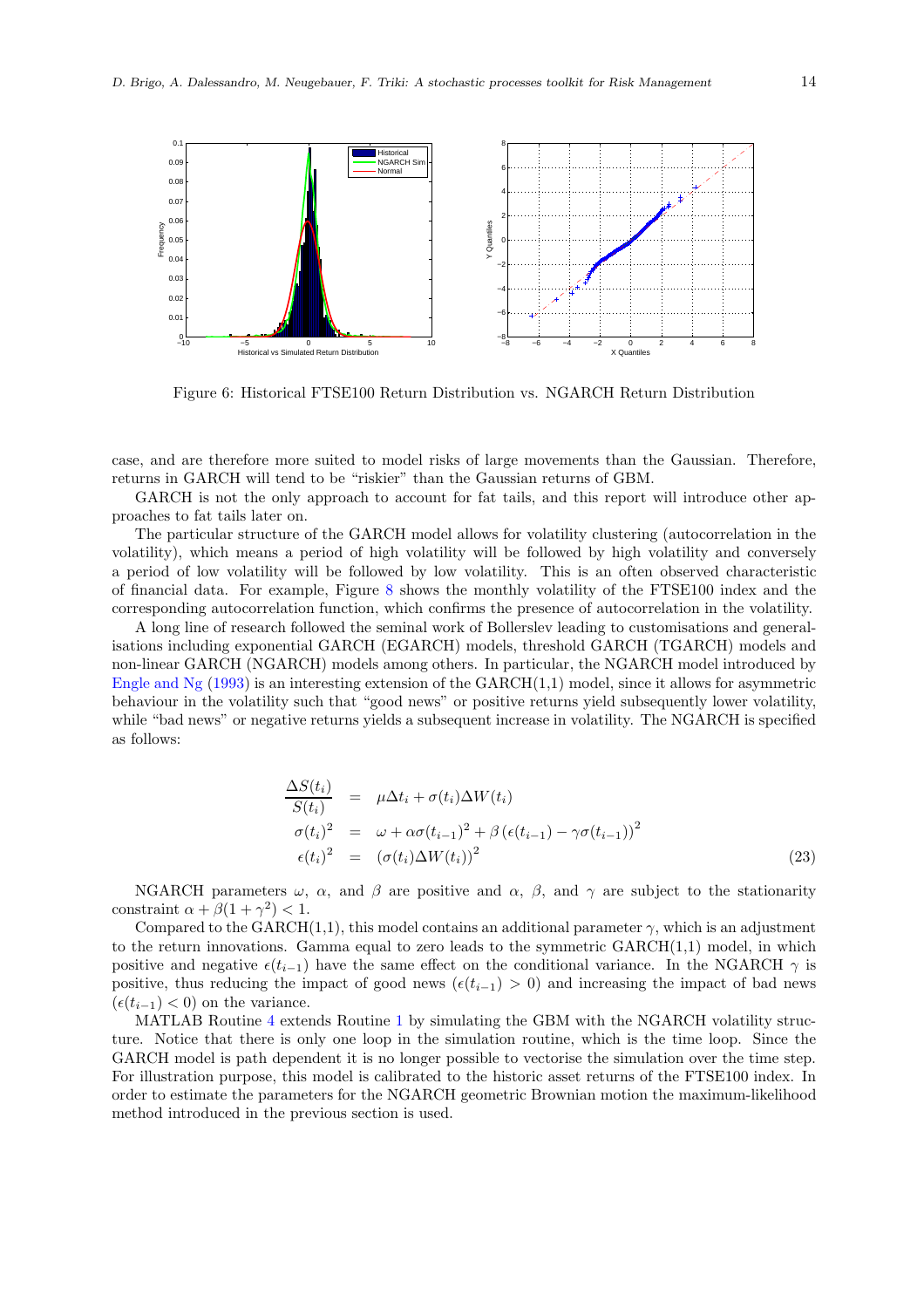

Figure 7: NGARCH News Effect vs GARCH News Effect

Although the variance is changing over time and is state dependent and hence stochastic conditional on information at the initial time, it is locally deterministic, which means that conditional on the information at  $t_{i-1}$  the variance is known and constant in the next step between time  $t_{i-1}$  and  $t_i$ . In other words,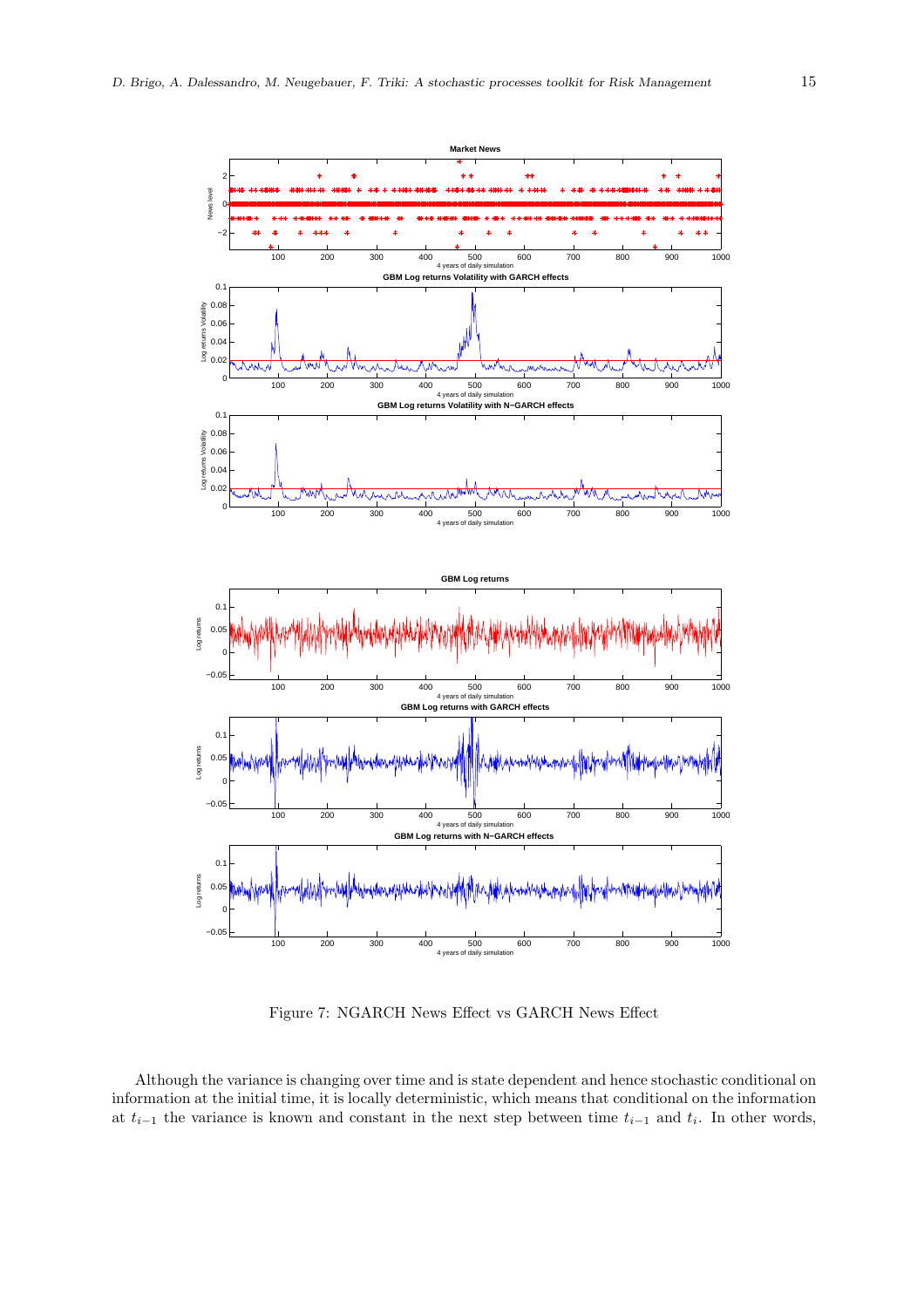

<span id="page-15-0"></span>Figure 8: Monthly Volatility of the FTSE100 and Autocorrelation Function

<span id="page-15-1"></span>Code 4  $MATLAB^{\circledR}$  Code to Simulate GBM with NGARCH vol.

```
function S= NGARCH_simulation( N_Sim ,T , params , S0 )
     mu_= params (1); omega_ = params (2); alpha_ = params (3); beta_ = params (4); gamma_ = params (5);
     S = SO * ones ( N_Sim, T );
     v0 = \texttt{omega} / (1 - \texttt{alpha} - \texttt{beta});
      v= v0 * ones ( N_Sim ,1);
      BM=normrnd(0,1,N_Sim,T);
     for i=2:Tsigna_=\sqrt{sqrt(v)};
              \frac{1}{\text{an}} = (mu_ -0.5* sigma_ .^2);
           S(:, i)=S(:, i-1) . * exp(mean + sigma_ - * BM(:, i));v = \texttt{omega\_*alpha\_*v+beta\_*}(\sqrt{sqrt(v) . * BM}(:,i) - \sqrt{sqrt(v) }).^2;
     end
end
```
the variance in the GARCH models is locally constant. Therefore, conditional on the variance at  $t_{i-1}$ the density of the process at the next instant is still normal<sup>14</sup>. Moreover, the conditional returns are still independent. The log-likelihood function for the sample  $x_1, ..., x_i, ..., x_n$  of:

$$
X_i = \frac{\Delta S(t_i)}{S(t_i)}
$$

is given by:

<span id="page-15-2"></span>
$$
\mathcal{L}^*(\Theta) = \sum_{i=1}^n \log f_{\Theta}(x_i; x_{i-1}) \tag{24}
$$

$$
f_{\Theta}(x_i; x_{i-1}) = f_N(x_i; \mu, \sigma_i^2) = \frac{1}{\sqrt{2\pi\sigma_i^2}} \exp\left(-\frac{(x_i - \mu)^2}{2\sigma_i^2}\right)
$$
(25)

$$
\mathcal{L}^*(\Theta) = constant + \frac{1}{2} \left( -\log(\sigma_i^2) - (x_i - \mu)^2 / \sigma_i^2 \right) \tag{26}
$$

where  $f_{\Theta}$  is the density function of the normal distribution. Note the appearance of  $x_{i-1}$  in the function, which indicates that normal density is only locally applicable between successive returns, as noticed previously. The parameter set for the NGARCH GBM includes five parameters,  $\Theta = (\mu, \omega, \alpha, \beta, \gamma)$ . Due to the time changing state dependent variance one no longer finds explicit solutions for the individual parameters and has to use a numerical scheme to maximise the likelihood function through a solver. To do so one only needs to maximise the term in brackets in [\(26\)](#page-15-2), since the constant and the factor do not depend on the parameters.

<sup>&</sup>lt;sup>14</sup>Note that the unconditional density of the NGARCH GBM is no longer normal, but an unknown heavy tailed distribution.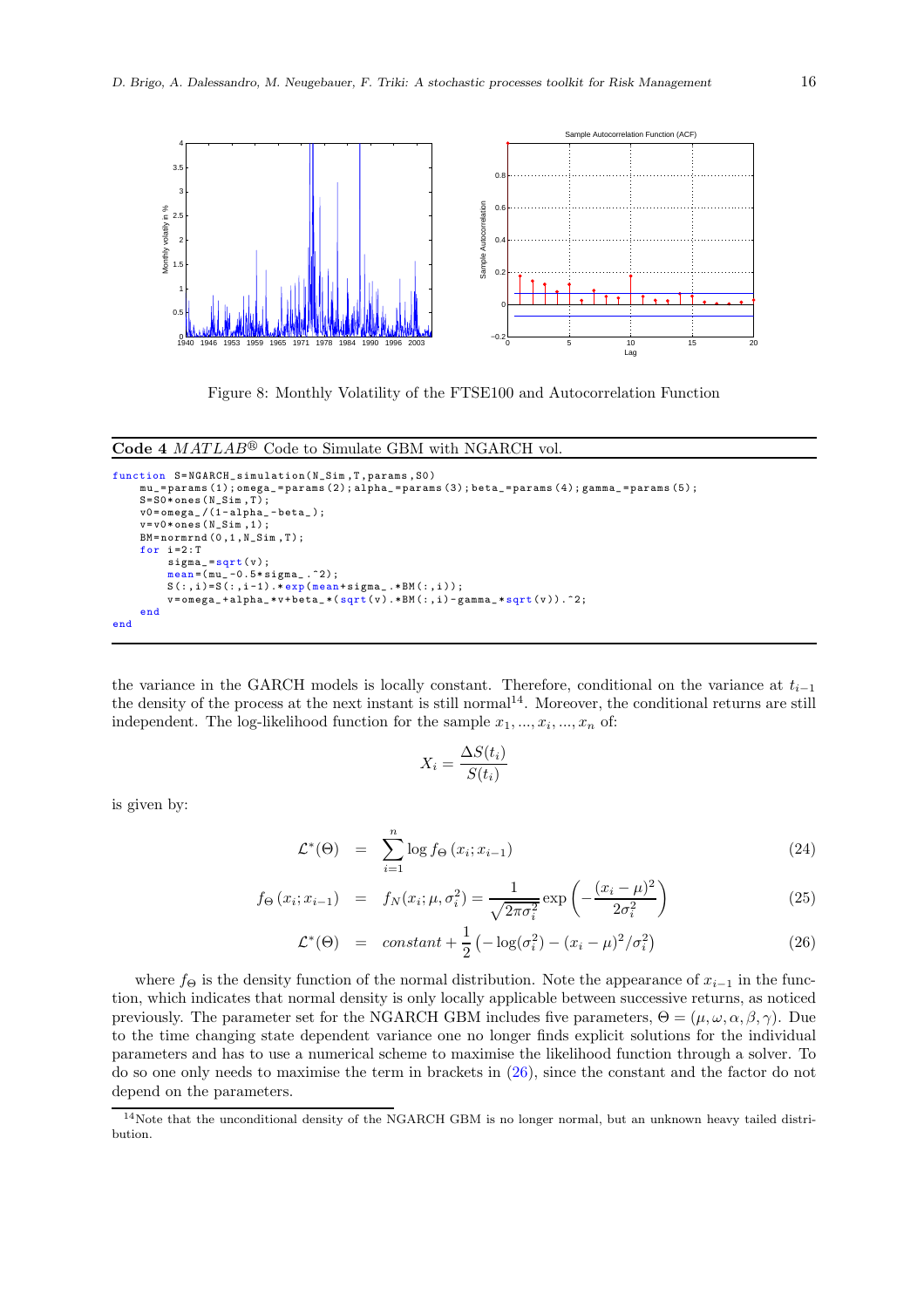<span id="page-16-2"></span><span id="page-16-1"></span>Code 5  $MATLAB^@$  Code to Estimate Parameters for GBM NGARCH

```
function [ mu_ omega_ alpha_ beta_ gamma_ ]= NG_calibration( data , params )
    returns = price2ret( data );
    returnsLength= length ( returns );
    options = optimset ('MaxFunEvals', 100000, 'MaxIter', 100000);
    fminsearch(@NG_JGBM_LL, params, options);
    function mll = NG_JGBM_LL( params )
         mu_ = params (1); omega_ = abs(params(2)); alpha_ = abs(params(3));
         beta_ = abs( params (4)); gamma_ = params (5);
         denum = 1-alpha_-beta_*(1+ gamma_^2);
         if denum \langle 0; mll = intmax; return; end % Variance stationarity test
         var_t = \omega_{\text{mega}} / \text{denum};innov = returns(1) - mu;
         LogLikelihood = log(exp(-innov^2/var_t/2)/sqrt(pi*2*var_t));
         for time =2: returnsLength
              var_t = \text{omega\_t} = \text{omega\_v} + \text{alpha\_t} + \text{beta\_t} (innov-gamma_*sqrt(var_t))^2;
              if var_t < 0; mll = intmax; return; end;
              innov = returns (time)-mu_;
              LogLikelihood = LogLikelihood + log(exp(-innov^2/var_t t/2)/sqrt(pi *2 * var_t));
         end<br>m11 =-LogLikelihood;
    end
end
```
Having estimated the best fit parameters one can verify the fit of the NGARCH model for the FTSE100 monthly returns using the QQ-plot. A large number of monthly returns using Routine [5](#page-16-1) is first simulated. The QQ plot of the simulated returns against the historical returns shows that the GARCH model does a significantly better job when compared to the constant volatility model of the previous section. The quantiles of the simulated NGARCH distribution are much more aligned with the quantiles of the historical return distribution than was the case for the plain normal distribution (compare QQ-plots in Figures [2](#page-6-0) and [6\)](#page-13-0).

## <span id="page-16-0"></span>4 Fat Tails: Jump Diffusion Models

Compared with the normal distribution of the returns in the GBM model, the log-returns of a GBM model with jumps are often leptokurtotic<sup>15</sup>. This section discusses the implementation of a jump-diffusion model with compound Poisson jumps. In this model, a standard time homogeneous Poisson process dictates the arrival of jumps, and the jump sizes are random variables with some preferred distribution (typically Gaussian, exponential or multinomial). [Merton](#page-42-2) [\(1976\)](#page-42-2) applied this model to option pricing for stocks that can be subject to idiosyncratic shocks, modelled through jumps. The model SDE can be written as:

$$
dS(t) = \mu S(t)dt + \sigma S(t)dW(t) + S(t)dJ_t
$$
\n(27)

where again  $W_t$  is a univariate Wiener process and  $J_t$  is the univariate jump process defined by:

$$
J_T = \sum_{j=1}^{N_T} (Y_j - 1), \text{ or } dJ(t) = (Y_{N(t)} - 1)dN(t), \qquad (28)
$$

where  $(N_T)_{T\geq 0}$  follows a homogeneous Poisson process with intensity  $\lambda$ , and is thus distributed like a Poisson distribution with parameter  $\lambda T$ . The Poisson distribution is a discrete probability distribution that expresses the probability of a number of events occurring in a fixed period of time. Since the Poisson distribution is the limiting distribution of a binomial distribution where the number of repetitions of the Bernoulli experiment n tends to infinity, each experiment with probability of success  $\lambda/n$ , it is usually adopted to model the occurrence of rare events. For a Poisson distribution with parameter  $\lambda T$ , the Poisson probability mass function is:

$$
f_P(x, \lambda T) = \frac{\exp(-\lambda T)(\lambda T)^x}{x!}, \quad x = 0, 1, 2, \dots
$$

 $15$ Fat-tailed distribution.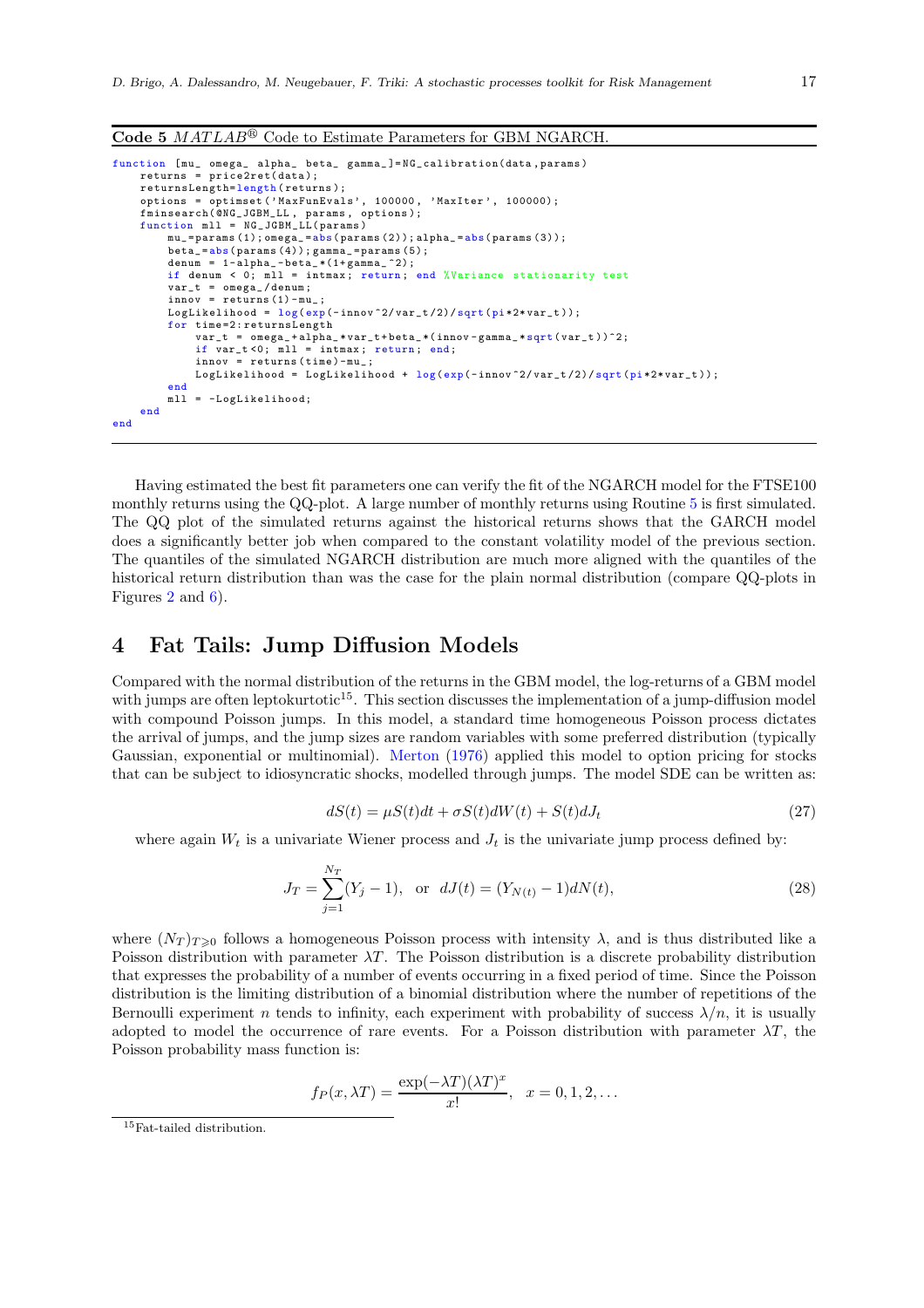(recall that by convention  $0! = 1$ ). The Poisson process  $(N_T)_{T \geq 0}$  is counting the number of arrivals in [1, T], and Y<sub>j</sub> is the size of the j-th jump. The Y are i.i.d log-normal variables  $(Y_j \sim \exp(\mathcal{N}(\mu_Y, \sigma_Y^2)))$ that are also independent from the Brownian motion  $W$  and the basic Poisson process  $N$ .

Also in the jump diffusion case, and for comparison with [\(2\)](#page-4-3), it can be useful to write the equation for the logarithm of  $S$ , which in this case reads

<span id="page-17-2"></span>
$$
d \log S(t) = \left(\mu - \frac{1}{2}\sigma^2\right)dt + \sigma dW(t) + \log(Y_{N(t)})dN(t) \text{ or, equivalently}
$$
\n
$$
d \log S(t) = \left(\mu + \lambda\mu_Y - \frac{1}{2}\sigma^2\right)dt + \sigma dW(t) + \left[\log(Y_{N(t)})dN(t) - \mu_Y\lambda dt\right]
$$
\n(29)

where now both the jump (between square brackets) and diffusion shocks have zero mean, as is shown right below. Here too it is convenient to do MLE estimation in log-returns space, so that here too one defines  $X(t_i)$ 's according to [\(10\)](#page-7-2).

The solution of the SDE for the levels  $S$  is given easily by integrating the log equation:

<span id="page-17-0"></span>
$$
S(T) = S(0) \exp\left(\left(\mu - \frac{\sigma^2}{2}\right)T + \sigma W(T)\right) \prod_{j=1}^{N(T)} Y_j \tag{30}
$$

Code 6  $MATLAB^{\circledR}$  Code to Simulate GBM with Jumps.

```
function S = JGBM_simulation( N_Sim ,T ,dt , params , S0 )
    mu_star = params (1); sigma_ = params (2); lambda_ = params (3);
    {\tt mu_y\_y\_=params} (4); {\tt sigma_y\_=params} (5);
    M\_simul = zeros ( N\_Sim, T );
    for t = 1:Tjumpnb = poissrnd ( lambda_ *dt , N_Sim ,1);
         jump = normrnd (mu_y_*(jumpnb-lambda_*dt), sqrt(jumpnb)*sigma_y_);
         M\_simul (:,t) = mu_star*dt + sigma_*sqrt(dt)*randn(N\_Sim,1) + jump;
     end
    S = ret2price(M_simu', S0);
end
```
The discretisation of the Equation [\(30\)](#page-17-0) for the given time step  $\Delta t$  is:

$$
S(t) = S(t - \Delta t) \exp\left(\left(\mu - \frac{\sigma^2}{2}\right) \Delta t + \sigma \sqrt{\Delta t} \varepsilon_t\right) \prod_{j=1}^{n_t} Y_j
$$
\n(31)

where  $\varepsilon \sim \mathcal{N}(0, 1)$  and  $n_t = N_t - N_{t-\Delta t}$  counts the jumps between time  $t-\Delta t$  and t. When rewriting this equation for the log returns

 $X(t) := \Delta \log(S(t)) = \log(S(t)) - \log(S(t - \Delta t))$  we find:

<span id="page-17-1"></span>
$$
X(t) = \Delta \log(S(t)) = \mu^* \Delta t + \sigma \sqrt{\Delta t} \ \varepsilon_t + \Delta J_t^* \tag{32}
$$

where the jumps  $\Delta J_t^*$  in the time interval  $\Delta t$  and the drift  $\mu^*$  are defined as:

$$
\Delta J_t^* = \sum_{j=1}^{n_t} \log(Y_j) - \lambda \Delta t \mu_Y, \quad \mu^* = \left(\mu + \lambda \mu_Y - \frac{1}{2}\sigma^2\right)
$$
\n(33)

so that the jumps  $\Delta J_t^*$  have zero mean. Since the calibration and simulation are done in a discrete time framework, we use the fact that for the Poisson process with rate  $\lambda$ , the number of jump events occurring in the fixed small time interval  $\Delta t$  has the expectation of  $\lambda \Delta t$ . Compute

$$
\mathbb{E}(\Delta J_t^*) = E\left(\sum_{j=1}^{n_t} \log Y_j\right) - \lambda \Delta t \mu_Y = E\left(E\left(\sum_{j=1}^{n_t} \log Y_j | n_t\right)\right) - \lambda \Delta t \mu_Y
$$
  
=  $E(n_t \mu_Y) - \lambda \Delta t \mu_Y = 0$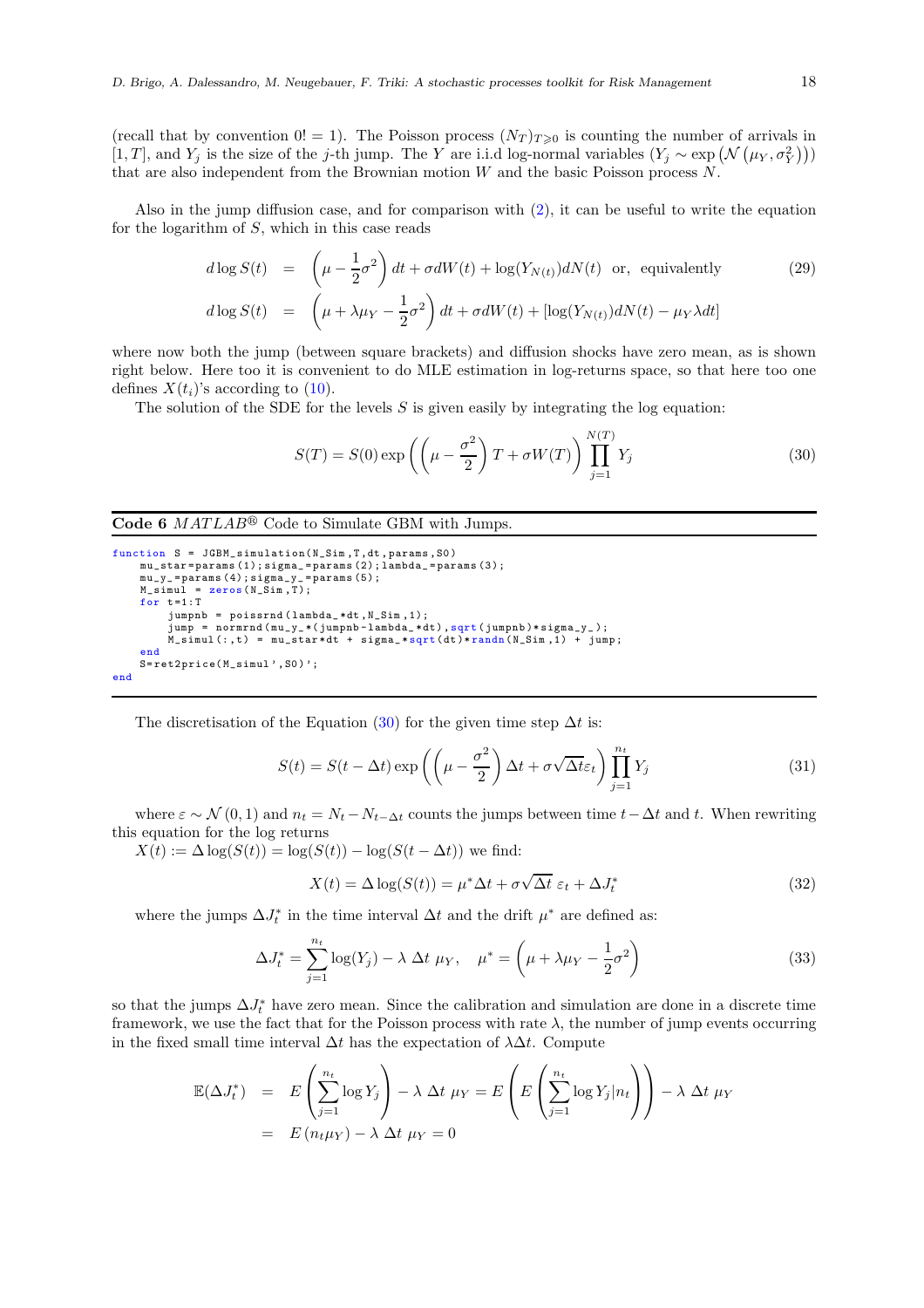

Figure 9: The Effect of the Jumps on the Simulated GBM path and on the Density Probability of the Log Returns.  $\mu^* = 0$ ,  $\sigma = 0.15$ ,  $\lambda = 10$ ,  $\mu_Y = 0.03$ ,  $\sigma_Y = 0.001$ 

The simulation of this model is best done by using Equation [\(32\)](#page-17-1). Conditional on the jumps occurrence  $n_t$ , the jump disturbance  $\Delta J_t^*$  is normally distributed

$$
\Delta J_t^*|_{n_t} \sim \mathcal{N}\left((n_t - \lambda \Delta t)\mu_Y, n_t \sigma_Y^2\right).
$$

Thus the conditional distribution of  $X(t) = \Delta \log(S(t))$  is also normal and the first two conditional moments are:

$$
\mathbb{E}(\Delta \log(S(t))|n_t) = \mu^* \Delta t + (n_t - \lambda \Delta t)\mu_Y = (\mu - \sigma^2/2) \Delta t + n_t \mu_Y, \tag{34}
$$

$$
Var(\Delta \log(S(t))|n_t) = \sigma^2 \Delta t + n_t \sigma_Y^2 \tag{35}
$$

The probability density function is the sum of the conditional probabilities density weighted by the probability of the conditioning variable: the number of jumps. Then the calibration of the model parameters can be done using the MLE on log-returns  $X$  conditioning on the jumps.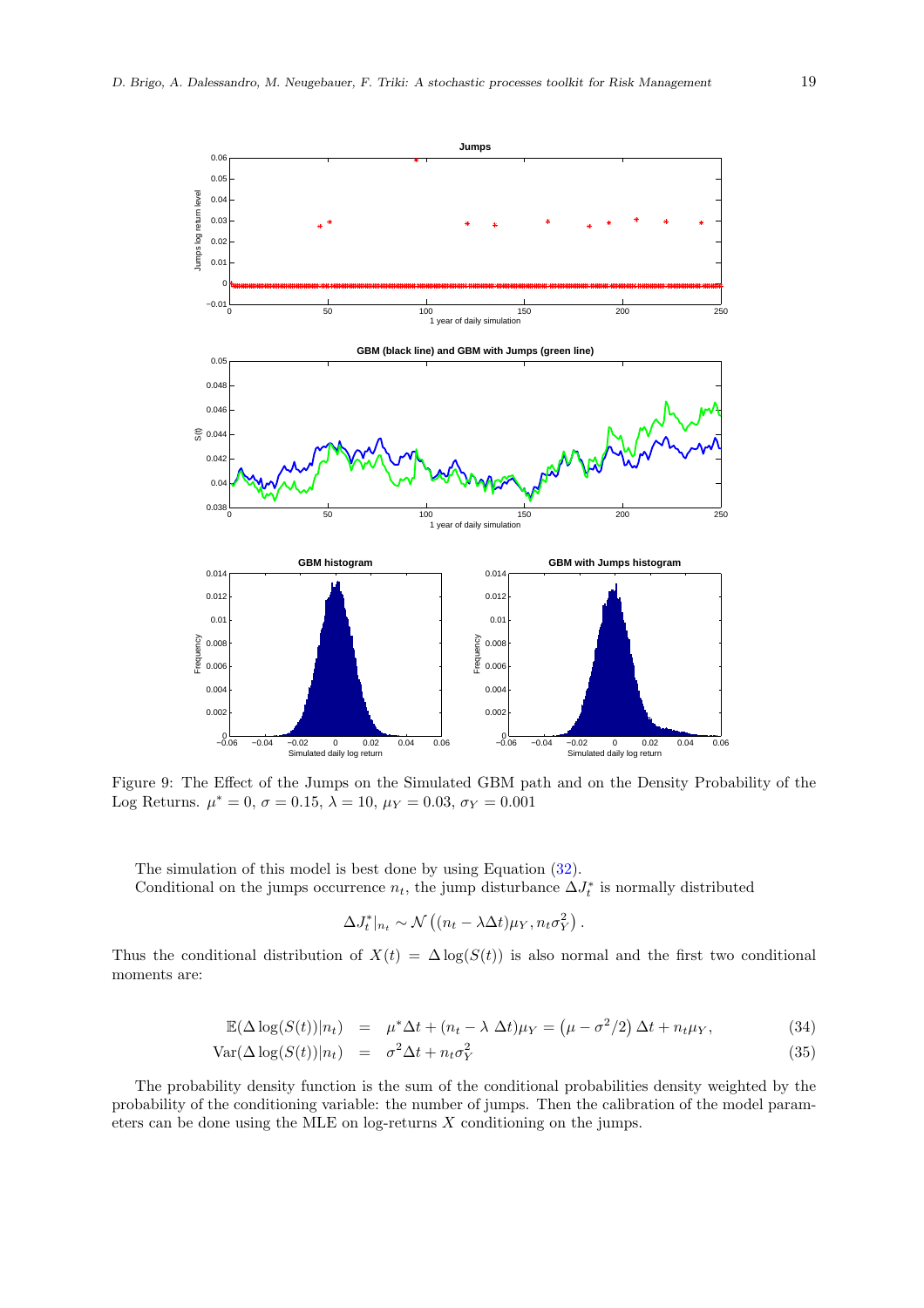### Code 7  $MATLAB^@$  Code to Calibrate GBM with Jumps.

```
function [mu_star sigma_ lambda_ mu_y_ sigma_y_] = JGBM_calibration(data, dt, params)
     return s = price2ret(data);dataLength= length (data);
     options = optimset ( ' MaxFunEvals', 100000 , ' MaxIter ', 100000);
params = fminsearch( @FT_JGBM_LL , params , options );
     mu_star = params (1); sigma_ = abs( params (2)); lambda_ = abs( params (3));
     mu_y = params (4); sigma_y_ = abs (params (5));
     function mll = FT_JGBM_LL( params )
               mu_ = params (1); sigma_ = abs (params (2)); lambda_ = abs (params (3));
               mu_y = params (4); sigma_y_ = abs (params (5));
          Max_jumps = 5;
          factoriel = factorial(0: Max_jumps);
          LogLikelihood = 0;
               time=1: dataLength
          ProbDensity = 0;
               for jumps =0: Max_jumps -1
                     jumpProb = exp(- lambda_ * dt )*( lambda_ * dt )^ jumps / factoriel( jumps +1);
condVol = dt * sigma_ ^2+ jumps * sigma_y_ ^2;
                    condMean = mu_*dt + mu_y * (jumps - lambda_*dt);condToJumps = \exp(-(\text{data}(\text{time}) - \text{condMean})^2/ \text{condVol}/2)/ \text{sqrt}(\text{pi} * 2 * \text{condVol});ProbDensity = ProbDensity + jumpProb * condToJumps;
               end
               LogLikelihood = LogLikelihood + log( ProbDensity);
          end
          mll = - LogLikelihood;
     end
end
```

$$
\underset{\mu^*, \mu_Y, \lambda > 0, \sigma > 0, \sigma_Y > 0}{\text{argmax}} \mathcal{L}^* = \log(\mathcal{L})
$$
\n(36)

The log-likelihood function for the returns  $X(t)$  at observed times  $t = t_1, \ldots, t_n$  with values  $x_1, \ldots, x_n$ , with  $\Delta t = t_i - t_{i-1}$ , is then given by:

$$
\mathcal{L}^*(\Theta) = \sum_{i=1}^n \log f(x_i; \mu, \mu_Y, \lambda, \sigma, \sigma_Y)
$$
\n(37)

$$
f(x_i; \mu, \mu_Y, \lambda, \sigma, \sigma_Y) = \sum_{j=0}^{+\infty} P(n_t = j) f_N(x_i; (\mu - \sigma^2/2) \Delta t + j \mu_Y, \sigma^2 \Delta t + j \sigma_Y^2)
$$
(38)

This is an infinite mixture of Gaussian random variables, each weighted by a Poisson probability  $P(n_t = j) = f_P(j; \lambda \Delta t)$ . Notice that if  $\Delta t$  is small, typically the Poisson process jumps at most once. In that case, the above expression simplifies in

$$
f(x_i; \mu, \mu_Y, \lambda, \sigma, \sigma_Y) = (1 - \lambda \Delta t) f_{\mathcal{N}}(x_i; (\mu - \sigma^2/2) \Delta t, \sigma^2 \Delta t) + \lambda \Delta t f_{\mathcal{N}}(x_i; (\mu - \sigma^2/2) \Delta t + \mu_Y, \sigma^2 \Delta t + \sigma_Y^2)
$$

i.e. a mixture of two Gaussian random variables weighted by the probability of zero or one jump in  $\Delta t$ .

The model parameters are estimated by MLE for FTSE100 on monthly returns and then different paths are simulated. The goodness to fit is seen by showing the QQ-plot of the simulated monthly log returns against the historical FTSE100 monthly returns in Fig. [10.](#page-20-1) This plot shows that the Jumps model fits the data better then the simple GBM model.

Finally, one can add markedly negative jumps to the arithmetic Brownian motion return process [\(29\)](#page-17-2), to then exponentiate it to obtain a new level process for S featuring a more complex jump behaviour. Indeed, if  $\mu_Y$  is larger than one and  $\sigma_Y^2$  is not large, jumps in the log-returns will tend to be markedly positive only, which may not be realistic in some cases. For details on how to incorporate negative jumps and on the more complex mixture features this induces, the reader can refer to Section [10,](#page-35-0) where the more general mean reverting case is described.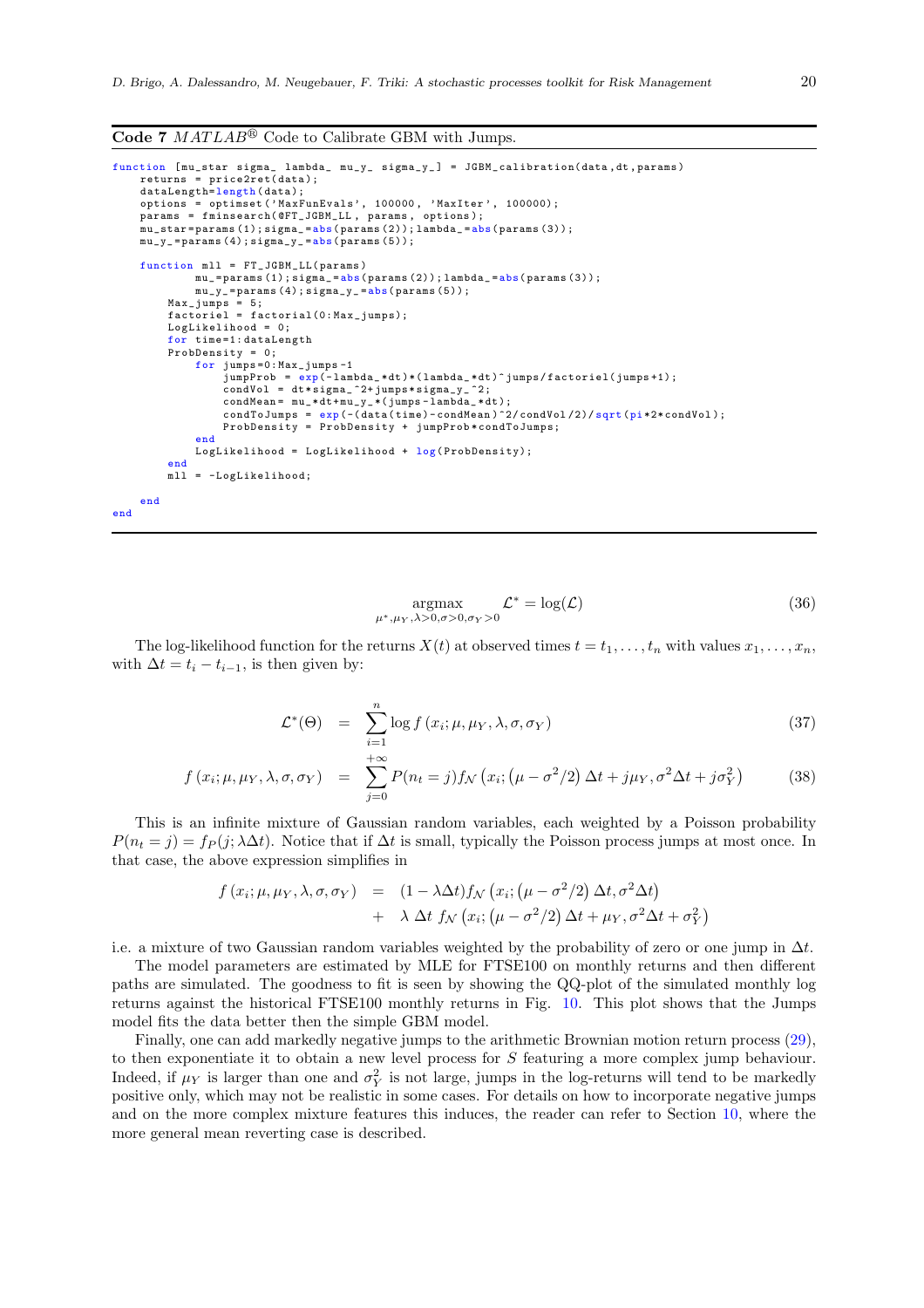<span id="page-20-3"></span>

<span id="page-20-1"></span>Figure 10: Historical FTSE100 Return Distribution vs. Jump GBM Return Distribution

# <span id="page-20-0"></span>5 Fat Tails Variance Gamma (VG) process

The two previous sections have addressed the modelling of phenomena where numerically large changes in value ("fat tails") are more likely than in the case of the normal distribution. This section presents yet another method to accomplish fat tails, and this is through a process obtained by time changing a Brownian motion (with drift  $\bar{\mu}$  and volatility  $\bar{\sigma}$ ) with an independent subordinator, that is an increasing process with independent and stationary increments. In a way, instead of making the volatility state dependent like in GARCH or random like in stochastic volatility models, and instead of adding a new source of randomness like jumps, one makes the time of the process random through a new process, the subordinator. A possible related interpretative feature is that financial time, or market activity time, related to trading, is a random transform of calendar time.

Two models based on Brownian subordination are the Variance Gamma (VG) process and Normal Inverse Gaussian (NIG) process. They are a subclass of the generalised hyperbolic (GH) distributions. They are characterised by drift parameters, volatility parameter of the Brownian motion, and a variance parameter of the subordinator.

Both VG and NIG have exponential tails and the tail decay rate is the same for both VG and NIG distributions and it is smaller than for the Normal distribution.

Therefore these models allow for more flexibility in capturing fat tail features and high kurtosis of some historical financial distributions with respect to GBM.

Among fat tail distributions obtained through subordination, this section will focus on the VG distribution, that can also be thought of as a mixture of normal distributions, where the mixing weights density is given by the Gamma distribution of the subordinator. The philosophy is not so different from the GBM with jumps seen before, where the return process is also a mixture. The VG distribution was introduced in the financial literature by  $16$  [Madan and Seneta](#page-42-3) [\(1990\)](#page-42-3).

The model considered for the log-returns of an asset price is of this type:

<span id="page-20-2"></span>
$$
d \log S(t) = \bar{\mu} \ dt + \bar{\theta} \ dg(t) + \bar{\sigma} \ dW(g(t)) \qquad S(0) = S_0 \tag{39}
$$

where  $\bar{\mu}$ ,  $\bar{\theta}$  and  $\bar{\sigma}$  are real constants and  $\bar{\sigma} \geq 0^{17}$ . This model differs from the "usual" notation of Brownian motion mainly in the term  $g_t$ . In fact one introduces  $g_t$  to characterise the market activity time. One can define the 'market time' as a positive increasing random process,  $g(t)$ , with stationary increments  $g(u)-g(t)$  for  $u \ge t \ge 0$ . In probabilistic jargon  $g(t)$  is a subordinator. An important assumption is that  $\mathbb{E}[g(u) - g(t)] = u - t$ . This means that the market time has to reconcile with the calendar time between t and u on average. Conditional on the subordinator  $g$ , between two instants t and u:

$$
\bar{\sigma}(W(g(u)) - W(g(t)))|_g \sim \bar{\sigma}\sqrt{(g(u) - g(t))}\epsilon,
$$
\n(40)

<sup>&</sup>lt;sup>16</sup>For a more advanced introduction and background on the above processes refer to [Seneta](#page-42-4) [\(2004\)](#page-42-4); [Cont and Tankov](#page-42-5) [\(2004](#page-42-5)); [Moosbrucker](#page-42-6) [\(2006\)](#page-42-6) and [Madan, Carr, and Chang](#page-42-7) [\(1998\)](#page-42-7).

<sup>&</sup>lt;sup>17</sup>In addition one may say that [\(39\)](#page-20-2) is a Levy process of finite variation but of relatively low activity with small jumps.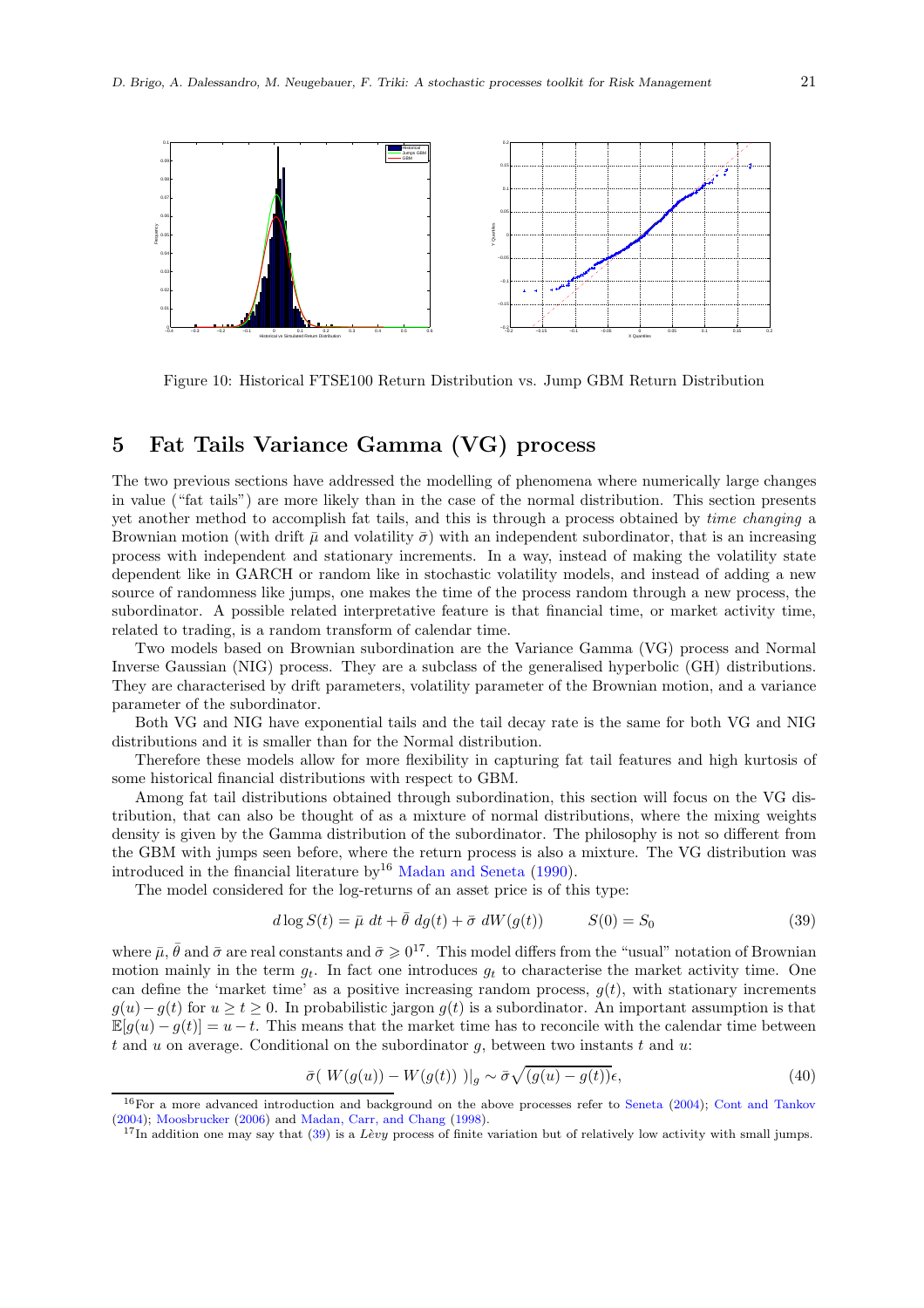where  $\epsilon$  is a standard Gaussian, and hence:

<span id="page-21-0"></span>
$$
(\log(S(u)/S(t)) - \bar{\mu}(u-t))|g \sim N(\bar{\theta}(g(u) - g(t)), \bar{\sigma}^2(g(u) - g(t)))
$$
\n(41)

VG assumes  $\{g(t)\}\sim \Gamma(\frac{t}{\nu},\nu)$ , a Gamma process with parameter  $\nu$  that is independent from the standard Brownian motion  $\{W_t\}_{t\geqslant0}$ . Notice also that the gamma process definition implies  $\{g(u)$  −  $g(t)$ } ~  $\Gamma(\frac{u-t}{\nu}, \nu)$  for any u and t. Increments are independent and stationary Gamma random variables. Consistently with the above condition on the expected subordinator, this Gamma assumption implies  $\mathbb{E}[g(u) - g(t)] = u - t$  and  $\text{Var}(g(u) - g(t)) = \nu(u - t)$ .

Through iterated expectations, one has easily that:

$$
\mathbb{E}[\log(S(u)) - \log(S(t))] = (\bar{\mu} + \bar{\theta})(u - t), \quad \text{Var}(\log S(u) - \log S(t)) = (\bar{\sigma}^2 + \bar{\theta}^2 \nu)(u - t).
$$

Mean and variance of these log-returns can be compared to the log-returns of GBM in Equation [\(3\)](#page-4-1), and found to be the same if  $(\bar{\mu} + \bar{\theta}) = \mu - \sigma^2/2$  and  $\bar{\sigma}^2 + \bar{\theta}^2 \nu = \sigma^2$ . In this case, the differences will be visible with higher order moments.

Code 8  $MATLAB^{\circledR}$  code that simulate the asset model in eq. [\(39\)](#page-20-2).

```
function S = VG_simulation( N_Sim ,T ,dt , params , S0 )
theta = params (1); nu = params (2); sigma = params (3); mu = params (4);
   = gamrnd (dt/nu,nu, N_Sim, T);
S = SO * \text{cumprod}((\text{loss}(1, T)); \exp(\text{mut}*dt + \text{theta}*g + \text{sigma}*sqrt(g).* \text{randn}(N\_Sim, T)))));
```
The process in equation [\(39\)](#page-20-2) is called a Variance-Gamma process.

#### 5.1 Probability Density Function of the VG Process

The unconditional density may then be obtained by integrating out  $g$  in Eq [\(41\)](#page-21-0) through its Gamma density. This corresponds to the following density function, where one sets  $u - t =: \Delta t$  and  $X_{\Delta t} :=$  $\log(S(t+\Delta t)/S(t))$ :

$$
f_{(X_{\Delta t})}(x) = \int_0^\infty f_N(x; \bar{\theta}g, \bar{\sigma}^2 g) f_\Gamma\left(g; \frac{\Delta t}{\nu}, \nu\right) dg \tag{42}
$$

As mentioned above, this is again a (infinite) mixture of Gaussian densities, where the weights are given by the Gamma densities rather than Poisson probabilities. The above integral converges and the PDF of the VG process  $X_{\Delta t}$  defined in Eq. [\(39\)](#page-20-2) is

<span id="page-21-1"></span>
$$
f_{(X_{\Delta t})}(x) = \frac{2e^{\frac{\bar{\theta}(x-\bar{\mu})}{\bar{\sigma}^2}}}{\bar{\sigma}\sqrt{2\pi\nu^{\frac{\Delta t}{\nu}}}\Gamma(1/\nu)} \left(\frac{|x-\bar{\mu}|}{\sqrt{\frac{2\bar{\sigma}^2}{\nu}+\bar{\theta}^2}}\right)^{\Delta t/\nu - 1/2} K_{\Delta t/\nu - 1/2} \left(\frac{|s-\bar{\mu}|\sqrt{\frac{2\bar{\sigma}^2}{\nu}+\bar{\theta}^2}}{\bar{\sigma}^2}\right)
$$
(43)

Here  $K_{\eta}(\cdot)$  is a modified Bessel function of the third kind with index  $\eta$ , given for  $\omega > 0$  by

$$
K_{\eta}(x) = \frac{1}{2} \int_0^{\infty} y^{\eta - 1} \exp \left\{-\frac{x}{2}(y^{-1} + y)\right\} dy
$$

**Code 9** MATLAB<sup>®</sup> code of the variance gamma density function as in equation [\(43\)](#page-21-1).

```
function fx = VGdensity(x, theta, nu, sigma, mu, T)v1 = 2*exp((theta*(x-mu)) / sigma^2) / ( (nu^(T/nu)) * sqrt(2*pi) * sigma * gamma(T/nu) );<br>M2 = (2*sigma^2)/nu + theta^2;
      v3 = abs(x-mu)./sqrt(M2);<br>v4 = v3.^(T/nu - 0.5) ;
     v6 = (abs(x-mu) . * sqrt(M2)) . / sigma ^2;K = <u>besselk</u>(T/nu - 0.5, v6);<br>fx = v1.*v4.*K;
```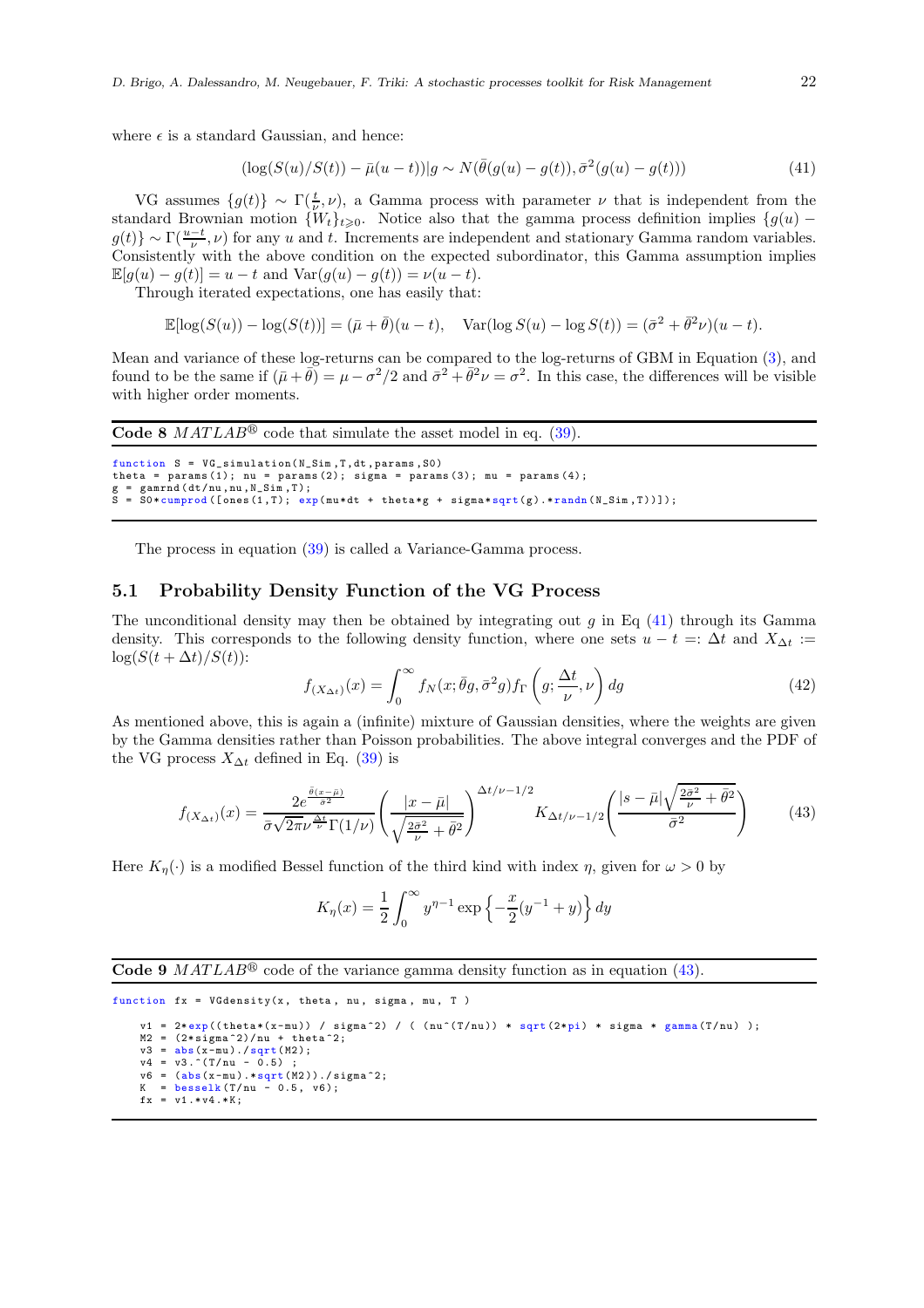

Figure 11: On the left side, VG densities for  $\nu = .4$ ,  $\bar{\sigma} = .9$ ,  $\bar{\mu} = 0$  and various values of of the parameter  $\bar{\theta}$ . On the right, simulated VG paths samples. To replicate the simulation, use code [\(5\)](#page-21-0) with the parameters  $\bar{\mu} = \bar{\theta} = 0$ ,  $\nu = 6$  and  $\bar{\sigma} = .03$ .

#### 5.2 Calibration of the VG Process

Given a time series of independent log-returns  $\log(S(t_{i+1})/S(t_i))$  (with  $t_{i+1}-t_i = \Delta t$ ), say  $(x_1, x_2, \ldots, x_n)$ , and denoting by  $\pi = \{\bar{\mu}, \bar{\theta}, \bar{\sigma}, \nu\}$  the variance-gamma probability density function parameters that one would like to estimate, the maximum likelihood estimation (MLE) of  $\pi$  consists in finding  $\bar{\pi}$  that maximises the logarithm of the likelihood function  $\mathcal{L}(\pi) = \prod_{i=1}^x f(x_i; \pi)$ . The moment generating function of  $X_{\Delta t} := \log(\tilde{S}(t + \Delta t)/S(t)), \mathbb{E}[e^{zX}]$  is given by:

$$
M_X(z) = e^{\bar{\mu}z} \left( 1 - \bar{\theta}\nu z - \frac{1}{2}\nu \bar{\sigma}^2 z^2 \right)^{-\frac{\Delta t}{\nu}}
$$
\n
$$
\tag{44}
$$

and one obtains the four central moments of the return distribution over an interval of length  $\Delta t$ :

$$
E[X] = \bar{X} = (\bar{\mu} + \bar{\theta})\Delta t
$$
  
\n
$$
E[(X - \bar{X})^2] = (\nu \bar{\theta}^2 + \bar{\sigma}^2)\Delta t
$$
  
\n
$$
E[(X - \bar{X})^3] = (2\bar{\theta}^3 \nu^2 + 3\bar{\sigma}^2 \nu \bar{\theta})\Delta t
$$
  
\n
$$
E[(X - \bar{X})^4] = (3\nu \bar{\sigma}^4 + 12\bar{\theta}^2 \bar{\sigma}^2 \nu^2 + 6\bar{\theta}^4 \nu^3)\Delta t + (3\bar{\sigma}^4 + 6\bar{\theta}^2 \bar{\sigma}^2 \nu + 3\bar{\theta}^4 \nu^2)(\Delta t)^2.
$$

Now considering the skewness and the kurtosis:

$$
S = \frac{3\nu\bar{\theta}\Delta t}{((\nu\bar{\theta}^2 + \bar{\sigma}^2)\Delta t)^{3/2}}
$$
  
\n
$$
K = \frac{(3\nu\bar{\sigma}^4 + 12\bar{\theta}^2\bar{\sigma}^2\nu^2 + 6\bar{\theta}^4\nu^3)\Delta t + (3\bar{\sigma}^4 + 6\bar{\theta}^2\bar{\sigma}^2\nu + 3\bar{\theta}^4\nu^2)(\Delta t)^2}{((\nu\bar{\theta}^2 + \bar{\sigma}^2)\Delta t)^2}.
$$

and assuming  $\bar{\theta}$  to be small, thus ignoring  $\bar{\theta}^2$ ,  $\bar{\theta}^3$ ,  $\bar{\theta}^4$ , obtain:

$$
S = \frac{3\nu\bar{\theta}}{\bar{\sigma}\sqrt{\Delta t}}
$$
  

$$
K = 3(1 + \frac{\nu}{\Delta t}).
$$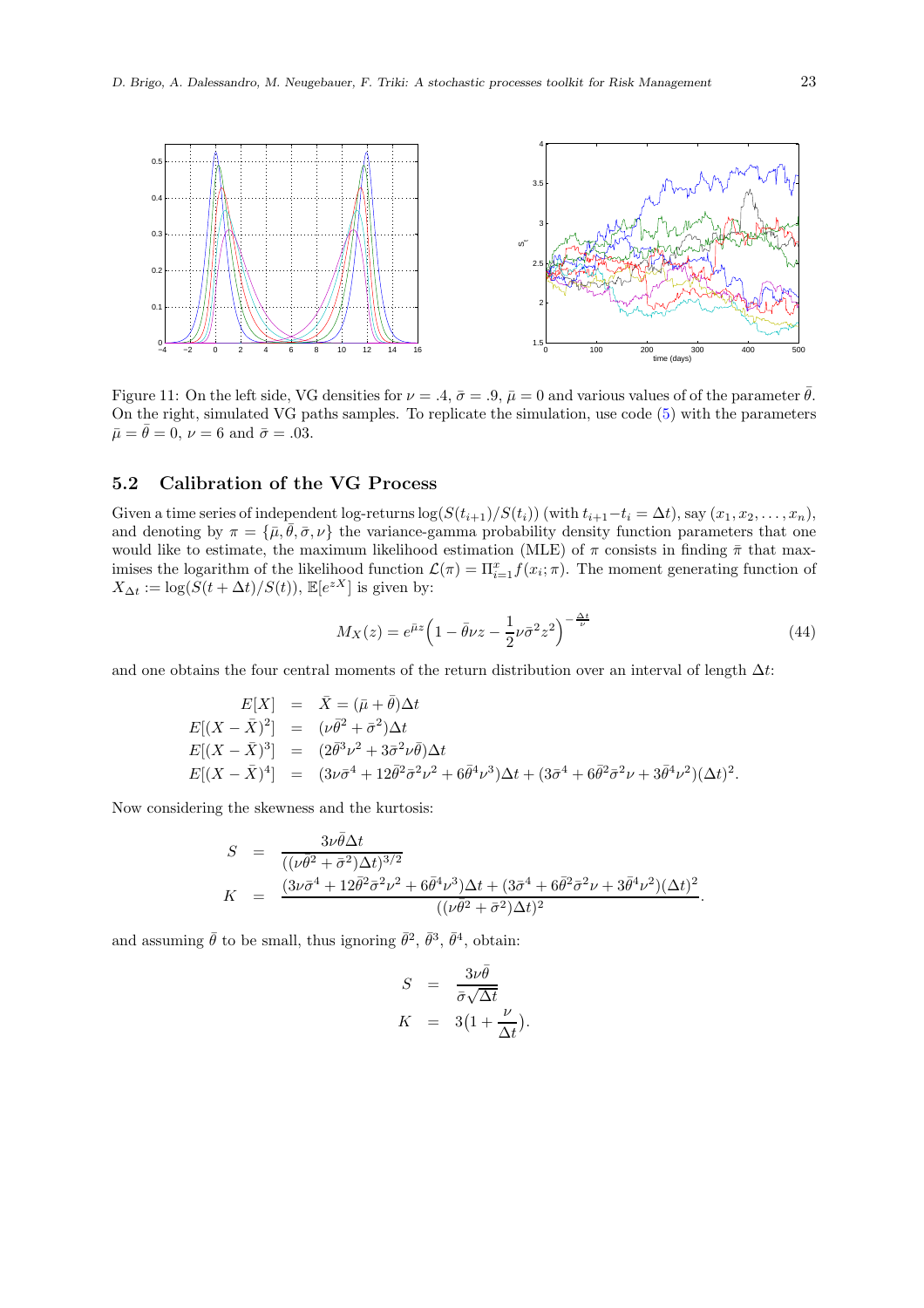So the initial guess for the parameters  $\pi_0$  will be:

$$
\begin{array}{rcl}\n\bar{\sigma} & = & \sqrt{\frac{V}{\Delta t}} \\
\nu & = & \left(\frac{K}{3} - 1\right) \Delta t \\
\bar{\theta} & = & \frac{S\bar{\sigma}\sqrt{\Delta t}}{3\nu} \\
\bar{\mu} & = & \frac{\bar{X}}{\Delta t} - \bar{\theta}\n\end{array}
$$

Code 10  $MATLAB^{\circledR}$  code of the MLE for variance gamma density function in [\(43\)](#page-21-1).

```
% function params = VG_calibration( data , dt )
% computation of the initial parameters
data = (EURUSDsv(:,1));hist(data)<br>
dt = 1:
      = 1;
data = price2ret(data);<br>M = <u>mean</u>(data);
V = std(data);S = skewness (data);
K = kurtosis (data);
sigma = sqrt(V/dt);
nu = (K/3-1)*dt;<br>theta = (S*sigma*sg)theta = (S*sigma*sqrt(dt))/(3*nu);
mu = (M/dt)-theta;
% VG MLE
pdf_VG = @(data, theta, nu, sigma, mu) VGdensity(data, theta, nu, sigma, mu, dt);<br>start = [theta, nu, sigma, mu];
start = [ theta , nu , sigma , mu ];
1b = [-intmax 0 0 -intmax];
ub = \begin{bmatrix} -1 & -1 & -1 & -1 & -1 \\ -1 & -1 & -1 & -1 \\ 1 & -1 & -1 & -1 \end{bmatrix};
options = statset ( ' MaxIter ' ,1000 , ' MaxFunEvals' ,10000);
params = mle(data, 'pdf', pdf_VG, 'start', start, 'lower', lb, 'upper', ub, 'options', options);
```


<span id="page-23-0"></span>Figure 12: On the left side, VG densities for  $\bar{\theta} = 1$ ,  $\nu = .4$ ,  $\bar{\sigma} = 1.4$ ,  $\bar{\mu} = 0$  and time from 1 to 10 years. On the right side, on the y-axis, percentiles of these densities as time varies, x-axis.

An example can be the calibration of the historical time series of the EUR/USD exchange rate, where the VG process is a more suitable choice than the geometric Brownian motion. The fit is performed on daily returns and the plot in Fig. [13](#page-25-0) illustrates the results. Notice in particular that the difference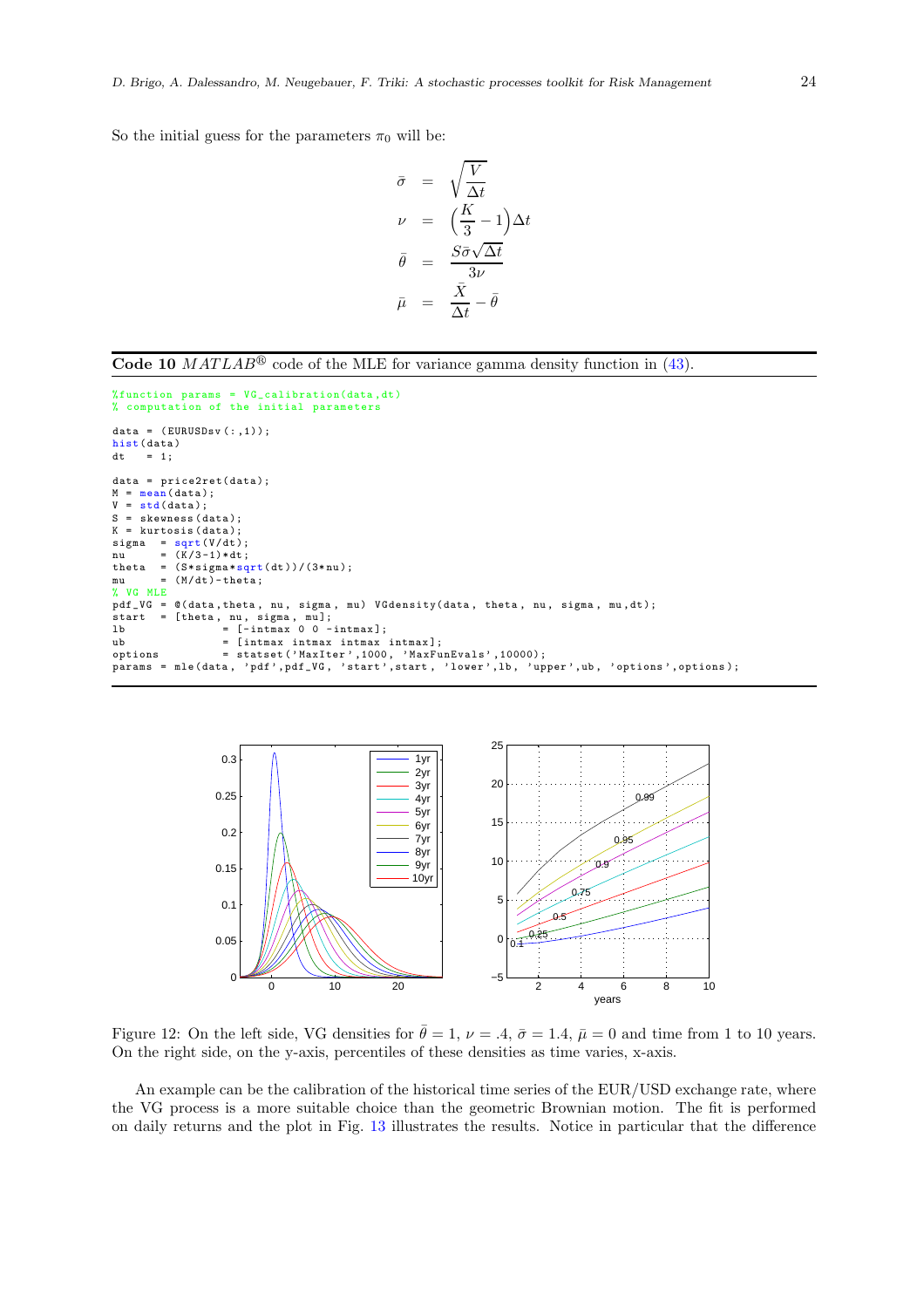<span id="page-24-2"></span>Code 11  $MATLAB^{\circledR}$  code to calculate the percentiles of the VG distribution as in fig [\(12\)](#page-23-0).

```
clear all; close all
1b = 0; ub = 20;options = optimset ( ' Display ' ,'off ',' TolFun ' ,1e -5 , ' MaxFunEvals' ,2500);
X = \text{linspace} (-15, 30, 500);sigma = 1.4;
 = 0(x, t) VG density(x, 1, .4, sigma, 0, t);nT = 10;
t = 1inspace (1, 10, nT);
pc = [.1 .25 .5 .75 .9 .95 .99];
for k = 1:nTY(:,k) = VGdensity(X, 1, .4, sigma, 0, t(k));
            = 0(x) VGdensity(x, 1, .4, sigma, 0, t(k));
    VG_PDF = \text{quad1} (f, -3, 30);for zz = 1: length(pc)\texttt{percF} = \texttt{@}(a) quadl(f, -3, a) - \texttt{pc}(zz);
    \text{PercA}(k, zz) = \text{fzero}(\text{percF}, 1, \text{options});end
end
subplot(1,2,1)plot(X, Y):
|<br>| legend (' 1yr',' 2yr',' 3yr',' 4yr',' 5yr',' 6yr',' 7yr',' 8yr',' 9yr','10yr')
x \lim ([-5 \ 27]); ylim([0 \ 32]); subplot(1,2,2); plot(t, PercA);
for zz = 1: length(pc)text(t(zz), PercA(zz,zz),[{'\fontsize{9}\color{black}', num2str(pc(zz))}],'HorizontalAlignment',...
     'center','BackgroundColor',[1 1 1]); hold on
end
xlim ([.5 10]); xlabel ('years'); grid on
```
between the Arithmetic Brownian motion for the returns and the VG process is expressed by the time change parameter  $\nu$ , all other parameters being roughly the same in the ABM and VG cases.

# <span id="page-24-0"></span>6 The Mean Reverting Behaviour

One can define mean reversion as the property to always revert to a certain constant or time varying level with limited variance around it. This property is true for an AR(1) process if the absolute value of the autoregression coefficient is less than one ( $|\alpha| < 1$ ). To be precise, the formulation of the first order autoregressive process AR(1) is:

<span id="page-24-1"></span>
$$
x_{t+1} = \mu + \alpha x_t + \sigma \epsilon_{t+1} \Rightarrow \Delta x_{t+1} = (1 - \alpha) \left( \frac{\mu}{1 - \alpha} - x_t \right) + \sigma \epsilon_{t+1} \tag{45}
$$

All the mean reverting behaviour in the processes that are introduced in this section is due to an AR(1) feature in the discretised version of the relevant SDE.

In general, before thinking about fitting a specific mean reverting process to available data, it is important to check the validity of the mean reversion assumption. A simple way to do this is to test for stationarity. Since for the AR(1) process  $|\alpha| < 1$  is also a necessary and sufficient condition for stationarity, testing for mean reversion is equivalent to testing for stationarity. Note that in the special case where  $\alpha = 1$ , the process behaves like a pure random walk with constant drift,  $\Delta x_{t+1} = \mu + \sigma \epsilon_{t+1}$ .

There is a growing number of stationarity statistical tests available and ready for use in many econometric packages.<sup>18</sup> The most popular are:

- the [Dickey and Fuller](#page-42-8) [\(1979](#page-42-8), DF) test;
- the Augmented DF (ADF) test of [Said and Dickey](#page-42-9) [\(1984](#page-42-9)) test;

<sup>18</sup>For example Stata, SAS, R, E-Views, etc.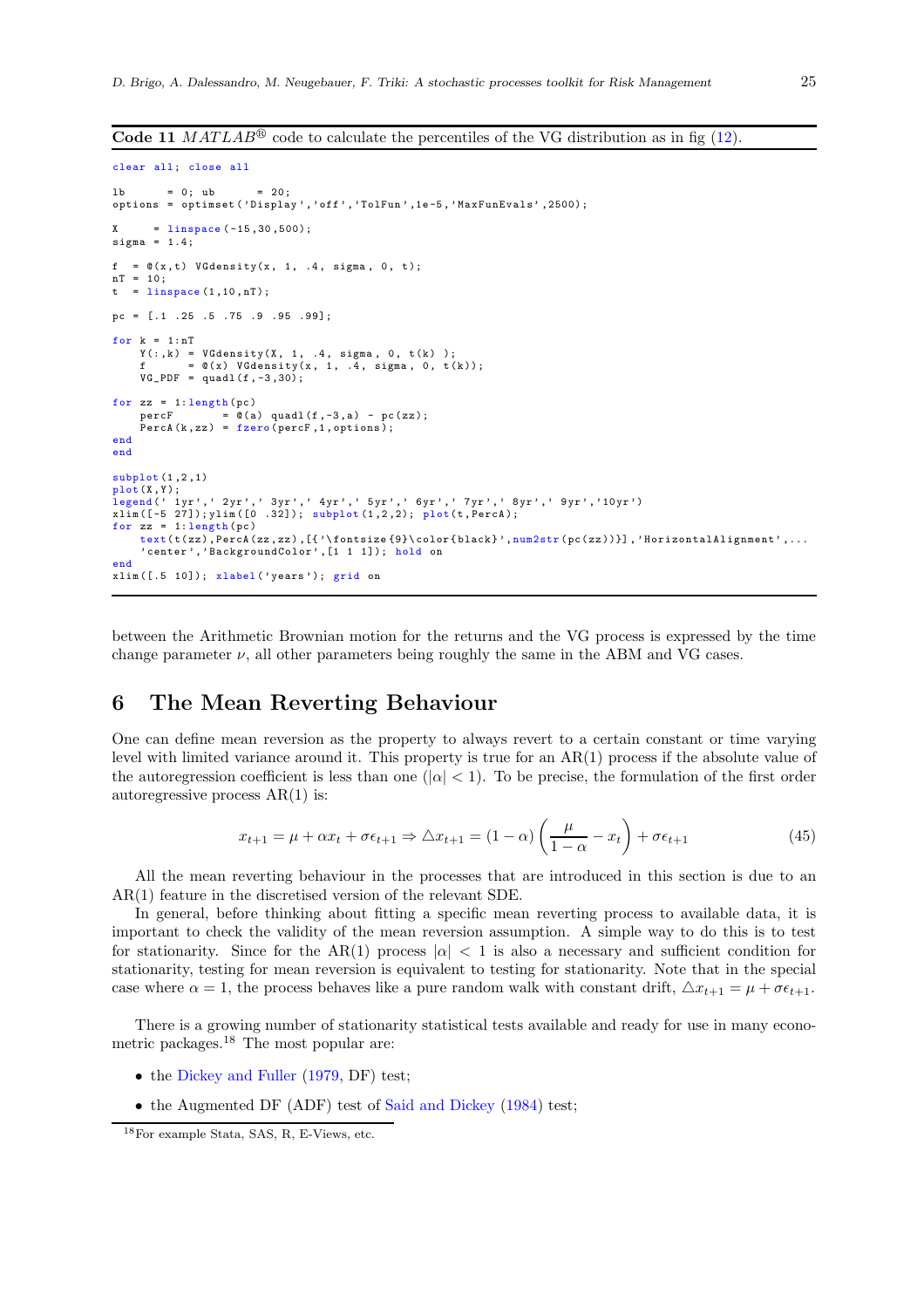<span id="page-25-1"></span>

<span id="page-25-0"></span>Figure 13: On the top chart the historical trend of the EUR/USD is reported. In the middle chart the daily return distribution presents fat tails with respect to a normal distribution. The MLE parameters for the normal R.V. are  $\mu = -.0002$  and  $\sigma = 0.0061$ . The QQ-plot in the middle shows clearly the presence of tails more pronounced than in the normal case. The bottom chart is the plot of the daily return density against the estimated VG one, and the QQ-plot of the fitted daily historical FX return time series EUR/USD using a VG process with parameters  $\bar{\theta} = -.0001$ ,  $\nu = 0.4$ ,  $\bar{\sigma} = 0.0061$ ,  $\bar{\mu} = -.0001$ .

- the [Phillips and Perron.](#page-42-10) [\(1988,](#page-42-10) PP):
- the Variance Ratio (VR) test of [Poterba and Summers](#page-42-11) [\(1988](#page-42-11)) and [Cochrane](#page-42-12) [\(2001\)](#page-42-12); and
- the [Kwiatkowski, Phillips, Schmidt, and Shin](#page-42-13) [\(1992](#page-42-13), KPSS) test.

All tests give results that are asymptotically valid, and are constructed under specific assumptions.

Once the stationarity has been established for the time series data, the only remaining test is for the statistical significance of the autoregressive lag coefficient. A simple Ordinary Least Squares of the time series on its one time lagged version (Equation [\(45\)](#page-24-1)) allows to assess whether  $\alpha$  is effectively significant.

Suppose that, as an example, one is interested in analysing the GLOBOXX index history. Due to the lack of Credit Default Swap (CDS) data for the time prior to 2004, the underlying GLOBOXX spread history has to be proxied by an Index based on the Merrill Lynch corporate indices<sup>19</sup>. This proxy index has appeared to be mean reverting. Then the risk of having the CDS spreads rising in the mean term to revert to the index historical "long-term mean" may impact the risk analysis of a product linked to the GLOBOXX index.

The mean reversion of the spread indices is supported by the intuition that the credit spread is linked to the economic cycle. This assumption also has some support from the econometric analysis. To illustrate this, the mean reversion of a Merrill lynch index, namely the EMU Corporate A rated 5-7Y index<sup>20</sup>, is tested using the Augmented Dickey-Fuller test [\(Said and Dickey](#page-42-9) [\(1984\)](#page-42-9)).

<sup>19</sup>Asset Swap Spreads data of a portfolio of equally weighted Merrill Lynch Indices that match both the average credit quality of GLOBOXX, its duration, and its geographical composition.

<sup>20</sup>Bloomberg Tickers ER33 - Asset Swap Spreads data from 01/98 to 08/07.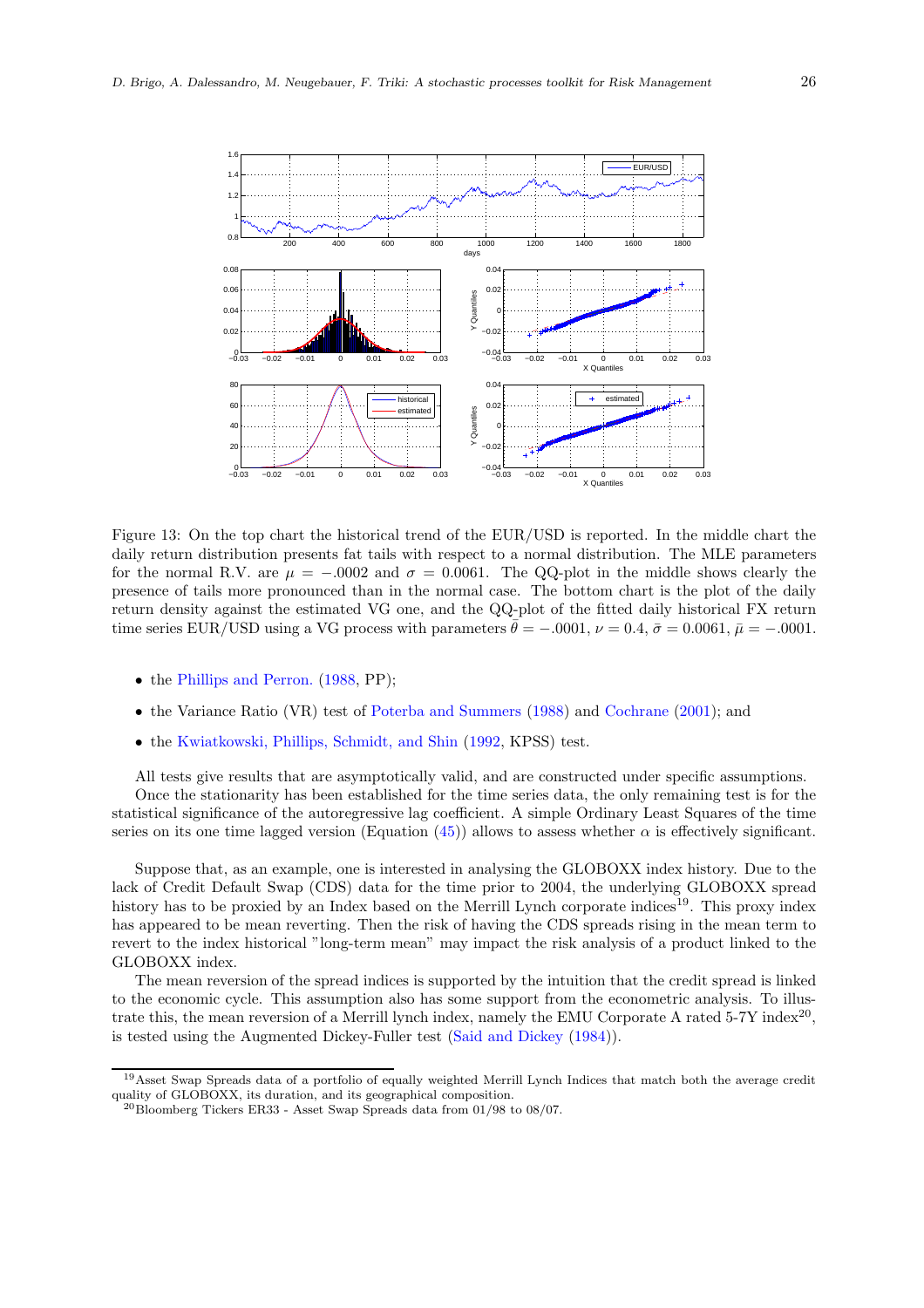<span id="page-26-2"></span>The ADF test for mean reversion is sensitive to outliers<sup>21</sup>. Before testing for mean reversion, the index data have been cleaned by removing the innovations that exceed three times the volatility, as they are considered outliers. Figure [15](#page-27-0) shows the EMU Corporate A rated 5-7Y index cleaned from outliers and shows also the autocorrelations and partial autocorrelation plots of its log series. From this chart one can deduce that the weekly log spread of the EMU Corporate A rated 5-7Y index shows a clear  $AR(1)$  pattern. The  $AR(1)$  process is characterised by exponentially decreasing autocorrelations and by a partial autocorrelation that reaches zero after the first lag (see discussions around Equation [\(8\)](#page-6-1) for the related definitions):

$$
ACF(k) = \alpha^{k}, \quad k = 0, 1, 2, \dots; \quad PACF(k) = \alpha, k = 1; \quad PACF(k) = 0, k = 2, 3, 4, \dots
$$
 (46)

The me[an reversion of the time series has been tested using the Augmented Dickey-Fuller test \(](#page-42-9)Said and Dickey [\(1984](#page-42-9))). The ADF statistics obtained by this time series is -3.7373. The more negative the ADF statistics, the stronger the rejection of the unit root hypothesis $2^2$ . The first and fifth percentiles are -3.44 and -2.87. This means that the test rejects the null hypothesis of unit root at the 1% significance level.

Having discussed AR(1) stylised features in general, this tutorial now embarks on describing specific models featuring this behaviour in continuous time.

# <span id="page-26-0"></span>7 Mean Reversion: The Vasicek Model

The Vasicek model, owing its name to [Vasicek](#page-42-14) [\(1977\)](#page-42-14), is one of the earliest stochastic models of the shortterm interest rate. It assumes that the instantaneous spot rate (or "short rate") follows an Ornstein-Uhlenbeck process with constant coefficients under the statistical or objective measure used for historical estimation:

<span id="page-26-1"></span>
$$
dx_t = \alpha(\theta - x_t)dt + \sigma dW_t
$$
\n(47)

 $^{22}$ Before cleaning the data from the outliers the ADF statistic was -5.0226. This confirms the outliers effect on amplifying the mean reversion detected level.



Figure 14: The Random walk vs the AR(1) stationary process. (AR(1):  $\mu = 0, \alpha = 0.7, \sigma = 1$  and Random Walk:  $\mu = 0, \sigma = 1$ )

 $21$  For an outlier due to a bad quote, the up and down movement can be interpreted as a strong mean reversion in that particular data point and is able to influence the final result.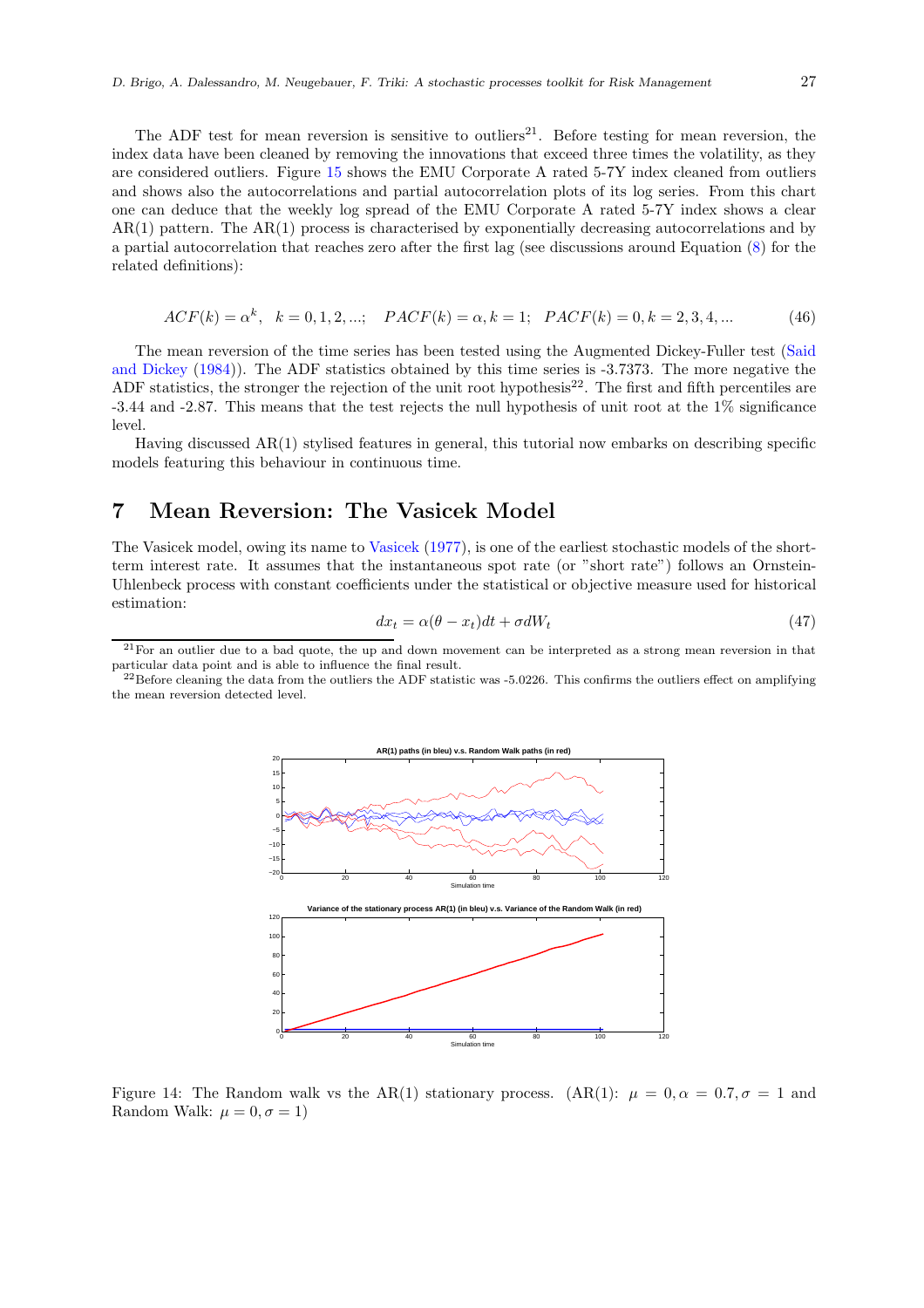

<span id="page-27-0"></span>Figure 15: On the top: the EMU Corporate A rated 5-7Y weekly index from 01/98 to 08/07. On the bottom: the ACF and PACF plot of this time series.



Figure 16: The histogram of EMU Corporate A rated 5-7Y index.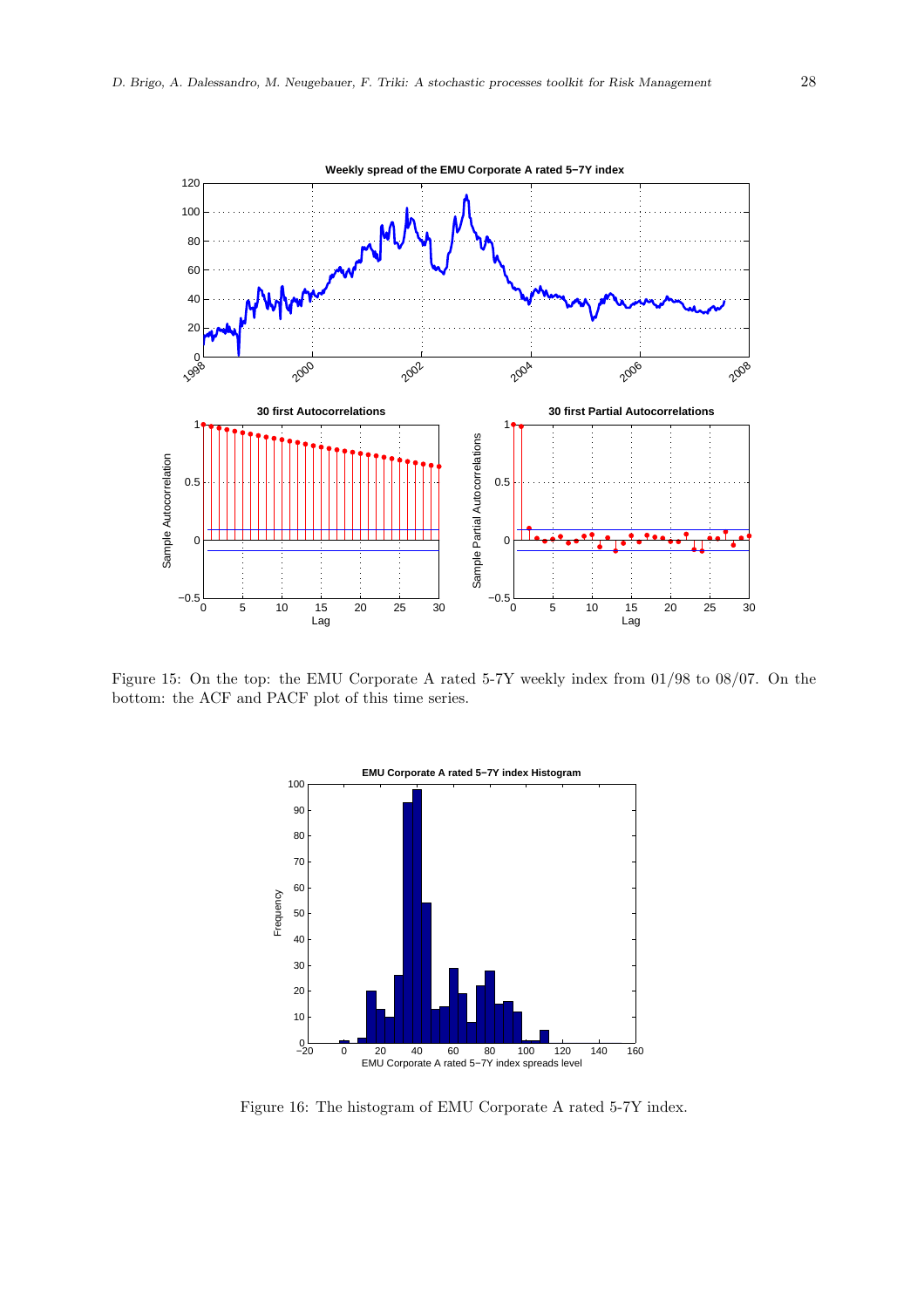<span id="page-28-3"></span>with  $\alpha, \theta$  and  $\sigma$  positive and  $dW_t$  a standard Wiener process. Under the risk neutral measure used for valuation and pricing one may assume a similar parametrisation for the same process but with one more parameter in the drift modelling the market price of risk; see for example [Brigo and Mercurio](#page-42-15) [\(2006](#page-42-15)).

This model assumes a mean-reverting stochastic behaviour of interest rates. The Vasicek model has a major shortcoming that is the non null probability of negative rates. This is an unrealistic property for the modelling of positive entities like interest rates or credit spreads. The explicit solution to the SDE [\(47\)](#page-26-1) between any two instants s and t, with  $0 \leq s \leq t$ , can be easily obtained from the solution to the Ornstein-Uhlenbeck SDE, namely:

<span id="page-28-1"></span>
$$
x_t = \theta \left( 1 - e^{-\alpha(t-s)} \right) + x_s e^{-\alpha(t-s)} + \sigma e^{-\alpha t} \int_s^t e^{\alpha u} dW_u \tag{48}
$$

The discrete time version of this equation, on a time grid  $0 = t_0, t_1, t_2, \ldots$  with (assume constant for simplicity) time step  $\Delta t = t_i - t_{i-1}$  is:

<span id="page-28-0"></span>
$$
x(t_i) = c + bx(t_{i-1}) + \delta\epsilon(t_i)
$$
\n
$$
(49)
$$

where the coefficients are:

$$
c = \theta \left( 1 - e^{-\alpha \Delta t} \right) \tag{50}
$$

$$
b = e^{-\alpha \Delta t} \tag{51}
$$

and  $\epsilon(t)$  is a Gaussian white noise  $(\epsilon \sim N(0, 1))$ . The volatility of the innovations can be deduced by the Itō isometry

$$
\delta = \sigma \sqrt{\left(1 - e^{-2\alpha \Delta t}\right) / 2\alpha} \tag{52}
$$

whereas if one used the Euler scheme to discretise the equation this would simply be  $\sigma\sqrt{\Delta}t$ , which is the same (first order in  $\Delta t$ ) as the exact one above.

Equation [\(49\)](#page-28-0) is exactly the formulation of an AR(1) process (see section [6\)](#page-24-0). Having  $0 < b < 1$  when  $0 < \alpha$  implies that this AR(1) process is stationary and mean reverting to a long-term mean given by  $\theta$ . One can check this also directly by computing mean and variance of the process. As the distribution of  $x(t)$  is Gaussian, it is characterised by its first two moments. The conditional mean and the conditional variance of  $x(t)$  given  $x(s)$  can be derived from Equation [\(48\)](#page-28-1):

$$
\mathbb{E}_s[x_t] = \theta + (x_s - \theta)e^{-\alpha(t-s)}\tag{53}
$$

$$
\text{Var}_s[x_t] = \frac{\sigma^2}{2\alpha} \left( 1 - e^{-2\alpha(t-s)} \right) \tag{54}
$$

One can easily check that as time increases the mean tends to the long-term value  $\theta$  and the variance remains bounded, implying mean reversion. More precisely, the long-term distribution of the Ornstein-Uhlenbeck process is stationary and is Gaussian with  $\theta$  as mean and  $\sqrt{\sigma^2/2\alpha}$  as standard deviation.

To calibrate the Vasicek model the discrete form of the process is used, Equation [\(49\)](#page-28-0). The coefficients c, b and  $\delta$  are calibrated using the equation [\(49\)](#page-28-0). The calibration process is simply an OLS regression of the time series  $x(t_i)$  on its lagged form  $x(t_{i-1})$ . The OLS regression provides the maximum likelihood estimator for the parameters c, b and  $\delta$ . By resolving the three equations system one gets the following  $\alpha$ ,  $\theta$  and  $\sigma$  parameters:

<span id="page-28-2"></span>
$$
\alpha = -\ln(b)/\Delta t \tag{55}
$$

$$
\theta = c/(1-b) \tag{56}
$$

$$
\sigma = \delta / \sqrt{(b^2 - 1)\Delta t / 2\ln(b)} \tag{57}
$$

One may compare the above formulas with the estimators derived directly via maximum likelihood in [Brigo and Mercurio](#page-42-15) [\(2006\)](#page-42-15), where for brevity  $x(t_i)$  is denoted by  $x_i$  and n is assumed to be the number of observations.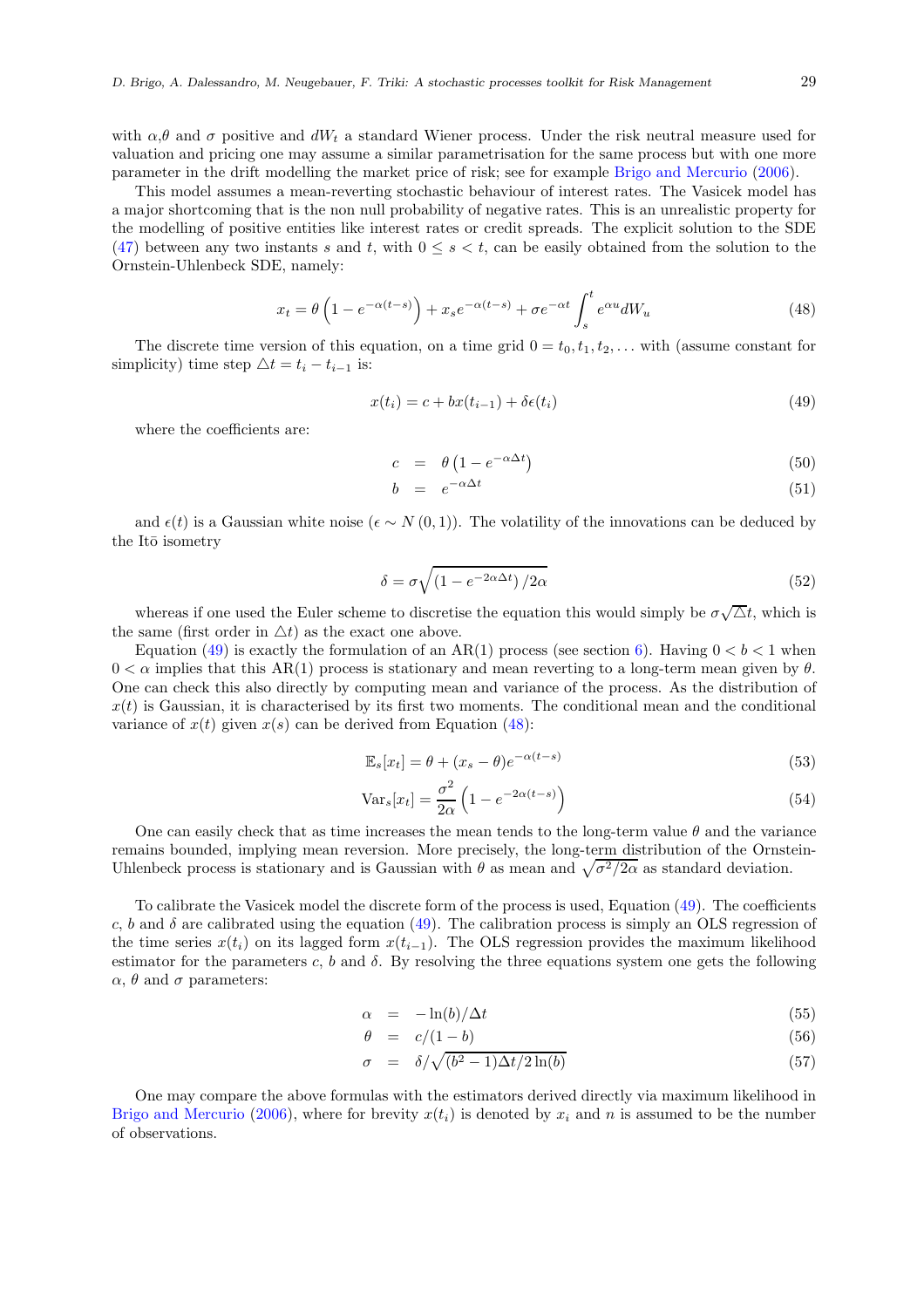

Figure 17: The distribution of the long-term mean and long-term variance and the 99th percentile estimated by several simulations of a Vasicek process with  $\alpha = 8, \theta = 50$  and  $\sigma = 25$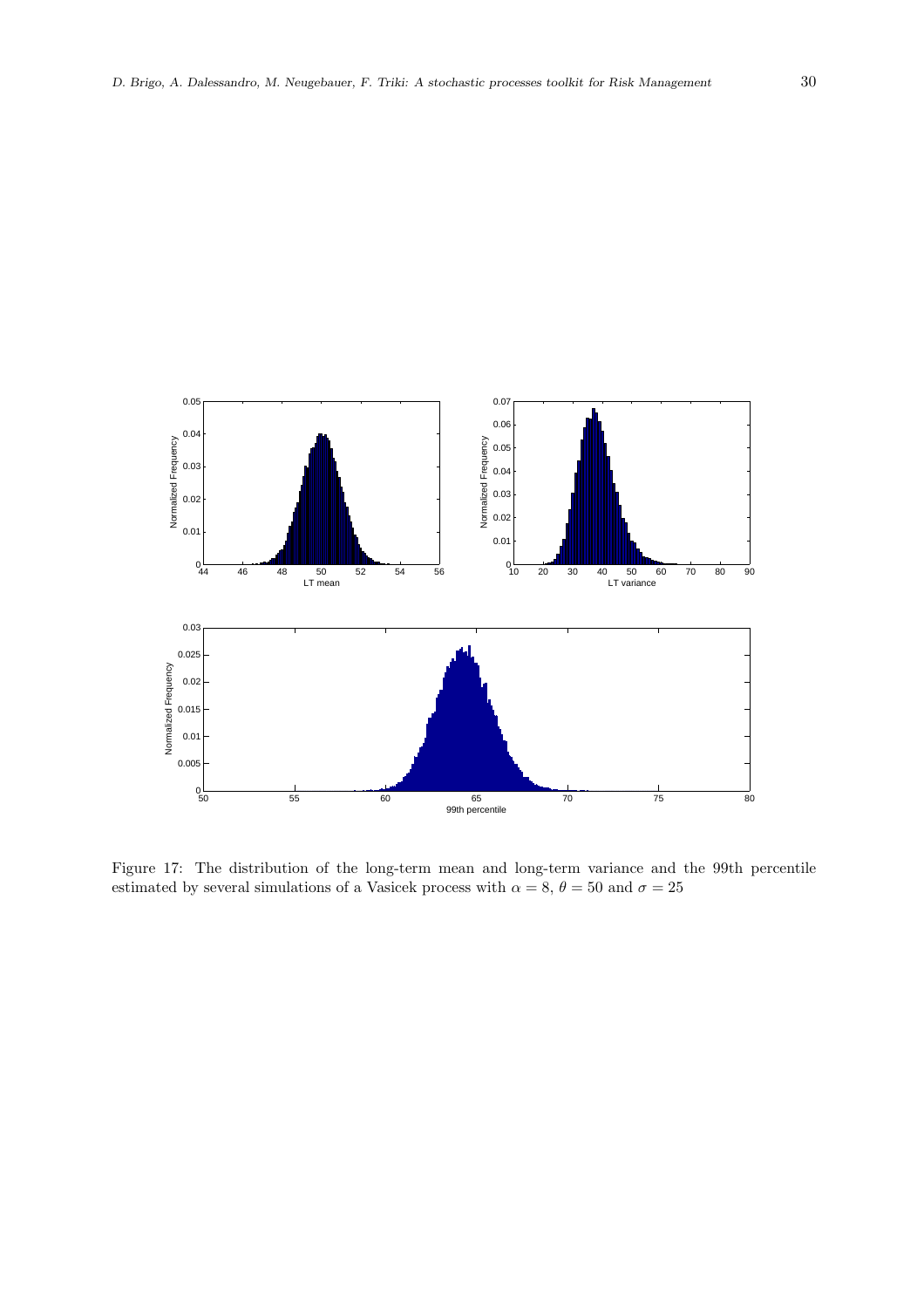$$
\widehat{b} = \frac{n \sum_{i=1}^{n} x_i x_{i-1} - \sum_{i=1}^{n} x_i \sum_{i=1}^{n} x_{i-1}}{n \sum_{i=1}^{n} x_{i-1}^2 - \left(\sum_{i=1}^{n} x_{i-1}\right)^2},\tag{58}
$$

$$
\widehat{\theta} = \frac{\sum_{i=1}^{n} [x_i - \widehat{b}x_{i-1}]}{n(1 - \widehat{b})},\tag{59}
$$

$$
\widehat{\delta}^2 = \frac{1}{n} \sum_{i=1}^n \left[ x_i - \widehat{b}x_{i-1} - \widehat{\theta}(1-\widehat{b}) \right]^2.
$$
\n(60)

From these estimators, using [\(55\)](#page-28-2) and [\(57\)](#page-28-2) one obtains immediately the estimators for the parameters α and σ.

#### Code 12  $MATLAB^{\circledR}$  Calibration of the Vasicek process.

```
function ML_VasicekParams = Vasicek_calibration( V_data , dt )
```

```
N= length (V_data);
x = [\overline{\text{ones}(N-1,1)} \ \overline{V}\_data(1:N-1)];
ols = (x' * x) (-1) * (x' * V_data (2:N));resid = V_data (2:N) - x*ols;c = ols(1);b = 01s(2);delta=std(resid);
alpha = -log(b)/dt;
theta=c/(1-b):
signa = delta / sqrt((b^2 - 1)*dt / (2 * log(b)));
ML_VasicekParams = [ alpha theta sigma ];
```
For the Monte Carlo simulation purpose the discrete time expression of the Vasicek model is used. The simulation is straightforward using the calibrated coefficients  $\alpha$ ,  $\theta$  and  $\sigma$ . One only needs to draw a random normal process  $\epsilon_t$  and then generate recursively the new  $x_{t_i}$  process, where now  $t_i$  are future instants, using equation [\(49\)](#page-28-0), starting the recursion with the current value  $x_0$ .

### <span id="page-30-0"></span>8 Mean Reversion: The Exponential Vasicek Model

To address the positivity of interest rates and ensuring their distribution to have fatter tails, it is possible to transform a basic Vasicek process  $y(t)$  in a new positive process  $x(t)$ .

The most common transformations to obtain a positive number x from a possibly negative number  $y$ are the square and the exponential functions.

By squaring or exponentiating a normal random variable  $y$  one obtains a random variable  $x$  with fat tails. Since the exponential function increases faster than the square and is larger  $(\exp(y) >> y^2$  for positive and large  $y$ ) the tails in the exponential Vasicek model below will be fatter than the tails in the squared Vasicek (and CIR as well). In other terms, a lognormal distribution (exponential Vasicek) has fatter tails than a chi-squared (squared Vasicek) or even noncentral chi-squared (CIR) distribution.

Therefore, if one assumes  $y$  to follow a Vasicek process,

$$
dy_t = \alpha(\theta - y_t)dt + \sigma dW_t \tag{61}
$$

then one may transform y. If one takes the square to ensure positivity and define  $x(t) = y(t)^2$ , then by It<sub>o</sub>'s formula x satisfies:

$$
dx(t) = (B + A\sqrt{x(t)} - Cx(t))dt + \nu\sqrt{x(t)}dW_t
$$

for suitable constants  $A, B, C$  and  $\nu$ . This "squared Vasicek" model is similar to the CIR model that the subsequent section will address, so it will not be addressed further here.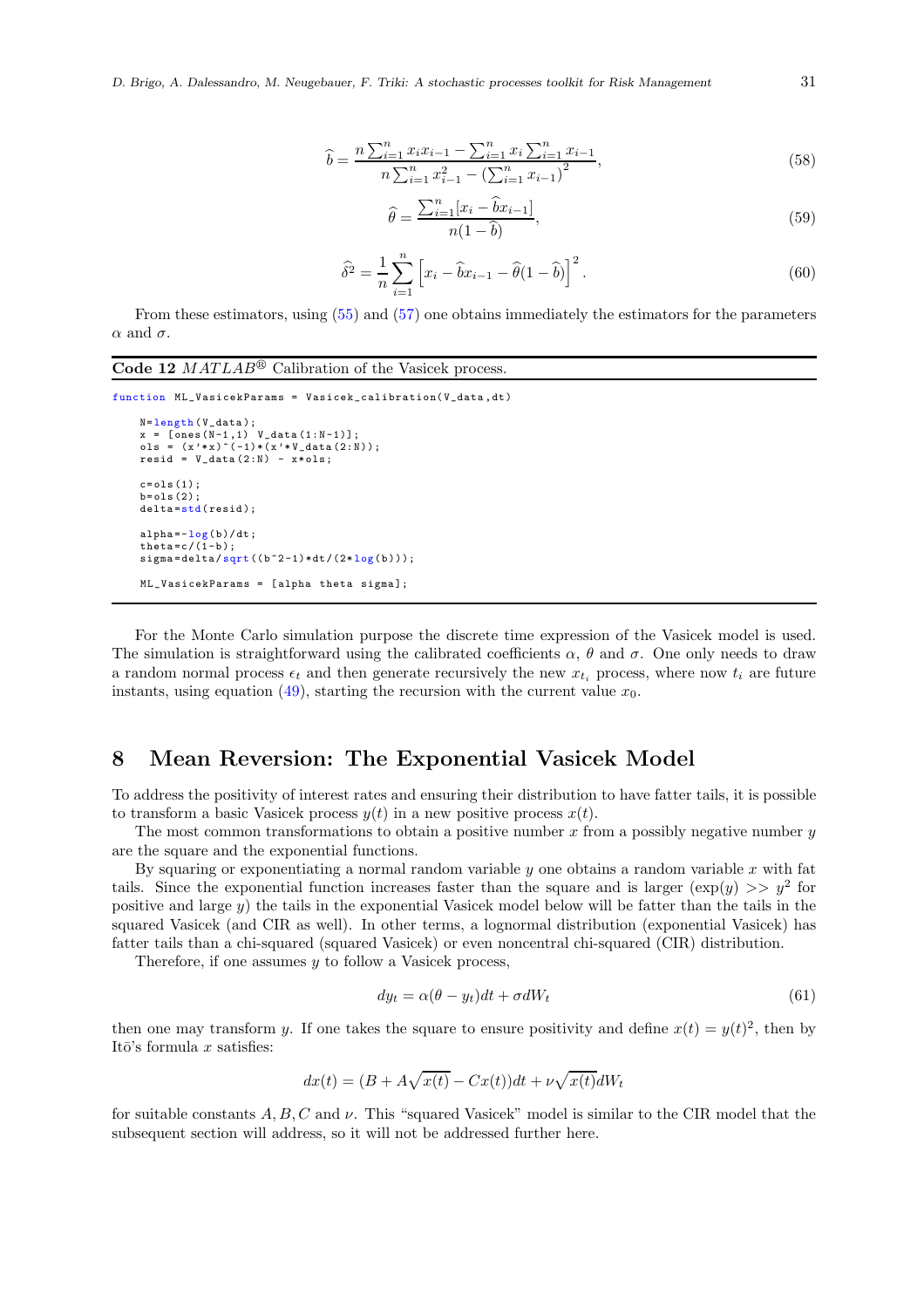<span id="page-31-2"></span>

<span id="page-31-1"></span>Figure 18: EMU Corporate A rated 5-7Y index (in dark black) vs two simulated Exponential Vasicek paths (in blue and green). The dashed red lines describe the 95th percentile and the 5th percentile of the exponential Vasicek distribution. The dark red line is the distribution mean. The two remaining red lines describe one standard deviation above and below the mean.

If, on the other hand, to ensure positivity one takes the exponential,  $x(t) = \exp(y(t))$ , then one obtains a model that at times has been termed Exponential Vasicek (for example in [Brigo and Mercurio](#page-42-15)  $(2006)$ ).

Ito's formula this time reads, for  $x$  under the objective measure:

<span id="page-31-0"></span>
$$
dx_t = \alpha x_t (m - \log x_t) dt + \sigma x_t dW_t
$$
\n(62)

where  $\alpha$  and  $\sigma$  are positive, and a similar parametrisation can be used under the risk neutral measure. Also,  $m = \theta + \frac{\sigma^2}{2\alpha}$  $\frac{\sigma^2}{2\alpha}$ .

In other words, this model for x assumes that the *logarithm* of the short rate (rather than the short rate itself) follows an Ornstein-Uhlenbeck process.

The explicit solution of the Exponential Vasicek equation is then, between two any instants  $0 < s < t$ :

$$
x_t = \exp\left\{\theta\left(1 - e^{-\alpha(t-s)}\right) + \log(x_s)e^{-\alpha(t-s)} + \sigma e^{-\alpha t} \int_s^t e^{\alpha u} dW_u\right\}
$$
(63)

The advantage of this model is that the underlying process is mean reverting, stationary in the long run, strictly positive and having a distribution skewed to the right and characterised by a fat tail for large positive values. This makes the Exponential Vasicek model an excellent candidate for the modelling of the credit spreads when one needs to do historical estimation. As shortcomings for the Exponential Vasicek model one can identify the explosion problem that appears when this model is used to describe the interest rate dynamic in a pricing model involving the bank account evaluation (like for the Eurodollar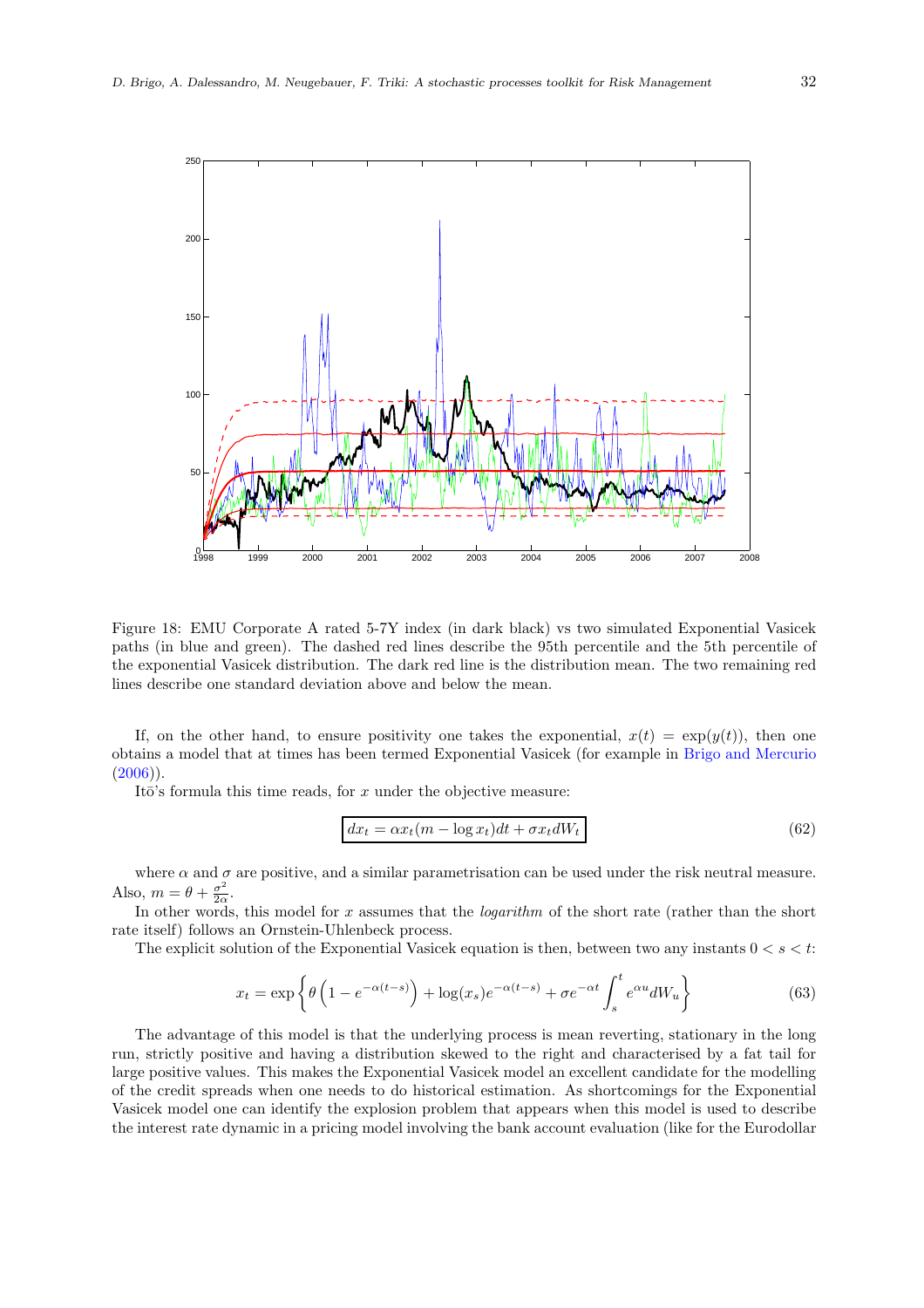<span id="page-32-3"></span>future pricing, [Brigo and Mercurio](#page-42-15) [\(2006](#page-42-15))). One should also point out that if this model is assumed for the short rate or stochastic default intensity, there is no closed form bond pricing or survival probability formula and all curve construction and valuation according to this model has to be done numerically through finite difference schemes, trinomial trees or Monte Carlo simulation.

The historical calibration and simulation of the Exponential Vasicek model can be done by calibrating and simulating its log-process  $y$  as described in the previous Section. To illustrate the calibration, the EMU Corporate A rated 5-7Y index described in Section [6](#page-24-0) is used. The histogram of the index shows a clear fat tail pattern. In addition, the log spread process is tested to be mean reverting (see again Section  $6$ ). This leads to think about using the Exponential Vasicek model that has a log normal distribution and an AR(1) disturbance in the log prices.

The OLS regression of the log-spread time series on its first lags (Equation  $(49)$ ) gives the coefficients c, b and δ. Then the  $\alpha$ ,  $\theta$  and  $\sigma$  parameters in Equations [\(62\)](#page-31-0) are deduced using equations [\(55\)](#page-28-2), [\(56\)](#page-28-2) and  $(57):$  $(57):$ 

| $c = 0.3625$      | $\alpha = 4.9701$ |
|-------------------|-------------------|
| $b = 0.9054$      | $\theta = 3.8307$ |
| $\delta = 0.1894$ | $\sigma = 1.4061$ |

Figure [18](#page-31-1) shows how the EMU Corporate A rated 5-7Y index time series fits into the simulation of 50,000 paths using the Equation for the exponential of [\(49\)](#page-28-0) starting with the first observation of the index (first week of 1998). The simulated path (in blue) illustrates that the Exponential Vasicek process can occasionally reach values that are much higher than its 95–percentile level.

# <span id="page-32-0"></span>9 Mean Reversion: The CIR Model

Originally the model proposed by [Cox, Ingersoll, and Ross](#page-42-16) [\(1985b\)](#page-42-16) was introduced in the context of the general equilibrium model of the same authors [Cox, Ingersoll, and Ross](#page-42-17) [\(1985a\)](#page-42-17). By choosing an appropriate market price of risk, the  $x_t$  process dynamics can be written with the same structure under both the objective measure and risk neutral measure. Under the objective measure one can write

<span id="page-32-1"></span>
$$
dx_t = \alpha(\theta - x_t)dt + \sigma\sqrt{x_t}dW_t
$$
\n(64)

with  $\alpha, \theta, \sigma > 0$ , and  $dW_t$  a standard Wiener process. To ensure that  $x_t$  is always strictly positive one needs to impose  $\sigma^2 \leq 2\alpha\theta$ . By doing so the upward drift is sufficiently large with respect to the volatility to make the origin inaccessible to  $x_t$ .

The simulation of the CIR process can be done using a recursive discrete version of Equation [\(64\)](#page-32-1) at discretisation times  $t_i$ :

<span id="page-32-2"></span>
$$
x(t_i) = \alpha \theta \Delta t + (1 - \alpha \Delta t) x(t_{i-1}) + \sigma \sqrt{x(t_{i-1}) \Delta t} \epsilon_{t_i}
$$
\n(65)

with  $\epsilon \sim \mathcal{N}(0, 1)$ . If the time step is too large, however, there is risk that the process approaches zero in some scenarios, which could lead to numerical problems and complex numbers surfacing in the scheme. Alternative positivity preserving schemes are discussed, for example in [Brigo and Mercurio](#page-42-15) [\(2006](#page-42-15)). For simulation purposes it is more precise but also more computationally expensive to draw the simulation directly from the following exact conditional distribution of the CIR process:

$$
f_{CIR}\left(x_{t_i}|x_{t_{i-1}}\right) = ce^{-u-v}\left(\frac{v}{u}\right)^{q/2}I_q\left(2\sqrt{uv}\right)
$$
\n(66)

$$
c = \frac{2\alpha}{\sigma^2 (1 - e^{-\alpha \Delta t})} \tag{67}
$$

$$
u = cx_{t_i}e^{-\alpha \Delta t} \tag{68}
$$

$$
v = cx_{t_{i-1}} \tag{69}
$$

$$
q = \frac{2\alpha\theta}{\sigma^2} - 1\tag{70}
$$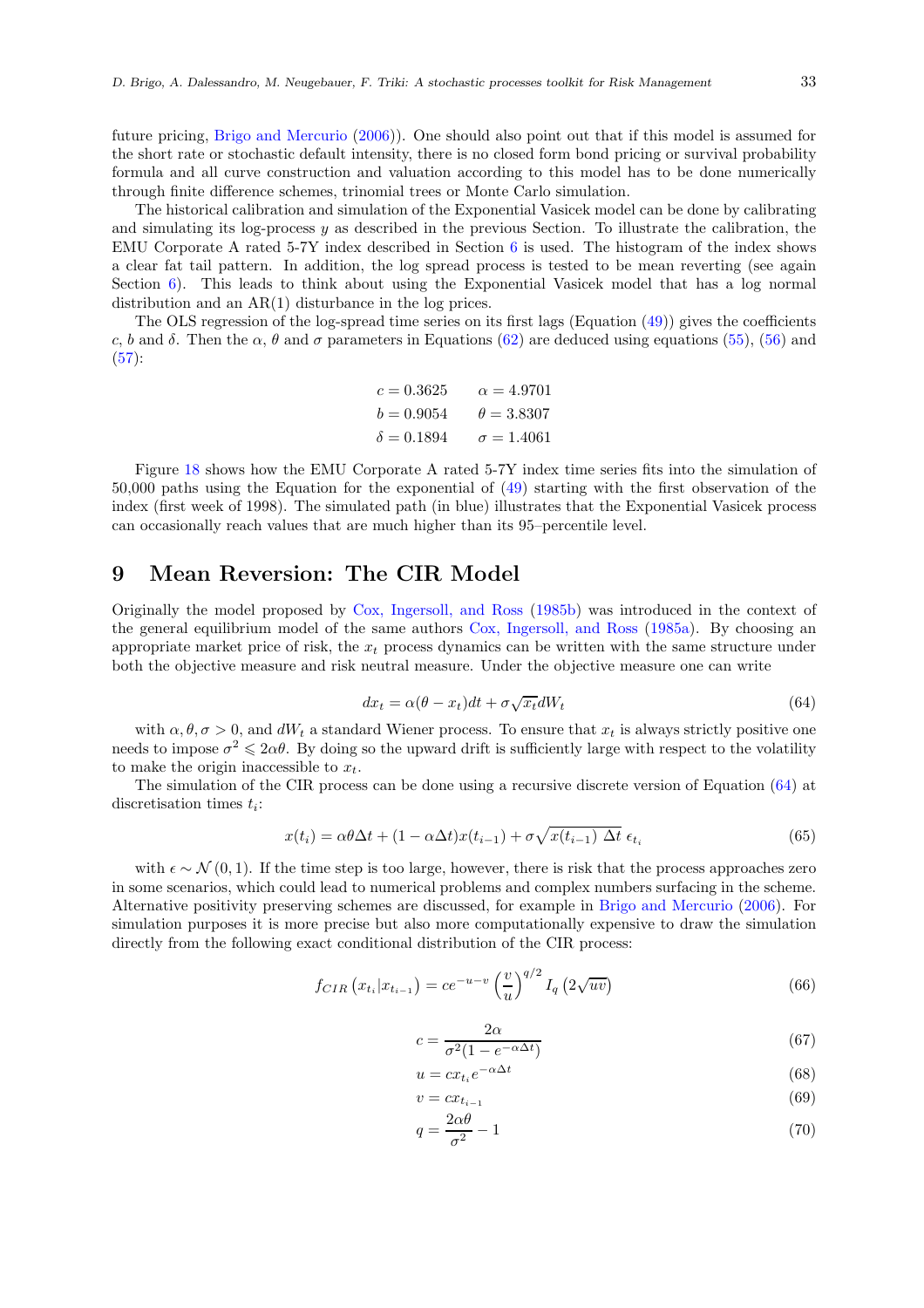

<span id="page-33-0"></span>Figure 19: EMU Corporate A rated 5-7Y index (in dark black) vs two simulated CIR paths (in blue and green). The dashed red lines describe the 95th percentile and the 5th percentile of the distribution. The dark red line is the distribution mean. The two remaining red lines describe one standard deviation above and below the mean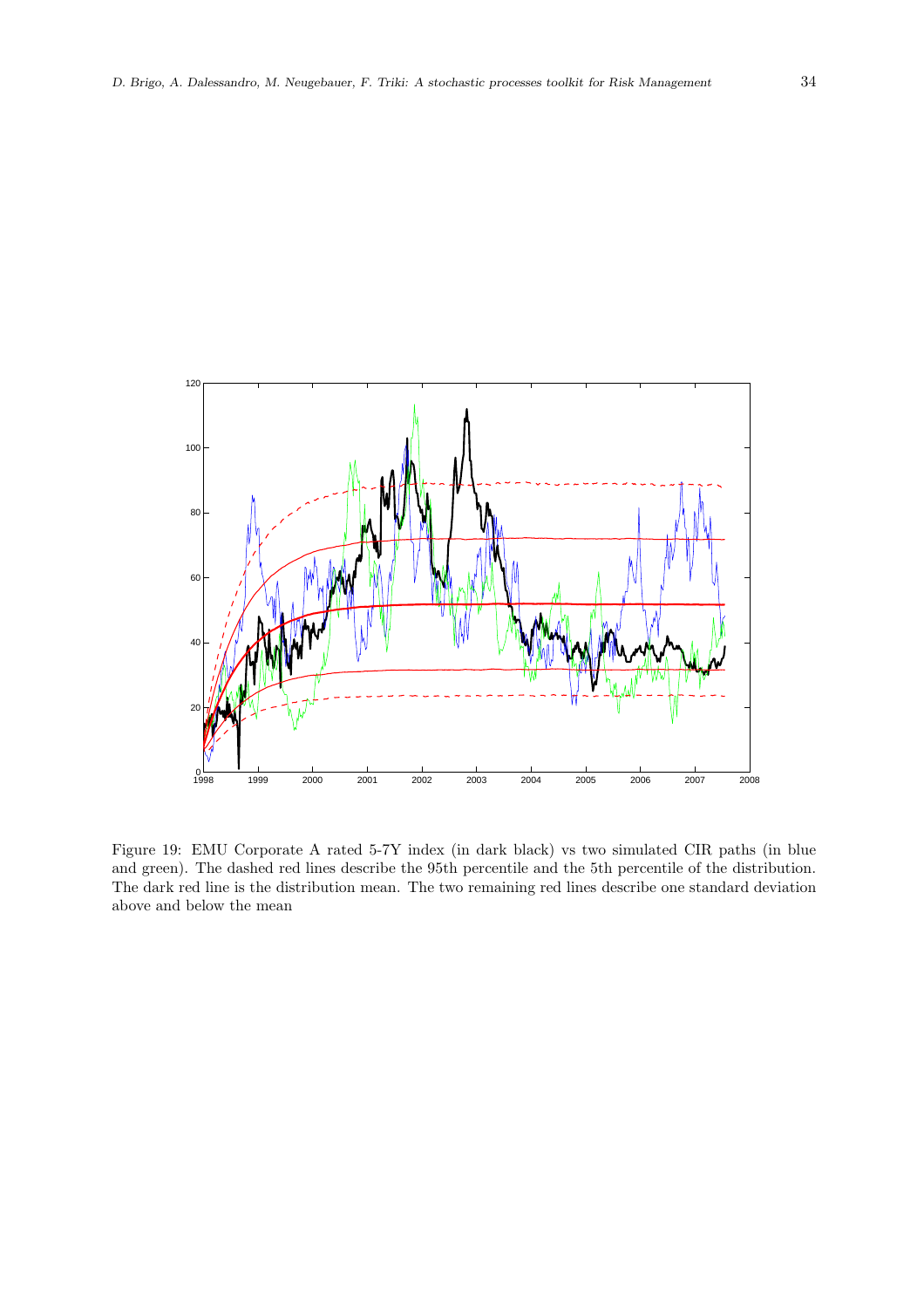with I<sub>q</sub> the modified Bessel function of the first kind of order q and  $\Delta t = t_i - t_{i-1}$ . The process x follows a noncentral chi-squared distribution  $x(t_i)|x(t_{i-1}) \sim \chi^2(2cx_{t_{i-1}}, 2q+2, 2u)$ .

To calibrate this model the Maximum Likelihood Method is applied:

$$
\underset{\alpha>0,\theta>0,\sigma>0}{\operatorname{argmax}} \log(\mathcal{L}) \tag{71}
$$

The Likelihood can be decomposed, as for general Markov processes<sup>23</sup>, according to Equation  $(9)$ , as a product of transition likelihoods:

$$
\mathcal{L} = \prod_{i=1}^{n} f_{\text{CIR}}\left(x(t_i)|x(t_{i-1}); \alpha, \theta, \sigma\right)
$$
\n(72)

Since this model is also a fat tail mean reverting one, it can be calibrated to the EMU Corporate A rated 5-7Y index described in Section [6.](#page-24-0) The calibration is done by Maximum Likelihood. To speed up the calibration one uses as initial guess for  $\alpha$  the AR(1) coefficient of the Vasicek regression (Equation [\(49\)](#page-28-0)) and then infer  $\theta$  and  $\sigma$  using the first two moments of the process. The long-term mean of the CIR process is  $\theta$  and its long-term variance is  $\theta \sigma^2/(2\alpha)$ . Then:

$$
\alpha_0 = -\log(b)/\Delta t \tag{73}
$$

$$
\theta_0 = \mathbb{E}(x_t) \tag{74}
$$

$$
\sigma_0 = \sqrt{2\alpha_0 Var(x_t)/\theta_0} \tag{75}
$$

#### Code 13  $MATLAB^{\circledR}$  MLE calibration of the CIR process.

```
function ML_CIRparams = CIR_calibration( V_data ,dt , params )
    % ML_CIRparams = [ alpha theta sigma ]
    N = length (V_data);
     if nargin <3
          x = [ones(N-1,1) V_data(1:N-1)];ols = (x' * x) ^ (-1)*(x'* V_data (2: N));
          m = mean (V_data); v = var(V_data);params = [-\log(\text{ols}(2))/dt, m, \text{sqrt}(2 * \text{ols}(2) * \text{v/m})];end
     options = optimset('MaxFunEvals', 100000, 'MaxIter', 100000);<br>ML_CIRparams = fminsearch(@FT_CIR_LL_ExactFull, params, options);
     function mll = FT_CIR_LL_ExactFull( params )
          alpha = params (1); teta = params (2); sigma = params (3);
          c = (2 * alpha) / ((sigma^2) * (1 - exp(-alpha * dt)));
          q = ((2 * alpha * teta) / (sigma^2)) -1;u = c * exp(-alpha * dt) * V_data (1:N-1);v = c * V_{\text{data}}(2:N);mll = -(N-1)*log(c) + sum(u+v-log(v./u)*q/2-...log( besseli(q, 2*sqrt(u.*v), 1)) - abs(real(2*sqrt(u.*v)));
     end
end
```
The initial guess and fitted parameters for the EMU Corporate A rated 5-7Y index are the following:

| $\alpha_0 = 0.8662$ | $\alpha = 1.2902$  |
|---------------------|--------------------|
| $\theta_0 = 49.330$ | $\theta = 51.7894$ |
| $\sigma_0 = 4.3027$ | $\sigma = 4.4966$  |

Figure [19](#page-33-0) shows how the EMU Corporate A rated 5-7Y index time series fits into the simulation of 40,000 paths using Equation [\(65\)](#page-32-2) starting with the first observation of the index (first week of 1998).

<sup>&</sup>lt;sup>23</sup>Equation [\(65\)](#page-32-2) shows that  $x(t_i)$  depends only on  $x(t_{i-1})$  and not on previous values  $x(t_{i-2}), x(t_{i-3})...$ , so CIR is Markov.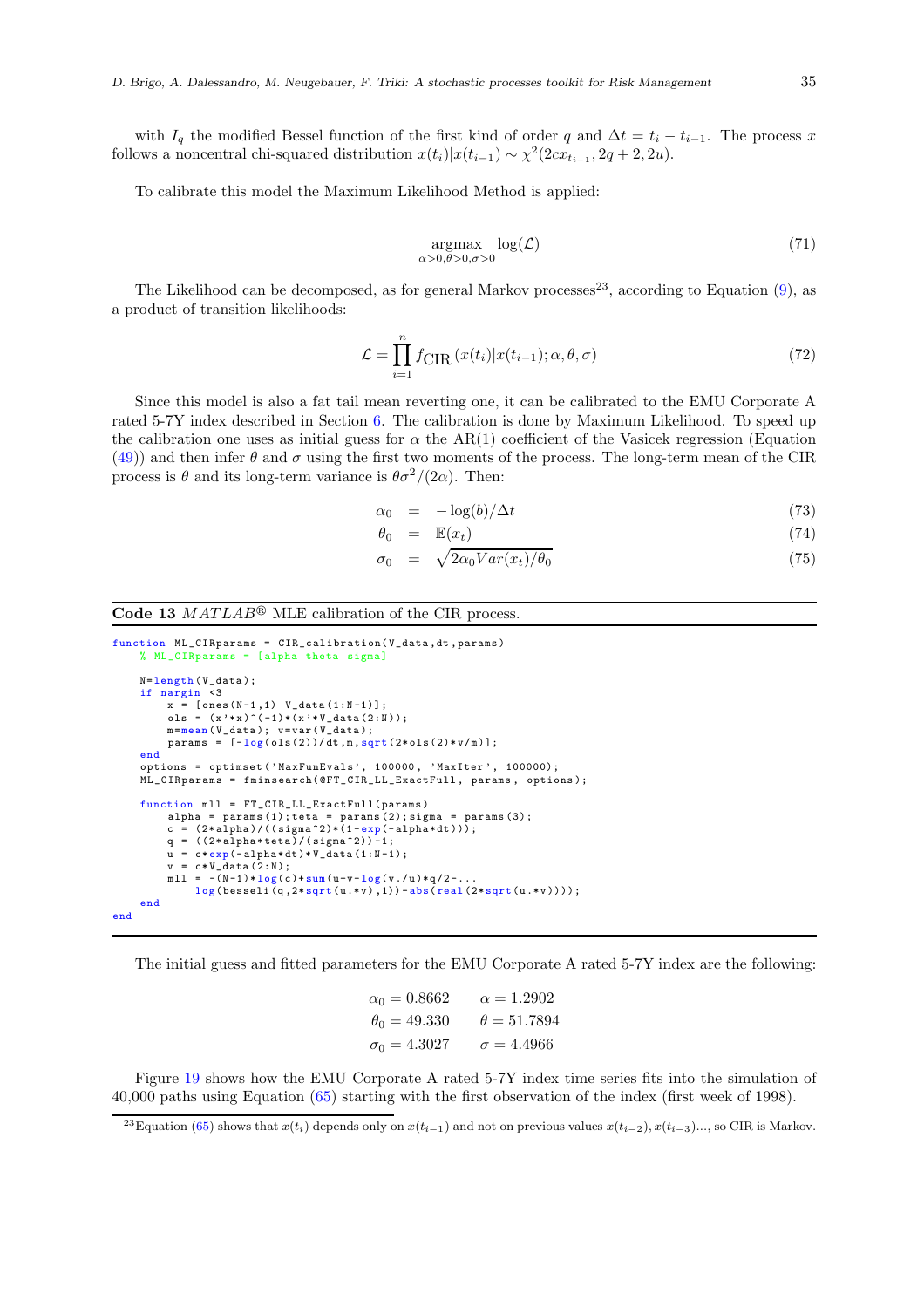

<span id="page-35-1"></span>Figure 20: The tail of the EMU Corporate A rated 5-7Y index histogram (in blue) compared to the fitted Vasicek process probability density (in black), to the fitted Exponential Vasicek process probability density (in green) and to the fitted CIR process probability density (in red)

As observed before, the CIR model has less fat tails than the Exponential Vasicek, but avoids the above-mentioned explosion problem of the log-normal processes bank account. Furthermore, when used as an instantaneous short rate or default intensity model under the pricing measure, it comes with closed form solutions for bonds and survival probabilities. Figure [\(20\)](#page-35-1) compares the tail behaviour of the calibrated CIR process with the calibrated Vasicek and Exponential Vasicek processes. Overall, the exponential Vasicek process is easier to estimate and to simulate, and features fatter tails, so it is preferable to CIR. However, if used in conjunction with pricing applications, the tractability of CIR and non-explosion of its associated bank account can make CIR preferable in some cases.

# <span id="page-35-0"></span>10 Mean Reversion and Fat Tails together

In the previous sections, two possible features of financial time series were studied: fat tails and mean reversion. The first feature accounts for extreme movements in short time, whereas the second one accounts for a process that in long times approaches some reference mean value with a bounded variance. The question in this section is: can one combine the two features and have a process that in short time instants can feature extreme movements, beyond the Gaussian statistics, and in the long run features mean reversion?

In this section one example of one such model is formulated: a mean reverting diffusion process with jumps. In other terms, rather than adding jumps to a GBM, one may decide to add jumps to a mean reverting process such as Vasicek. Consider:

<span id="page-35-2"></span>
$$
dx(t) = \alpha(\theta - x(t))dt + \sigma dW(t) + dJ_t
$$
\n(76)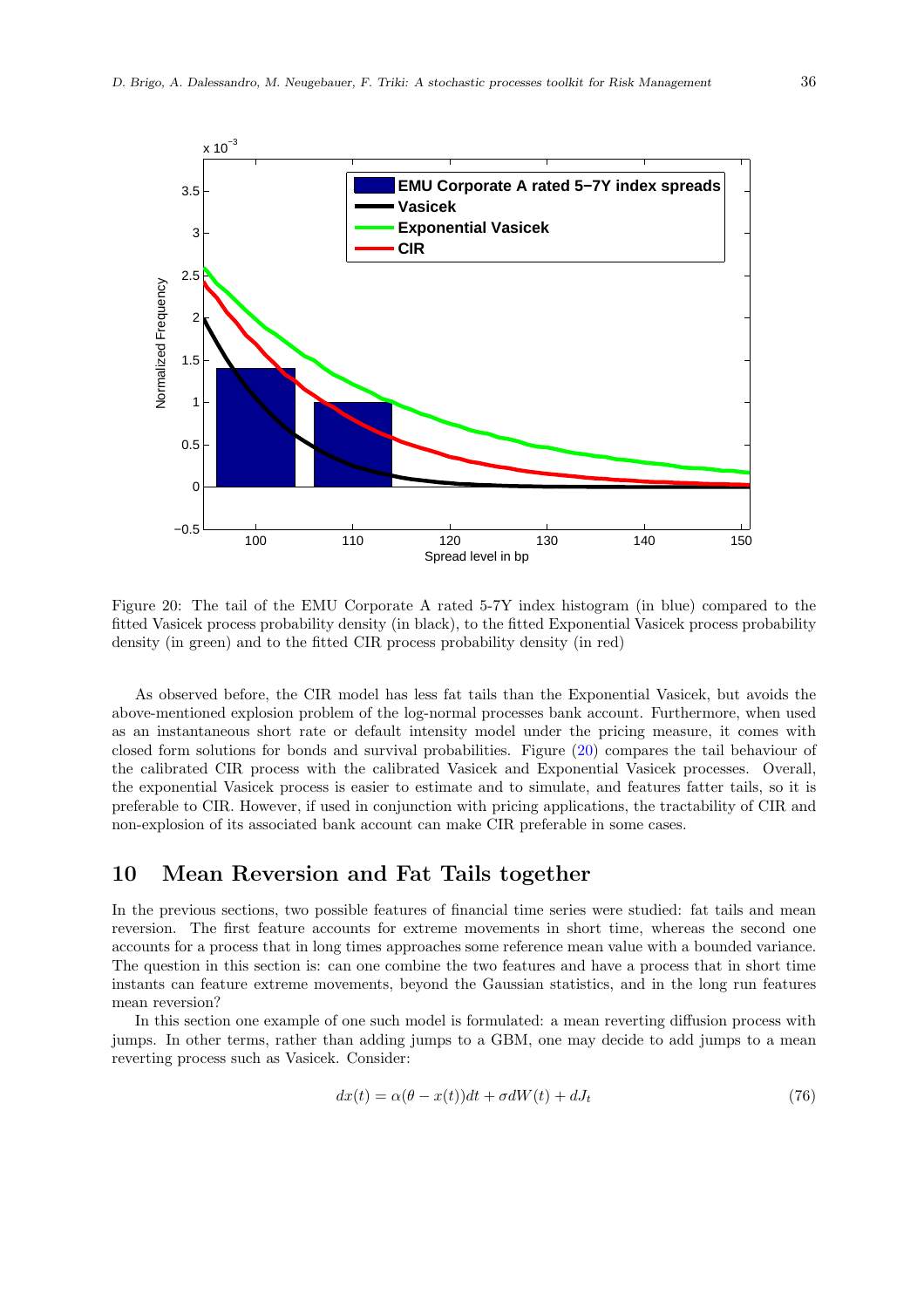where the jumps  $J$  are defined as:

$$
J(t) = \sum_{j=1}^{N(t)} Y_j, \quad dJ(t) = Y_{N(t)} dN(t)
$$

where  $N(t)$  is a Poisson process with intensity  $\lambda$  and  $Y_i$  are iid random variables modelling the size of the *j*-th jump, independent of  $N$  and  $W$ .

The way the previous equation is written is slightly misleading, since the mean in the shocks in nonzero. To have zero-mean shocks, so as to be able to read the long-term mean level from the equation, one needs to rewrite it as:

<span id="page-36-1"></span>
$$
dx(t) = \alpha (\theta_Y - x(t)) dt + \sigma dW(t) + [dJ_t - \lambda \mathbb{E}[Y] dt]
$$
\n(77)

where the actual long term mean level is:

$$
\theta_Y := \theta + \lambda \mathbb{E}[Y]/\alpha,
$$

and can be much larger than  $\theta$ , depending on Y and  $\lambda$ . For the distribution of the jump sizes, Gaussian jump size are considered, but calculations are possible also with exponential or other jump sizes, particularly with stable or infinitely divisible distributions.

Otherwise, for a general jump size distribution, the process integrates into:

<span id="page-36-0"></span>
$$
x_t = m_x(x_s, t - s) + \sigma e^{-\alpha t} \int_s^t e^{\alpha z} dW_z + e^{-\alpha t} \int_s^t e^{\alpha z} dJ_z
$$
  
\n
$$
m_x(x_s, t - s) := \theta \left( 1 - e^{-\alpha(t - s)} \right) + x_s e^{-\alpha(t - s)},
$$
  
\n
$$
v_x(t - s) := \frac{\sigma^2}{2\alpha} \left( 1 - e^{-2\alpha(t - s)} \right),
$$
\n(78)

where  $m_x$  and  $v_x$  are, respectively, mean and variance of the Vasicek model without jumps.

Notice that taking out the last term in [\(78\)](#page-36-0) one still gets [\(48\)](#page-28-1), the earlier equation for Vasicek. Furthermore, the last term is independent of all others. Since a sum of independent random variables leads to convolution in the density space and to product in the moment generating function space, the moment generating function of the transition density between any two instants is computed:

$$
M_{t|s}(u) = \mathbb{E}_{x(s)}\left[\exp(ux(t))\right] \tag{79}
$$

that in the model is given by

$$
M_{t|s}(u) = \exp\left\{m_x(x_s, t-s)u + \frac{v_x(t-s)}{2}u^2 + \lambda \int_s^t \left(M_Y(ue^{-\alpha(t-z)}) - 1\right)dz\right\}
$$
(80)

where the first exponential is due to the diffusion part (Vasicek) and the second one comes from the  $jumps<sup>24</sup>$ .

$$
\phi_{t|s}(u) = \exp\left\{m_x(x_s, t-s)iu - \frac{v_x(t-s)}{2}u^2 + \lambda \int_s^t \left(\phi_Y(ue^{-\alpha(t-z)}) - 1\right)dz\right\}.
$$
\n(81)

Now, recalling Equation [\(9\)](#page-7-1), one knows that to write the likelihood of the Markov process it is enough to know the transition density between subsequent instants. In this case, such density between any two instants  $s = t_{i-1}$  and  $t = t_i$  can be computed by the above moment generating function through inverse Laplace transform<sup>25</sup>.

 $^{24}$ As stated previously, the characteristic function is a better notion than the moment generating function. For the characteristic function one would obtain:

As recalled previously, the characteristic function always exists, whereas the moment generating function may not exist in some cases.

<sup>25</sup>Or better, from the above characteristic function through inverse Fourier transform.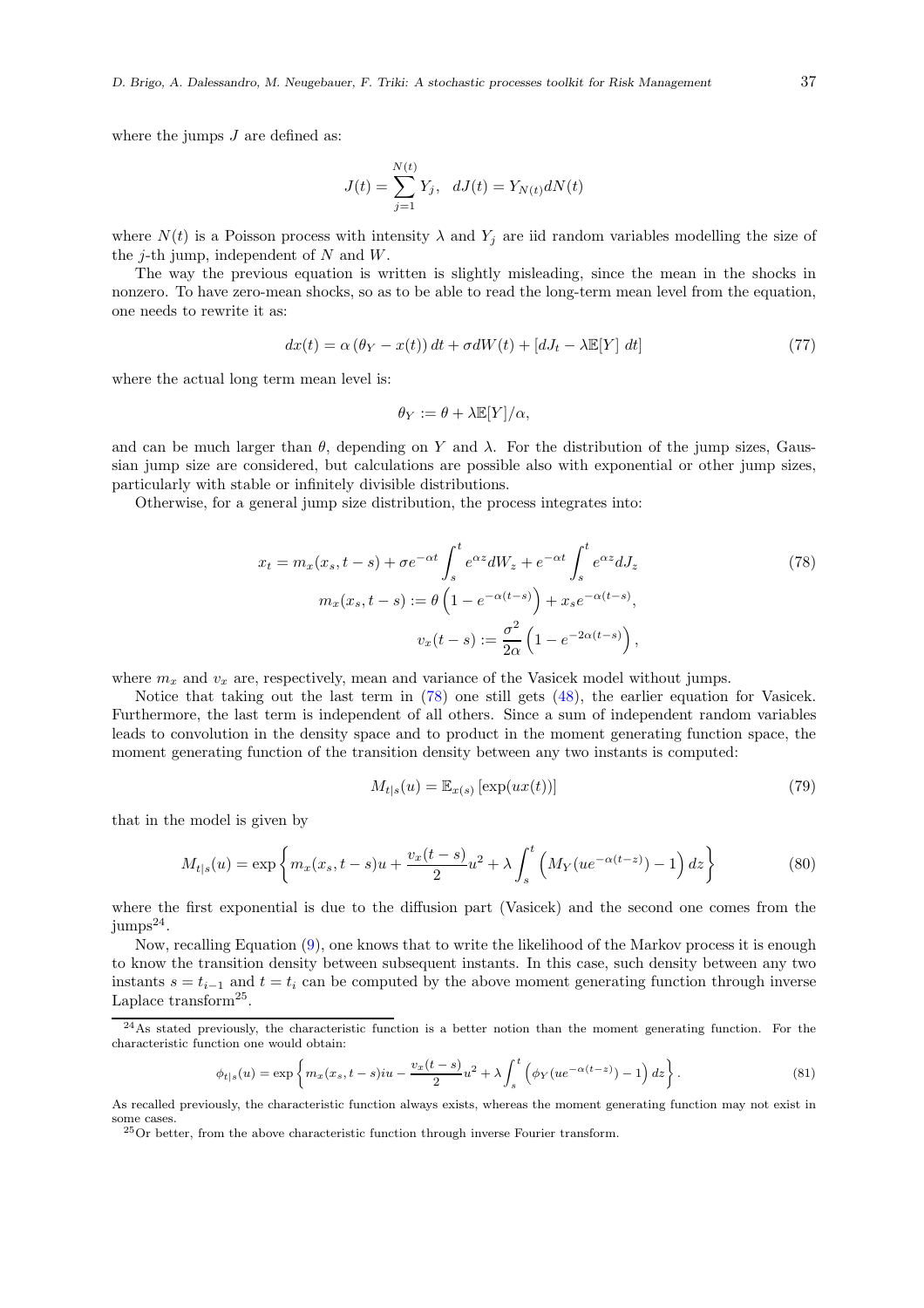

<span id="page-37-0"></span>Figure 21: EMU Corporate A rated 5-7Y index charts. The top chart compares the innovations fit of the Vasicek process to the fit of the Vasicek process with normal jumps (in red). The bottom left figure is the QQ-plot of the Vasicek process innovations against the historical data innovations. The bottom right figure is the QQ-plot of the Vasicek process with normal jumps innovations against the historical data innovations.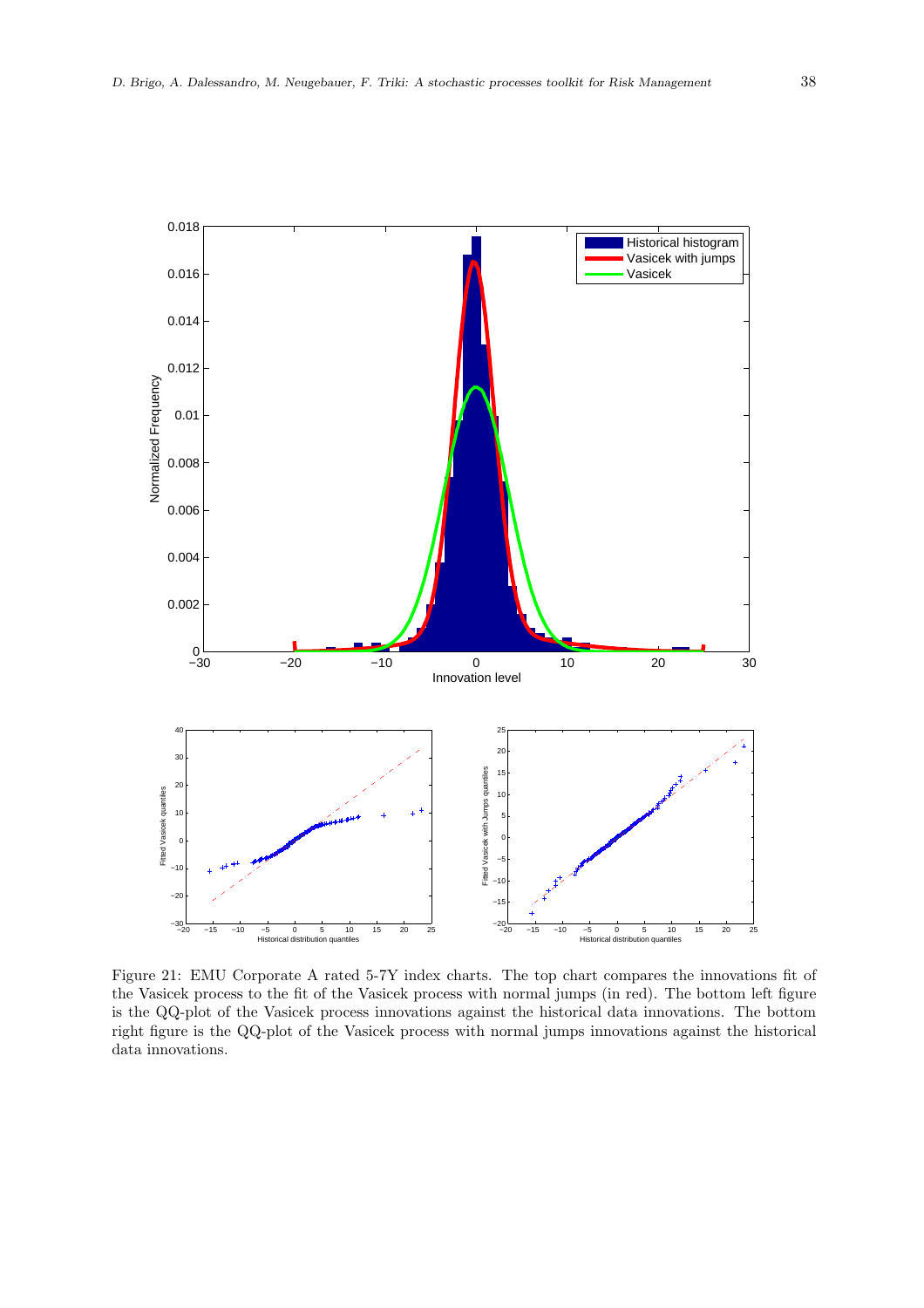There are however some special jump size distributions where one does not need to use transform methods. These include the Gaussian jump size case, that is covered in detail now.

Suppose then that the Jump size Y is normally distributed, with mean  $\mu_Y$  and variance  $\sigma_Y^2$ . For small  $\Delta t$ , one knows that there will be possibly just one jump. More precisely, there will be one jump in(t –  $\Delta t$ , t] with probability  $\lambda \Delta t$ , and no jumps with probability  $1 - \lambda \Delta t$ .

Furthermore, with the approximation:

$$
\int_{t-\Delta t}^{t} e^{\alpha z} dJ_z \approx e^{\alpha (t-\Delta t)} \Delta J(t), \quad \Delta J(t) := J(t) - J(t-\Delta t). \tag{82}
$$

one can write the transition density between  $s = t - \Delta t$  and t as:

$$
f_{x(t)|x(t-\Delta t)}(x) = \lambda \Delta t \ f_N(x; m_x(\Delta t, x(t-\Delta t)) + \mu_Y, v_x(\Delta t) + \sigma_Y^2) + (1 - \lambda \Delta t) f_N(x; m_x(\Delta t, x(t-\Delta t)), v_x(\Delta t))
$$
\n(83)

This is a mixture of Gaussians, weighted by the arrival intensity  $\lambda$ . It is known that mixtures of Gaussians feature fat tails, so this model is capable of reproducing more extreme movements than the basic Vasicek model.

To check that the process is indeed mean-reverting, in the Gaussian jump size case, through straightforward calculations, one can prove that the exact solution of Equation [\(77\)](#page-36-1) or equivalently Equation[\(76\)](#page-35-2)) satisfies:

$$
\mathbb{E}[x_t] = \theta_Y + (x_0 - \theta_Y)e^{-\alpha t}
$$
\n(84)

$$
Var[x_t] = \frac{\sigma^2 + \lambda(\mu_Y^2 + \sigma_Y^2)}{2\alpha} \left(1 - e^{-2\alpha t}\right)
$$
\n(85)

This way one sees that the process is indeed mean reverting, since as time increases the mean tends to  $\theta_Y$  while the variance remains bounded, tending to  $(\sigma^2 + \lambda(\mu_Y^2 + \sigma_Y^2))/(2\alpha)$ . Notice that, either letting  $\lambda$  or  $\mu_Y$  and  $\sigma_Y$  going to zero (no jumps) gives back the mean and variance for the basic Vasicek process without jumps.

It is important that the jump mean  $\mu_Y$  not be too close to zero, or one gets again almost symmetric Gaussian shocks that are already there in Brownian motion and the model does not differ much from a pure diffusion Vasicek model. On the contrary, it is best to assume  $\mu_Y$  to be significantly positive or negative with a relatively small variance, so the jumps will be markedly positive or negative. If one aims at modelling both markedly positive and negative jumps, one may add a second jump process  $J_-(t)$ defined as:

$$
dJ_{-}(t) = Z_{M(t)} dM(t)
$$

where now M is an arrival Poisson process with intensity  $\lambda_-\$ counting the jumps, independent of J, and Z are again iid normal random variables with mean  $\mu_Z$  and variance  $\sigma_Z^2$ , independent of M, J, W. The overall process reads:

<span id="page-38-0"></span>
$$
dx(t) = \alpha (\theta - x(t)) dt + \sigma dW(t) + dJ(t) - dJ_{-}(t) \text{ or}
$$
  
\n
$$
dx(t) = \alpha (\theta_J - x(t)) dt + \sigma dW(t) + [dJ(t) - \lambda \mu_Y dt] - [dJ_{-}(t) - \lambda_{-} \mu_Z dt],
$$
  
\n
$$
\theta_J := \theta + \frac{\lambda \mu_Y - \lambda_{-} \mu_Z}{\alpha}
$$
\n(86)

This model would feature as transition density, over small intervals  $[s, t]$ :

$$
f_{x(t)|x(t-\Delta t)}(x) = \lambda \Delta t \ f_N(x; m_x(\Delta t, x(t-\Delta t)) + \mu_Y, v_x(\Delta t) + \sigma_Y^2)
$$
  
+  $\lambda \Delta t \ f_N(x; m_x(\Delta t, x(t-\Delta t)) - \mu_Z, v_x(\Delta t) + \sigma_Z^2)$   
+  $(1 - (\lambda + \lambda_-)\Delta t) \ f_N(x; m_x(\Delta t, x(t-\Delta t)), v_x(\Delta t))$  (87)

This is now a mixture of three Gaussian distributions, and allows in principle for more flexibility in the shapes the final distribution can assume.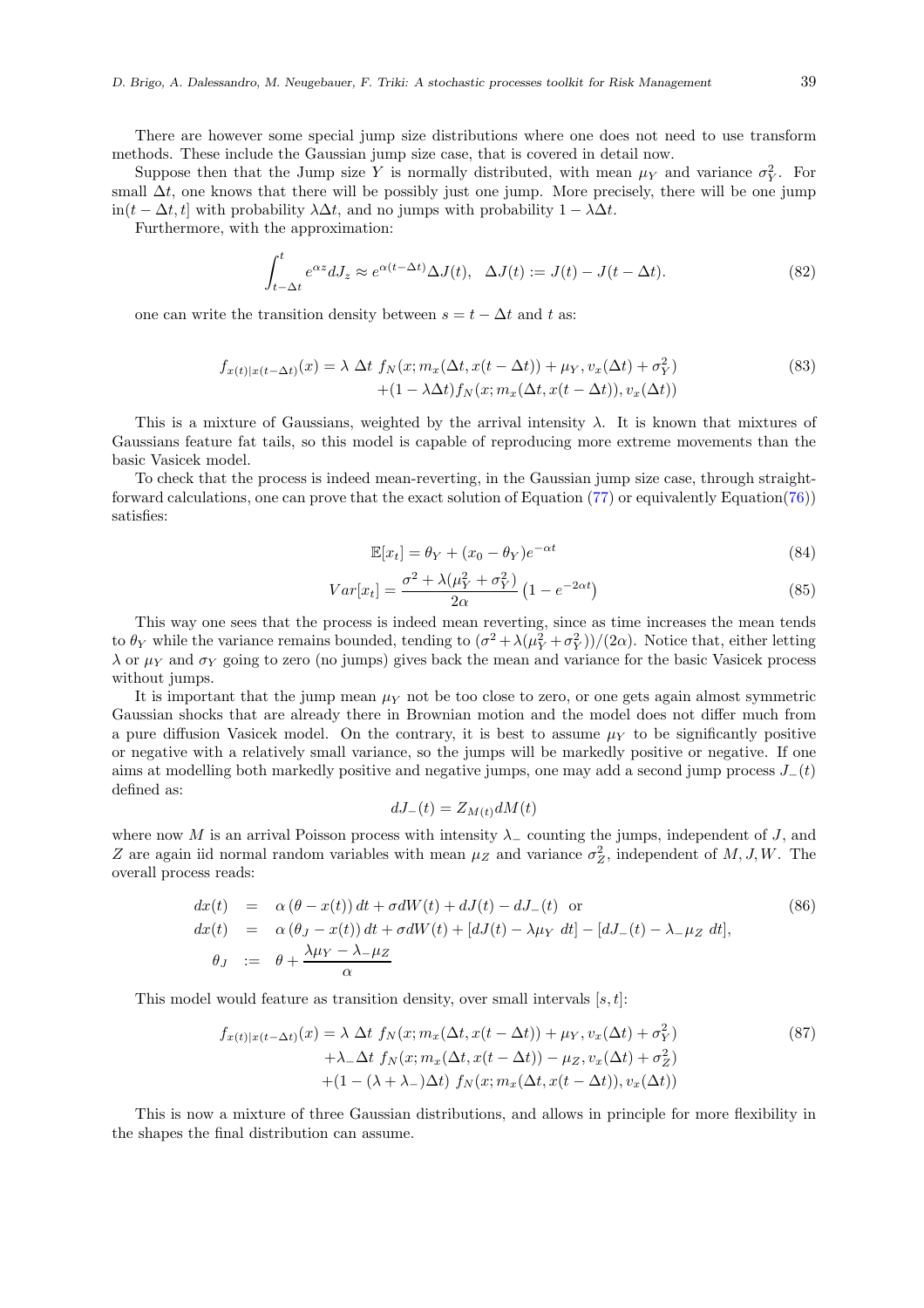

<span id="page-39-0"></span>Figure 22: The tail of the EMU Corporate A rated 5-7Y index histogram (in blue) compared to the fitted Vasicek process probability density (in green) and to the fitted Vasicek with jumps process probability density (in red)

Again, one can build on the Vasicek model with jumps by squaring or exponentiating it. Indeed, even with positive jumps the basic model still features positive probability for negative values. One can solve this problem by exponentiating the model: define a stochastic process  $y$  following the same dynamics as x in [\(86\)](#page-38-0) or [\(76\)](#page-35-2), but then define your basic process x as  $x(t) = \exp(y(t))$ . Then historical estimation can be applied working on the log-series, by estimating y on the log-series rather than on the series itself.

From the examples in Figures [21](#page-37-0) and [22](#page-39-0) one sees the goodness of fit of Vasicek with jumps, and note that the Vasicek model with positive-mean Gaussian size jumps can be an alternative to the exponential Vasicek. Indeed, Figure [20](#page-35-1) shows that the tail of exponential Vasicek almost exceeds the series, whereas Vasicek with jumps can be a weaker tail alternative to exponential Vasicek, somehow similar to CIR, as one sees from Figure [22.](#page-39-0) However, by playing with the jump parameters or better by exponentiating Vasicek with jumps one can easily obtain a process with tails that are fatter than the exponential Vasicek when needed. While, given Figure [20,](#page-35-1) it may not be necessary to do so in this example, in general the need may occur in different applications.

More generally, given Vasicek with positive and in case negative jumps, by playing with the jump parameters and in case by squaring or exponentiating, one can obtain a large variety of tail behaviours for the simulated process. This may be sufficient for several applications. Furthermore, using a more powerful numerical apparatus, especially inverse Fourier transform methods, one may generalise the jump distribution beyond the Gaussian case and attain an even larger flexibility.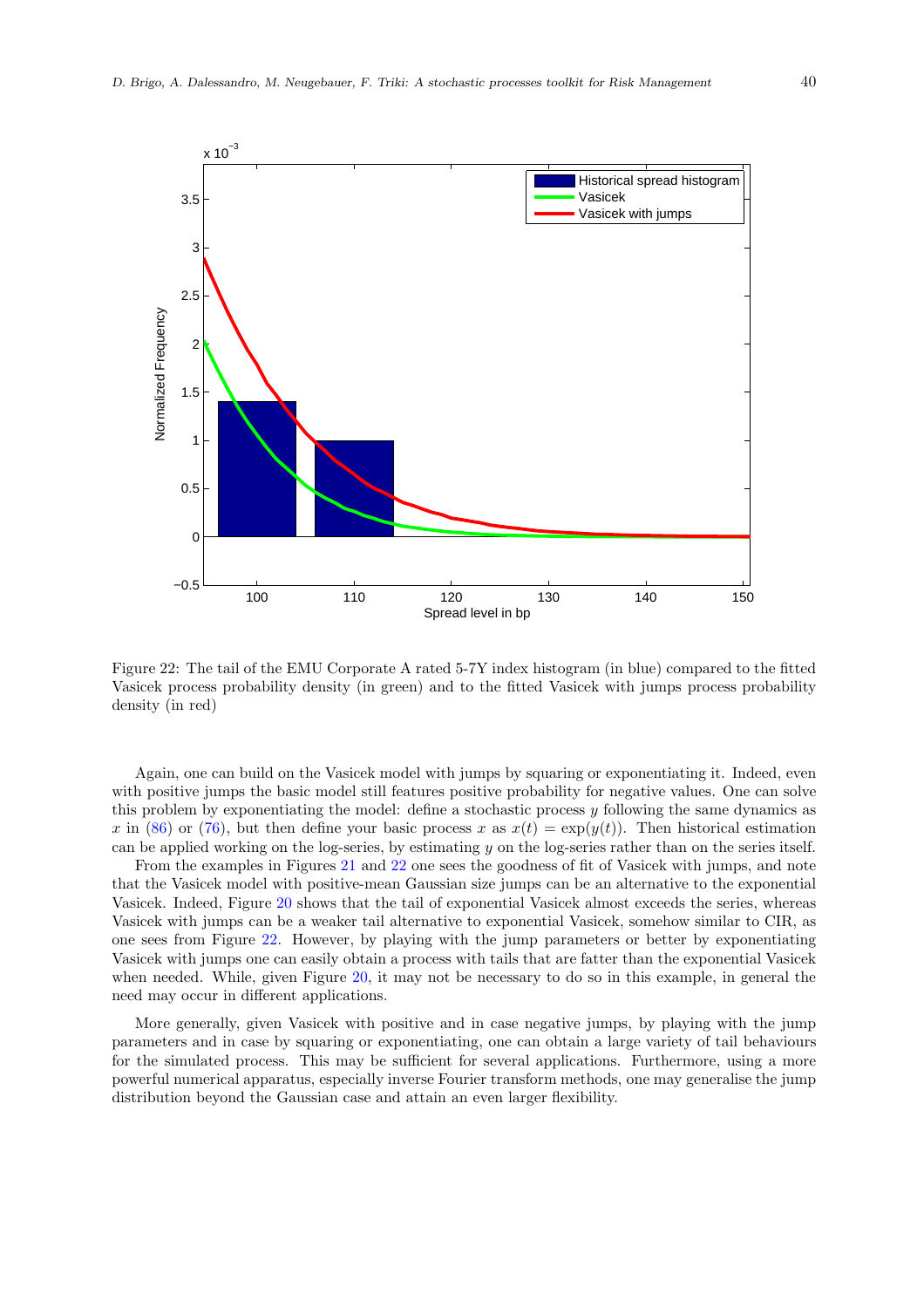# Notation

| General                        |                                                                                |
|--------------------------------|--------------------------------------------------------------------------------|
| $\mathbb E$                    | Expectation                                                                    |
| Var                            | Variance                                                                       |
| <b>SDE</b>                     | Stochastic Differential Equation                                               |
| P(A)                           | Probability of event A                                                         |
| $M_X(u)$                       | Moment generating function of the random variable $X$ computed at $u$          |
| $\phi_X(u)$                    | Characteristic function of $X$ computed at $u$                                 |
| $q_{\parallel}$                | Quantiles                                                                      |
| $f_X(x)$                       | Density of the random variable $X$ computed at $x$                             |
| $F_X(x)$                       | Cumulative distribution function of the random variable $X$ computed at $x$    |
| $f_{X Y=y}(x)$                 |                                                                                |
| or $f_{X Y}(x; y)$ :           | Density of the random variable $X$ computed at $x$                             |
|                                | conditional on the random variable $Y$ being $y$                               |
| N(m, V)                        | Normal (Gaussian) random variable with mean $m$ and Variance $V$               |
| $f_N(x; m, V)$                 | Normal density with mean $m$ and Variance $V$ computed at $x$                  |
|                                | $=(2\pi V)^{-\frac{1}{2}}\exp\left(-\frac{(x-m)^2}{2V}\right)$                 |
| Φ                              | Standard Normal Cumulative Distribution Function                               |
|                                | Poisson probability mass at $x = 0, 1, 2, \dots$ with parameter L              |
| $f_P(x;L)$                     | $= \exp(-L)(L)^{x}/(x!)$                                                       |
| $f_{\Gamma}(x; \kappa, \zeta)$ | Gamma probability density at $x \geq 0$ with parameters $\kappa$ and $\zeta$ : |
|                                | $= x^{\kappa-1} \exp(-x/\zeta)/(\zeta^{\kappa} \Gamma(\kappa))$                |
| $\sim$                         | Distributed as                                                                 |
|                                |                                                                                |

#### Statistical Estimation

| CI, ACF, PACF | Confidence Interval, Autocorrelation Function, Partial ACF                                                                                  |
|---------------|---------------------------------------------------------------------------------------------------------------------------------------------|
| MLE           | Maximum Likelihood Estimation                                                                                                               |
| <b>OLS</b>    | Ordinary Least Squares                                                                                                                      |
| $\Theta$      | Parameters for MLE                                                                                                                          |
|               | $\mathcal{L}(\Theta)(x_1,\ldots,x_n) := f_{X_1,X_2,\ldots,X_n \Theta}(x_1,\ldots,x_n)$ or $f_{X_1,X_2,\ldots,X_n}(x_1,\ldots,x_n;\Theta)$ : |
|               | likelihood distribution function with parameter $\Theta$ in the assumed distribution,                                                       |
|               | for random variables $X_1, \ldots, X_n$ , computed at $x_1, \ldots, x_n$                                                                    |
|               | $\mathcal{L}^*(\Theta)(x_1,\ldots,x_n) := \log(\mathcal{L}(\Theta)(x_1,\ldots,x_n)),$ log-likelihood.                                       |
| Â             | Estimator for $\Theta$                                                                                                                      |

### Geometric Brownian Motion (GBM)

| ABM                       | Arithmetic Brownian Motion                        |
|---------------------------|---------------------------------------------------|
| <b>GBM</b>                | Geometric Brownian Motion                         |
| $\mu, \hat{\mu}$          | Drift parameter and Sample drift estimator of GBM |
| $\sigma$ , $\hat{\sigma}$ | Volatility and sample volatility                  |
| $W_t$ or $W(t)$           | Standard Wiener process                           |

#### Fat Tails: GBM with Jumps, Garch Models

| $J_t, J(t)$ | Jump process at time $t$                      |
|-------------|-----------------------------------------------|
| $N_t, N(t)$ | Poisson process counting the number of jumps, |

| jumping by one whenever a new jump occurs, with intensity $\lambda$ |
|---------------------------------------------------------------------|
| $Y_1, Y_2, \ldots, Y_i, \ldots$ Jump amplitudes random variables    |

### Time, discretisation, Maturities, Time Steps

 $\Delta t$  Time step in discretization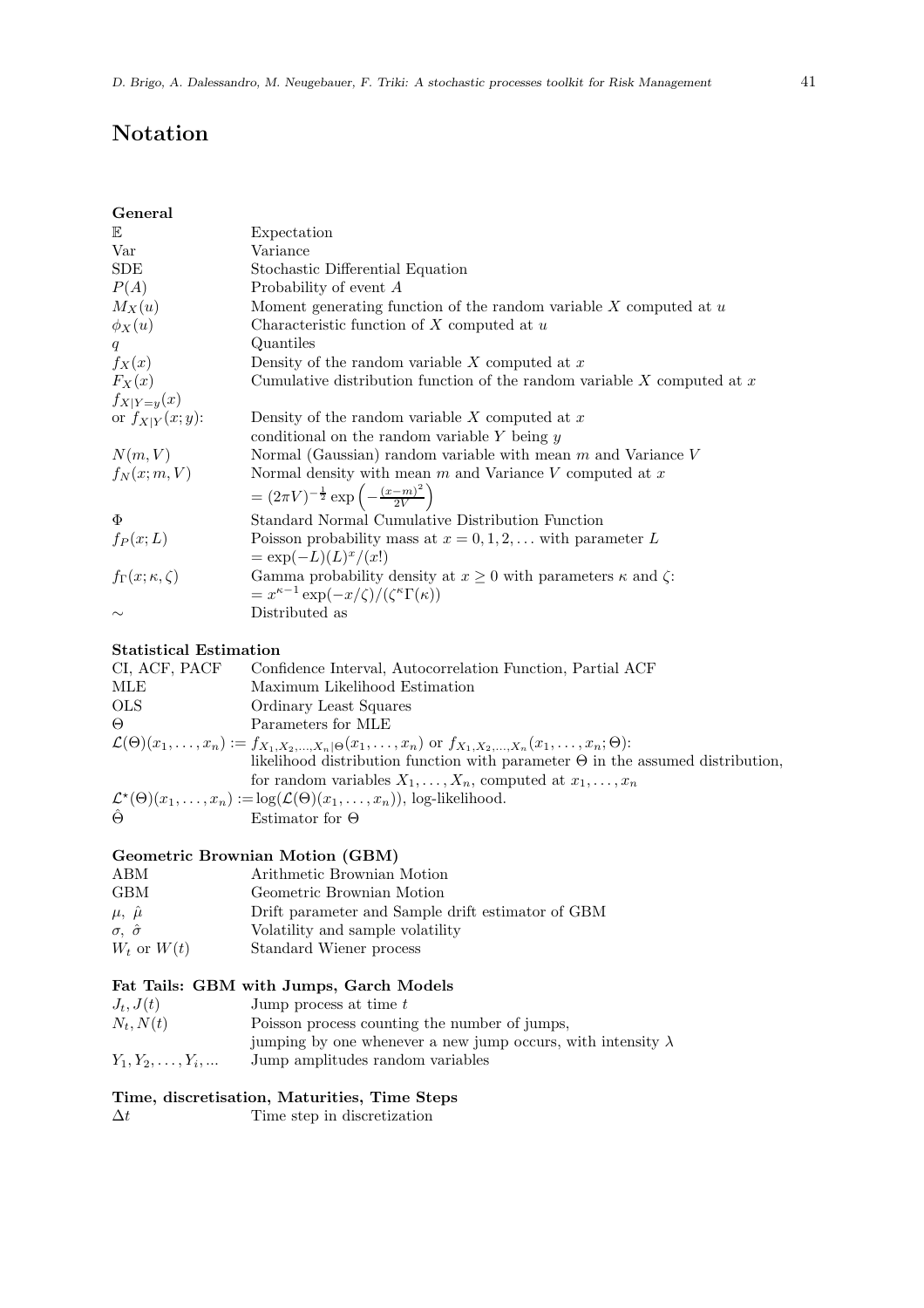| s, t, u   | Three time instants, $0 \leq s \leq t \leq u$ .                                                              |
|-----------|--------------------------------------------------------------------------------------------------------------|
|           | $0 = t_0, t_i, \ldots, t_i, \ldots$ A sequence of equally spaced time instants, $t_i - t_{i-1} = \Delta t$ . |
| T         | Maturity                                                                                                     |
| $n_{\rm}$ | Sample size                                                                                                  |

### Variance Gamma Models

| VG                             | Variance Gamma                                         |
|--------------------------------|--------------------------------------------------------|
| $\bar{\mu}$                    | Log-return drift in calendar-time                      |
| $g(t) \sim \Gamma(t/\nu, \nu)$ | Transform of calendar time t into market activity time |
| $\theta$                       | Log-return drift in market-activity-time               |
| $\bar{\sigma}$                 | volatility                                             |

Vasicek and CIR Mean Reverting Models  $\theta, \alpha, \sigma$  Long-term mean reversion l Long-term mean reversion level, speed, and volatility